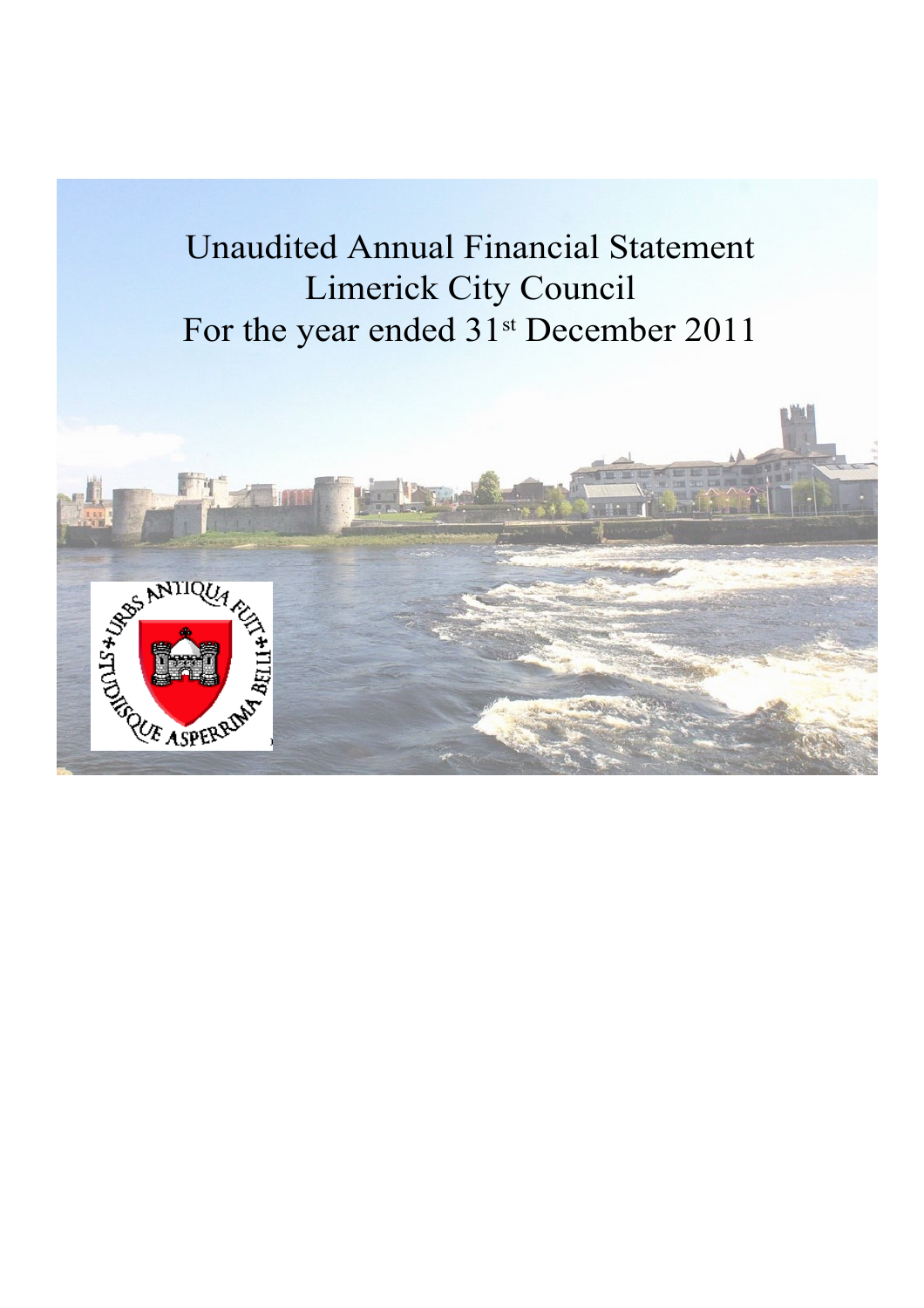# **CONTENTS UNAUDITED**

|                                                                                                                                                                                                                                                                                                                                                   | Page                                                   |
|---------------------------------------------------------------------------------------------------------------------------------------------------------------------------------------------------------------------------------------------------------------------------------------------------------------------------------------------------|--------------------------------------------------------|
| <b>Financial Review</b>                                                                                                                                                                                                                                                                                                                           | $3 - 4$                                                |
| Certificate of Manager/Head of Finance                                                                                                                                                                                                                                                                                                            | 5                                                      |
| <b>Audit Opinion</b>                                                                                                                                                                                                                                                                                                                              | 6                                                      |
| <b>Statement of Accounting Policies</b>                                                                                                                                                                                                                                                                                                           | $7 - 10$                                               |
| <b>Financial Accounts</b>                                                                                                                                                                                                                                                                                                                         | 11                                                     |
| Income & Expenditure Account<br><b>Balance Sheet</b><br><b>Funds Flow Statement</b><br>Notes on and forming part of the Accounts                                                                                                                                                                                                                  | 12<br>13<br>14<br>$15 - 24$                            |
| <b>Appendices</b>                                                                                                                                                                                                                                                                                                                                 | 25                                                     |
| 1 Analysis of Expenditure<br>2 Expenditure and Income by Division<br>3 Analysis of Income from Grants and Subsidies<br>4 Analysis of Income from Goods and Services<br>5 Summary of Capital Expenditure and Income<br>6 Capital Expenditure and Income by Division<br>7 Major Revenue Collections<br>8 Interest of Local Authorities in Companies | 26<br>$27 - 34$<br>35<br>36<br>37<br>38<br>39<br>40-50 |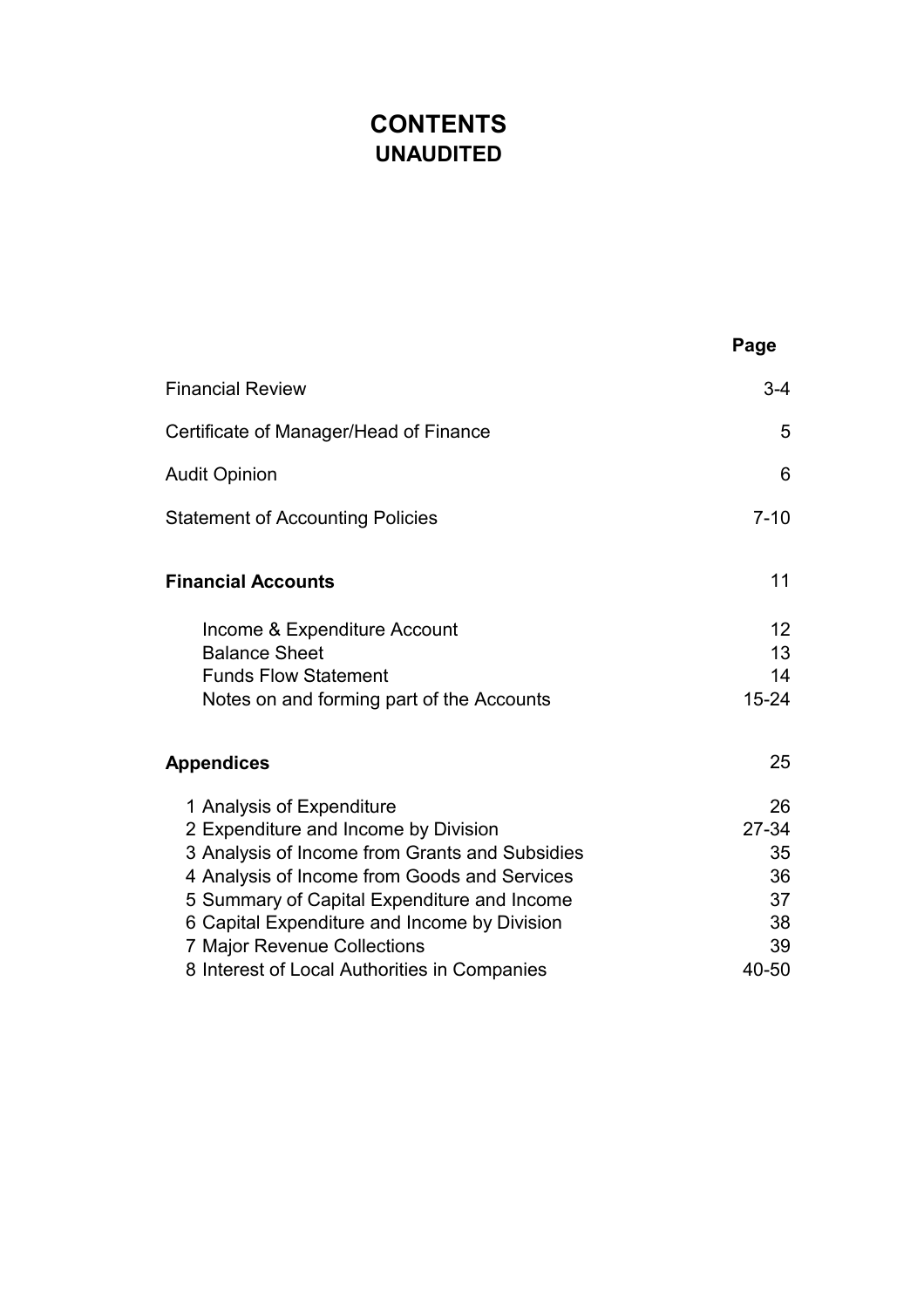# **Limerick City Council**

### **Financial Review**

#### **Annual Financial Statement for Financial Year ended 31st December 2011**

#### **Balance Sheet Review**

The Balance Sheet presented shows that Limerick City Council had Fixed Assets of €1,019,793,404 and Work In Progress of €17,737,688 as at 31 December 2011. A full breakdown of these figures is set out in notes 1 & 2 to the AFS.

Appendix 5 of the AFS sets out a summary of the Capital expenditure and income for 2010/2011. Capital income amounted to €75.0m in 2011, an increase of €0.7m on the 2010 figure of €74.3m. Grants accounted for 85% of total capital income in 2011.

Government Debtors declined to €0.27m at 31 December 2011, compared to €1.38m at 31 December 2010. This is mainly due to timely payment of current claims by the Department of Environment, Community and Local Government. Collection percentages for all other areas of debt including Commercial Rates and Water were under constant pressure during 2011 mainly due to the ongoing economic downturn and level of vacancy in Limerick City (see Appendix 7 of the AFS for figures).

#### **Revenue Expenditure Review**

Revenue expenditure for the year amounted to €82,586,501 before transfers. Transfer to reserves amounted to €6,792,759 giving a total expenditure figure for 2011 of €89,379,260. This total expenditure figure exceeded the budgeted expenditure by €1,967,085. The details of the additional expenditure over adopted budget are set out in the report to Council under Section 104 of the Local Government Act 2001, which will be circulated for the March 2012 Council Meeting. Income exceeded budget by €2,146,731 leading to a revenue surplus for 2011 of €179,646. This when added to the opening surplus of €317,825 gives an accumulated surplus at 31 December 2011 of €497,471.

Payroll continues to be the most significant cost with a total payroll cost in 2011 of €31,526,348 (excludes VEC Pensions). This 2011 payroll figure is comparable to 2010 figure, with the payroll cost in 2010 (€31,511,813). In 2010 payroll costs (excluding VEC pension) represented 34.1% of total expenditure. This increased to 35.3% in 2011 which is a significant percentage of overall expenditure. This indicates the need for the continued commitment to re-align pay and non-pay expenditure within the City Council. Payroll costs in 2011 remained in line with 2010 levels despite the introduction of measures that continued to control payroll costs in 2011 including the non renewal of temporary contracts, non filling of vacancies that arose in 2011 and reductions in overtime and allowances. This was due to a special provision made in 2011 to part cover the cost of expected retirements in Feb 2012. The pay costs and staff numbers will continue to be examined during 2012 in order to identify further savings where possible.

Expenditure is summarised by main area of expenditure as follows:

|                               | 2011       | % of Expenditure | 2010       | % of Expenditure |
|-------------------------------|------------|------------------|------------|------------------|
|                               | €          | %                | €          | %                |
| Payroll                       | 31,526,348 | 35.3%            | 31.511.813 | 34.1%            |
| Operational expenses          | 33,526,898 | 37.5%            | 35,790,255 | 38.8%            |
| Administration expenses       | 5,794,722  | 6.5%             | 5.825.088  | 6.3%             |
| <b>Establishment expenses</b> | 3.132.304  | 3.5%             | 2.928.266  | $3.2\%$          |
| Financial expenses            | 7,391,921  | 8.3%             | 8.408.903  | 9.1%             |
| Miscellaneous                 | 1,214,308  | 1.4%             | 799.903    | 0.9%             |
| Transfers to reserves         | 6,792,759  | 7.6%             | 7,017,434  | 7.6%             |
| <b>Total Expenditure</b>      | 89,379,260 | 100%             | 92,281,663 | 100%             |

NOTE: VEC Pensioners were paid by Limerick City Council for full year in 2010 and only for half (approx.) of year in 2011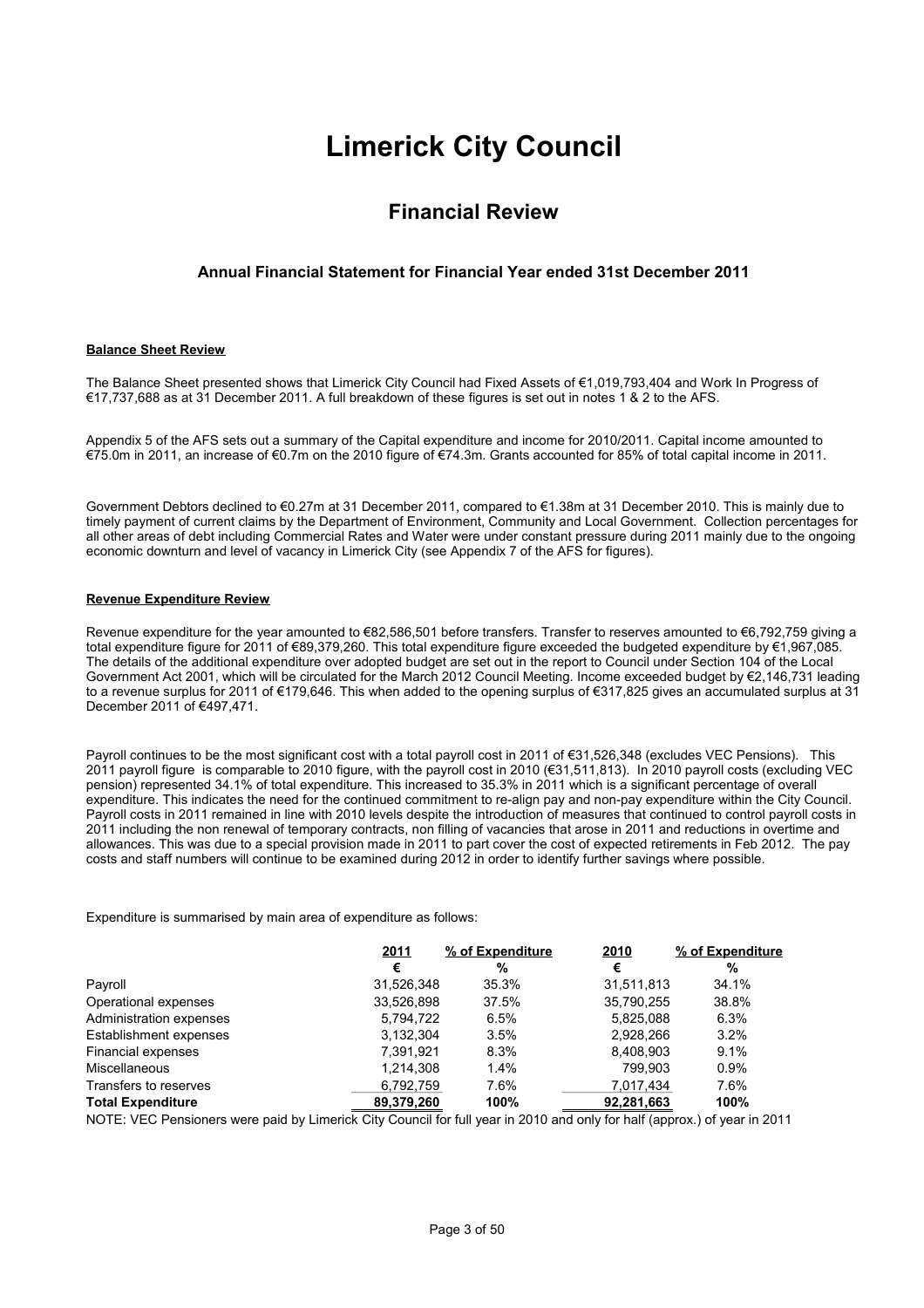#### **Income Review**

Revenue income for the year amounted to €89,558,905. This represented a decrease of 3% on the total income in 2010 (€92,339,296). The following table summarises the main income sources:

|                                            | Appendix | 2011       |       | 2010       |       |
|--------------------------------------------|----------|------------|-------|------------|-------|
|                                            |          | €          | %     | €          | %     |
| Grants & Subsidies                         | 3        | 19.620.717 | 22%   | 21.817.465 | 24%   |
| Contributions from other local authorities | 2        | 10.998.487 | 12%   | 10.881.012 | 12%   |
| Goods & Services                           | 4        | 18,590,463 | 21%   | 18.957.298 | 21%   |
|                                            |          | 49,209,667 | 55%   | 51.655.775 | 56%   |
| Local Government Fund                      |          | 8,204,778  | 9%    | 8.656.666  | 9%    |
| Rates                                      |          | 30,721,667 | 34%   | 30.542.193 | 33%   |
| <b>Pension Related Deduction</b>           |          | 1.422.793  | $2\%$ | 1.484.662  | $2\%$ |
| <b>Total Income</b>                        |          | 89,558,905 | 100%  | 92.339.296 | 100%  |

A number of income areas performed ahead of budget in 2011 resulting in surplus income over budget. In particular the nonprincipal private residence charge, Environment related income and housing related income contributed to a favourable outturn versus budget. I would like to commend the significant effort by staff in these sections to generate additional income. The benefit of other increases in income such as Accommodation of Homeless Persons, additional Road Grants and Higher Education Grants would be cancelled by similar increases in expenditure. The main reason for the reduction in overall income is due to the fact that VEC pensions were no longer processed by the Local Authority since mid 2011.This decrease in income was cancelled by a similar decrease in expenditure.

#### **Summary**

The revenue surplus for 2011 is €179,646. As a result the accumulated revenue surplus at the end of 2011 is increased to €497,471 compared to €317,825 at the end of 2010. The retention of a cumulative surplus for a sixth year is a very positive reflection of the efforts of the elected members to address the historic financial situation of Limerick City Council, and is also reflective of the continuous efforts of the staff of Limerick City Council in achieving better value for money and increasing overall efficiencies during these challenging economic times.

I ask the members to consider the Annual Financial Statement.

**K LEHANE CITY MANAGER**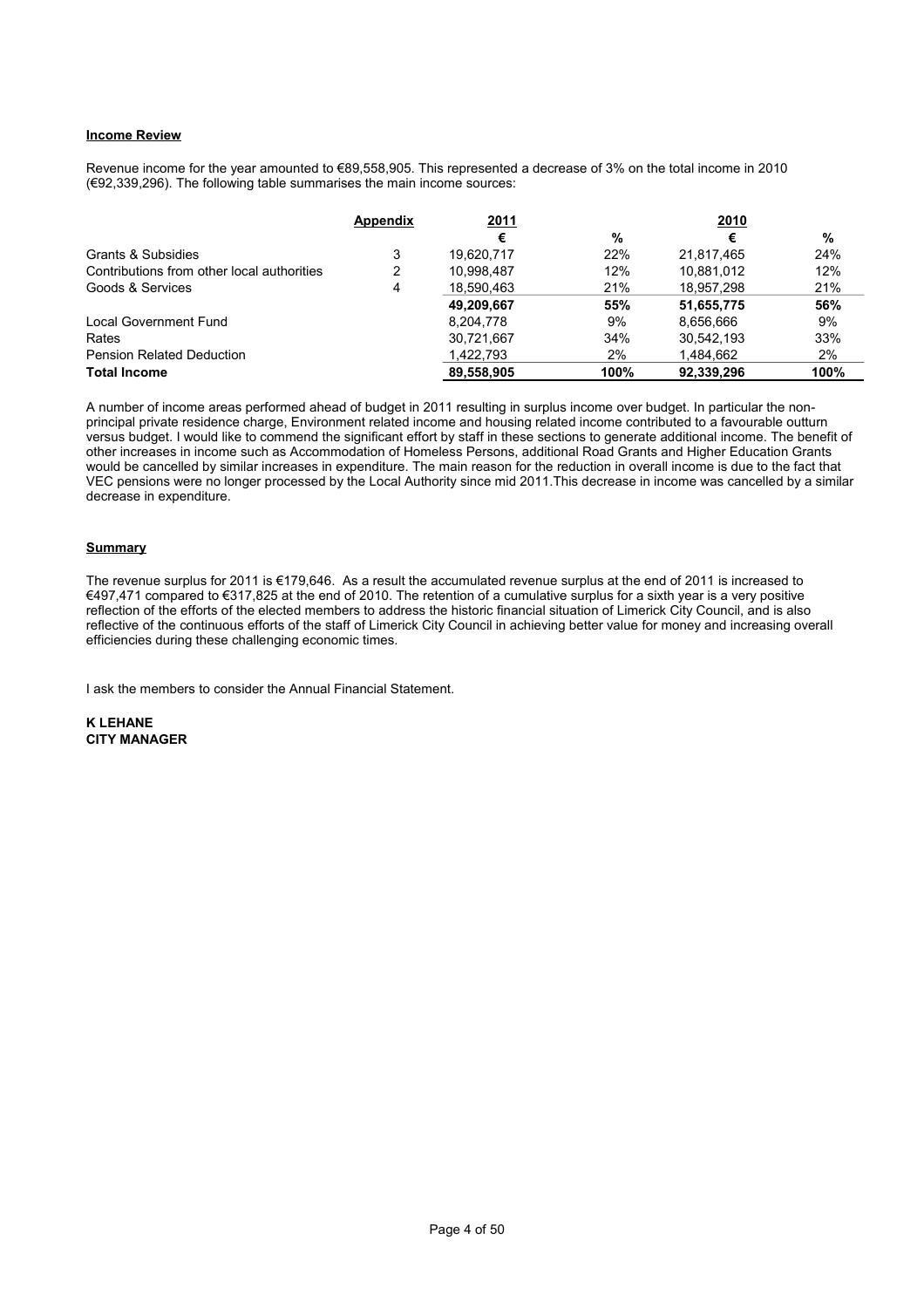# **LIMERICK CITY COUNCIL**

**Certificate of Manager/Head of Finance**

**for the year ended 31 December 2011**

We certify that the financial statement of the LIMERICK CITY COUNCIL for the year ended 31 December 2011 as set out the attached pages are in agreement with the books of account and have been prepared in accordance with the accounting requirements as directed by the Minister for the Environment Community and

Local Government.

We have also taken reasonable steps for the prevention and detection of fraud and other irregularities.

Signed:

*Kiernan Lehane, City Manager*

Kiernan Lehane, City Manager  $\sqrt{2}$ 

20th March 2012

*Pat Murnane, Acting Head of Finance*

Dated: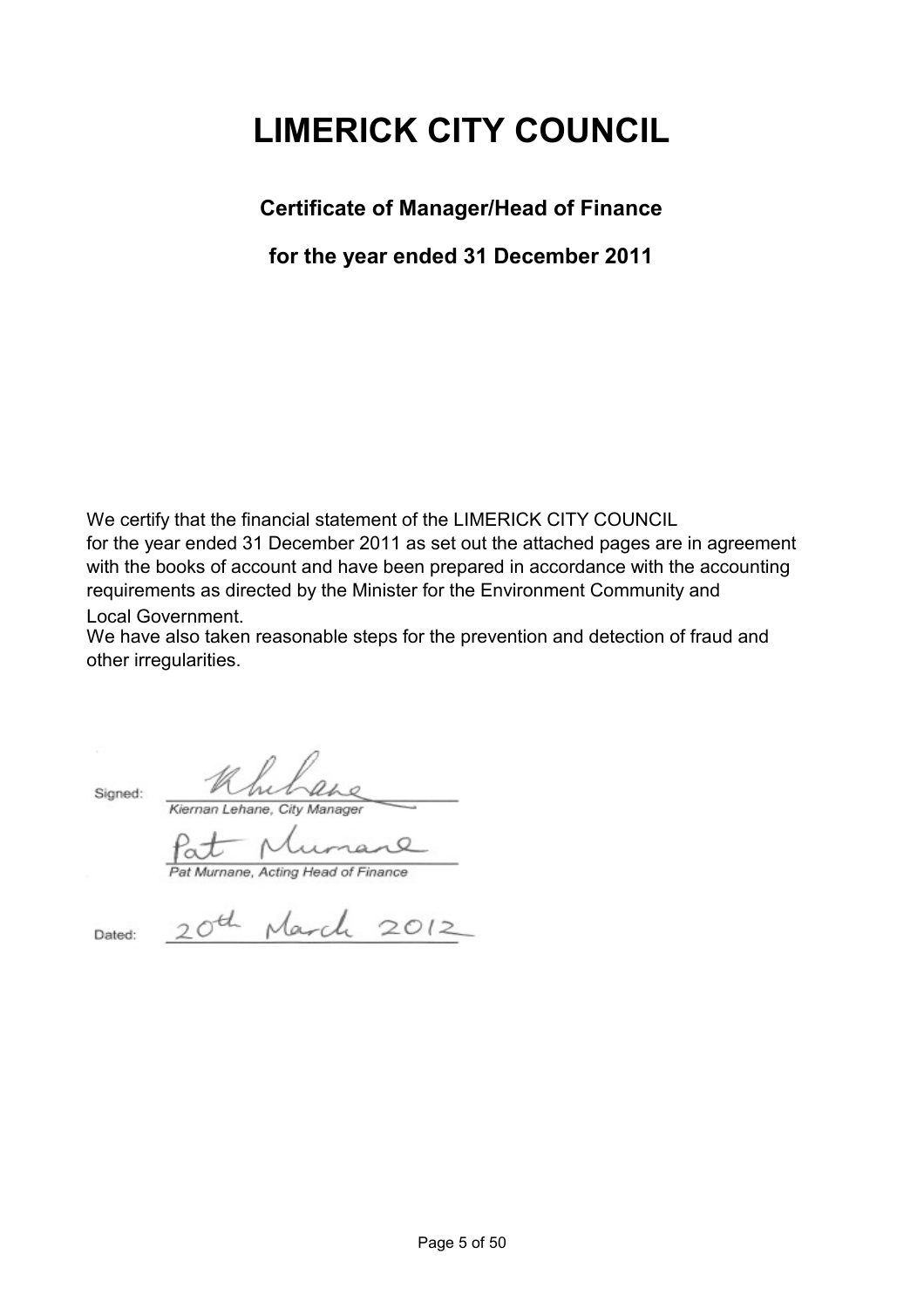# **LIMERICK CITY COUNCIL**

**Audit Opinion to be prepared separately and inserted**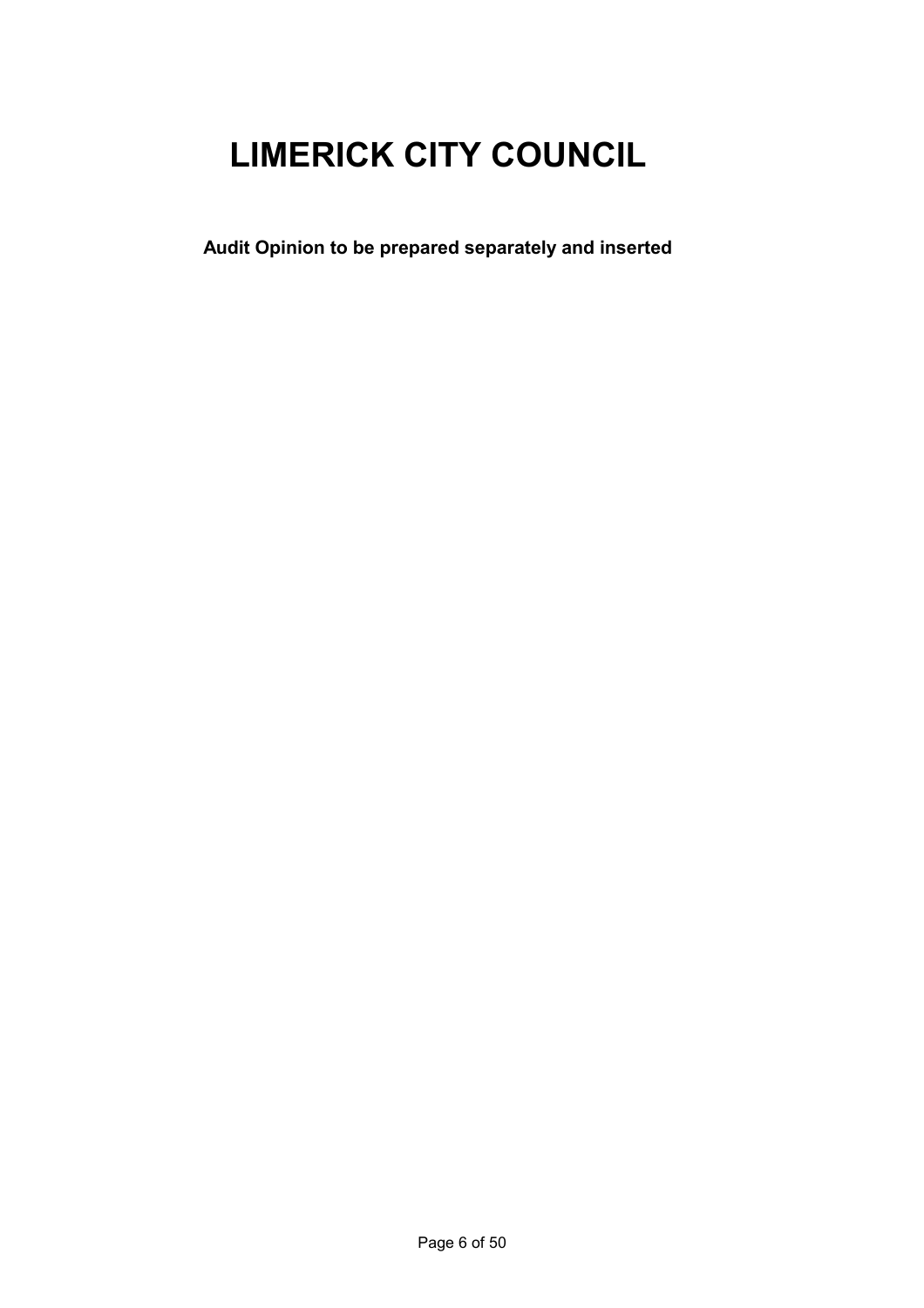# **STATEMENT OF ACCOUNTING POLICIES**

#### **1. General**

The accounts have been prepared in accordance with the Accounting Code of Practice ACoP on local authority accounting, as revised by the Department of Environment, Community and Local Government (DECLG) at 31st December 2011. Non-compliance with accounting policies as set out in ACoP must be stated in the Policies and Notes to the Accounts.

#### **2. Funds Flow Statement**

A Funds Flow statement has been introduced as part of AFS 2011. While the guidance of International Accounting Standard 7 Statement of Cash Flows has been followed, the business of local authorities is substantially different to most private sector organisations and therefore some minor changes to the format have been agreed to ensure the data displayed is meaningful and useful within the local government sector. For this reason the statement is being referred to as a 'Funds Flow Statement'. The financial accounts now include a funds flow statement shown after the Balance Sheet. Notes 18 – 23 relate to the funds flow statement and are shown in the Notes on and forming part of the Accounts section of the AFS. Note 20 details Project/Non Project/Affordable/Voluntary balances, which can be either a debit or a credit balance. The funds flow assumes that these are debit balances and bases the (Increase)/Decrease description on this.

#### **3. Accruals**

The revenue and capital accounts have been prepared on an accrual basis in accordance with the Code of Practice, except for the following areas: Point of Sale & similar type transactions such as Parking Discs, Resident Parking Permits, Fines, and licences are accounted for on a Cash Basis - this is in line with accounting practices agreed on the introduction of Miscellaneous Billings in local authorities. Self-insurance Fund is accounted for on a cash basis in the capital account.

#### **4. Interest Charges**

Loans payable can be divided into the following two categories:

- Mortgage related loans
- Non- mortgage related loans

#### **4.1 Mortgage Related Loans**

Mortgage related loans have a corresponding stream of income from long term advances (i.e. monies lent by the local authorities to borrowers), for the purchase of houses. Only the interest element is charged or credited to the Income & Expenditure Statement.

#### **4.2 Non Mortgage Related Loans**

Note 8 to the accounts sets out the types of borrowing under this heading. Loans relating to assets/grants, revenue funding, inter local authority will not have a corresponding stream of income. Bridging finance will eventually become part of permanent funding. Loans in respect of the other headings will have a corresponding value in Note 3.

#### **5. Pensions**

 Payments in respect of pensions and gratuities are charged to the revenue account in the accounting period in which the payments are made. The cost of salaries and wages in the accounts includes deductions in respect of superannuation (including Widows and Orphans) benefits. Such deductions are credited as receipts to the Income & Expenditure Statement. The requirements of current accounting standards relating to pensions and their application to local authority accounting remains under consideration. For AFS 2011 Limerick City Council approved a resolution in line with section 3.4.12 of ACOP to ring-fence monies unspent on Pension Gratuities in 2011, to be used in 2012 to the value of €800,000. Annual Pension deductions from staff in the Munster Regional Control Centre are ring-fenced in the capital account as agreed with the MRCC Management Team.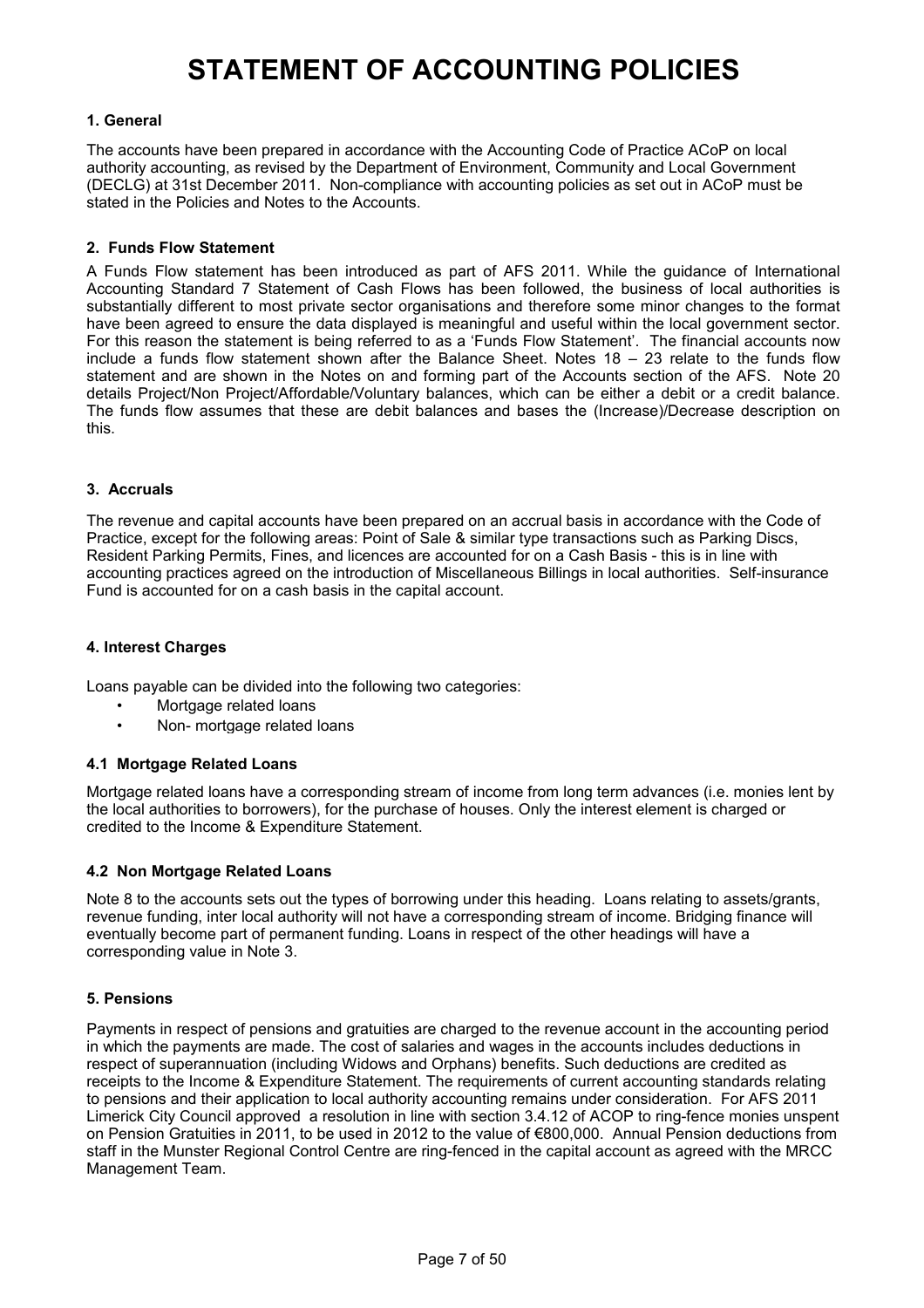#### **6. Agency and Other Services**

Expenditure on services provided or carried out on behalf of other local authorities is recouped at cost or in accordance with specific agreements.

#### **7. Insurance**

Limerick City Council operates an insurance excess of €127,000. The insurance fund is operated on a cash accounting basis. A transfer in 2011 of €2,121,691 is included in the fund at 31st December 2011 to reflect the cost of some of the claims notified but not concluded. At December 2011it was estimated that such claims may be expected to give rise to payments of €6.6m (€5.5m in 2010). In other respects i.e. for claims that are under the level of excess, the City Council is self insured.

#### **8. Provision for Bad & Doubtful Debts**

Provision has/has not been made in the relevant accounts for bad & doubtful debts.

#### **9. Fixed Assets**

#### **9.1 Classification of Assets**

Fixed assets are classified into categories as set out in the balance sheet. A further breakdown by asset type is set out in note 1 to the accounts.

#### **9.2 Recognition**

All expenditure on the acquisition or construction of fixed assets is capitalised on an accrual basis.

#### **9.3 Measurement**

A balance sheet incorporating all of the assets of the local authority was included for the first time in the Annual Financial Statement for 2003. The assets were valued based on the 'Valuation Guideline' issued by the DECLG. All assets purchased or constructed as from 1/1/2004 have been included at historical cost. Accounting policies relating to leases are currently being developed and will be reflected in the financial statements for 2012.

#### **9.4 Revaluation**

As set out in a revision to the Accounting Code of Practice it is policy to show fixed assets at cost. Maintenance and enhancement costs associated with Infrastructure assets are not currently included in fixed assets but will be reviewed in 2012. Due to their physical nature the vast majority of assets are unique to local authorities and are not subject to disposal. Any loss or gain associated with the net realisable value of the remaining general assets subject to disposal, are accounted for at time of disposal.

#### **9.5 Disposals**

In respect of disposable assets, income is credited to a specific reserve and is generally applied in the purchase of new assets. Proceeds of the sale of local authority houses are to be applied as directed by the DECLG.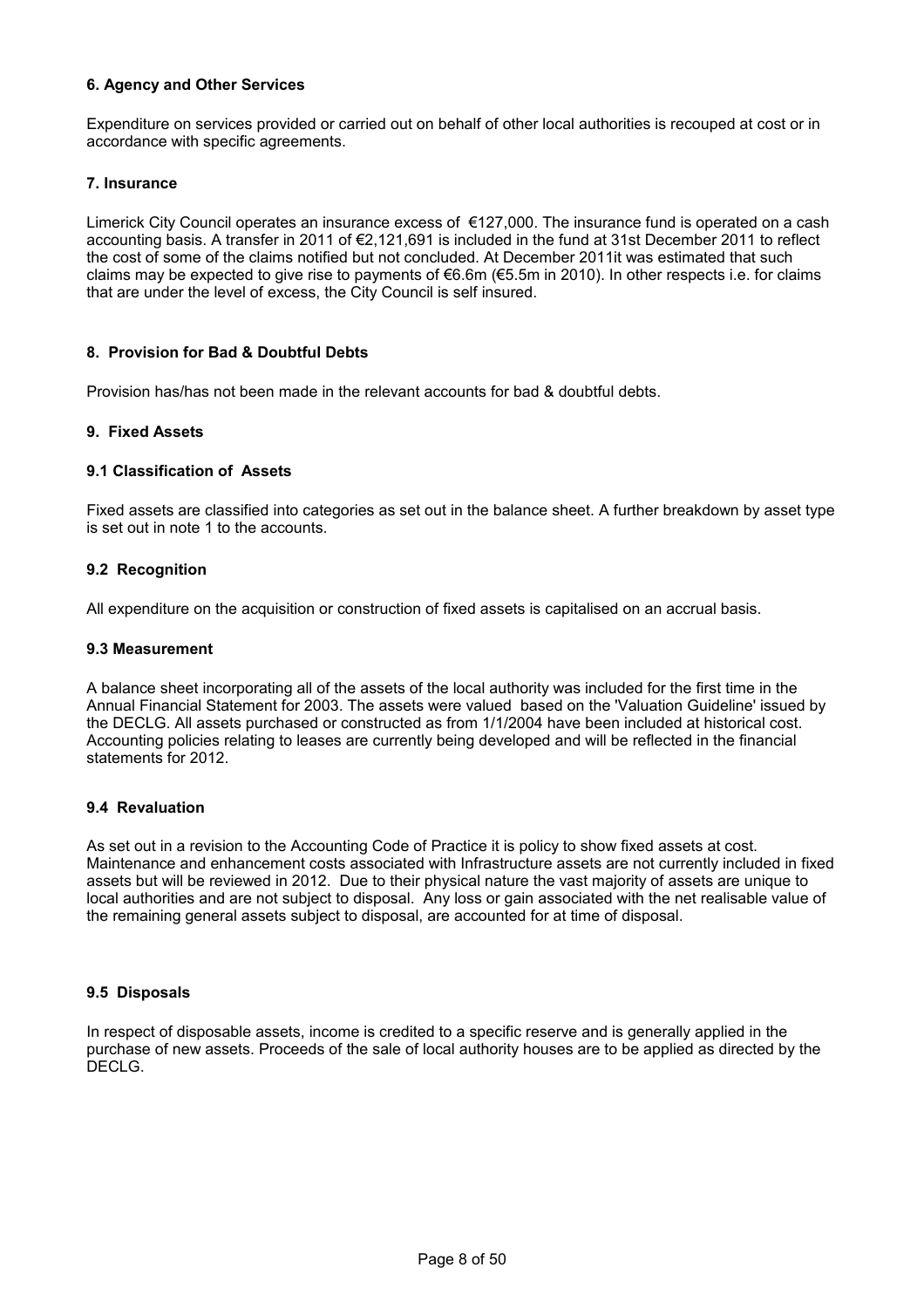#### **9.6 Depreciation**

Under the current method of accounting, the charge for depreciation is offset by the amortisation of the source of funding the asset. This method has a neutral impact on Income & Expenditure and consequently the charge for depreciation and the corresponding credit from amortisation is excluded from the Income & Expenditure Statement.

| <b>Asset Type</b>                            | <b>Bases</b> | <b>Depreciation Rate</b> |
|----------------------------------------------|--------------|--------------------------|
|                                              |              |                          |
| Plant & Machinery                            |              |                          |
| - Long life                                  | S/L          | 10%                      |
| - Short life                                 | S/L          | 20%                      |
|                                              |              |                          |
| Equipment                                    | S/L          | 20%                      |
| Furniture                                    | S/L          | 20%                      |
| <b>Heritage Assets</b>                       |              | Nil                      |
| Library Books                                |              | Nil                      |
| Playgrounds                                  | S/L          | 20%                      |
| Parks                                        | S/L          | 2%                       |
| Landfill sites (*See note)                   |              |                          |
|                                              |              |                          |
| <b>Water Assets</b>                          |              |                          |
| - Water schemes                              | S/L          | Asset life over 70 years |
| Drainage schemes<br>$\overline{\phantom{0}}$ | S/L          | Asset life over 50 years |

The policies applied to assets subject to depreciation are as follows:

The Council does not charge depreciation in the year of disposal and will charge a full year's depreciation in the year of acquisition.

#### **\* The value of landfill sites has been included in note 1 under land. Depreciation represents the depletion of the landfill asset.**

#### **10. Government Grants**

Government grants are accounted for on an accrual basis. Grants received to cover day-to-day operations are credited to the Income & Expenditure Statement. Grants received, relating to the construction of assets, are shown as part of the income of work-in-progress. On completion of the project the income is transferred to a capitalisation account.

#### **11. Development Debtors & Income**

All development debtors are now included in notes 3 & 5. Income from development contributions not due to be paid within the current year is deferred and shown in note 6.

#### **12. Debt Redemption**

The proceeds from the early redemption of loans by borrowers, are applied to the redemption of mortgage related borrowings from the HFA and OPW.

#### **13. Lease Schemes**

Rental payments under operating leases are charged to the Income & Expenditure. Assets acquired under a finance lease are included in fixed assets. The amount due on outstanding balances is shown under current liabilities and long-term creditors.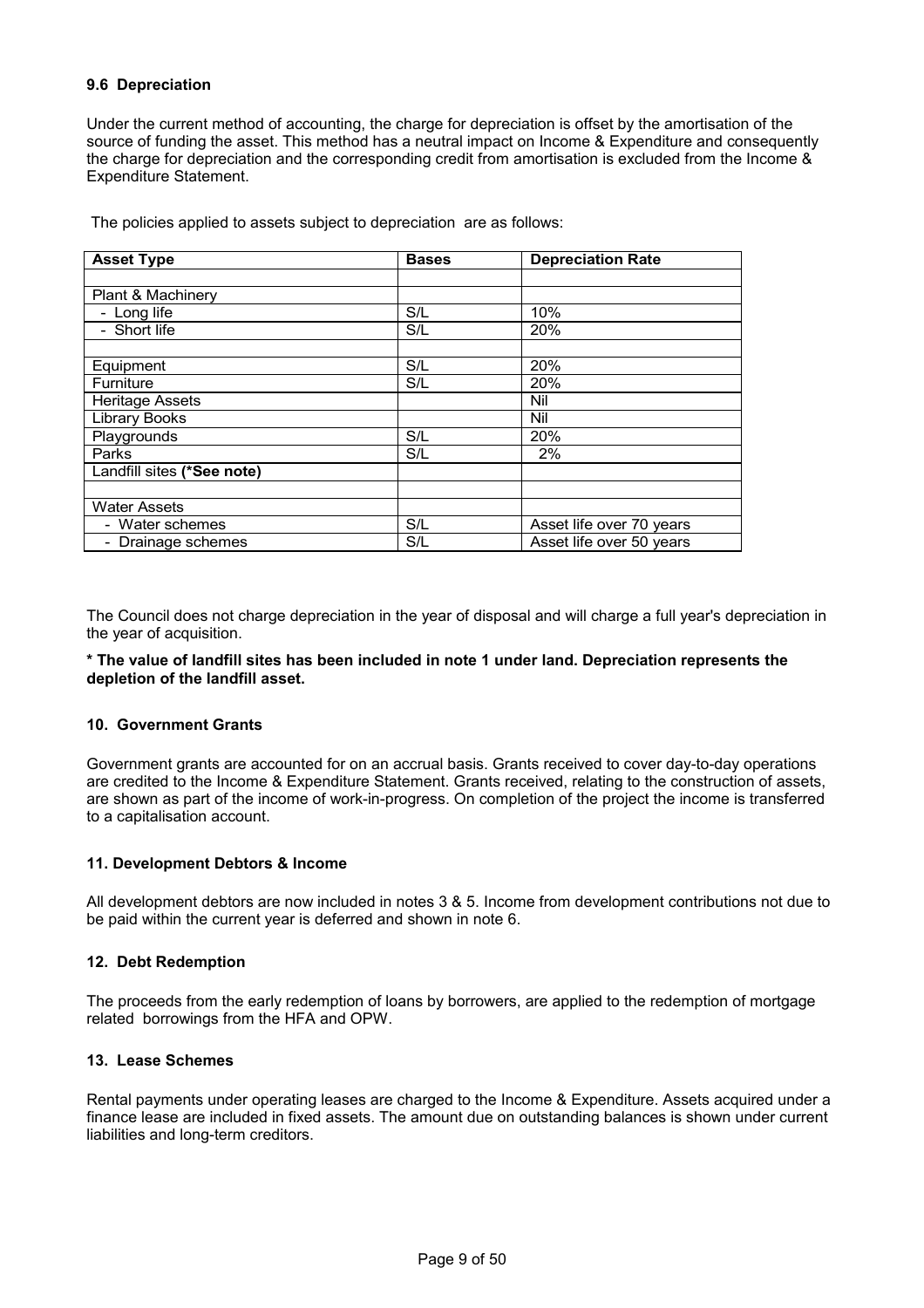#### **14. Stock**

Stocks are valued on an average cost basis.

#### **15. Work-in-Progress & Preliminary Expenditure**

Work-in progress and preliminary expenditure is the accumulated historical cost of various capital related projects. The income accrued in respect of these projects is shown in the Balance Sheet as 'Income WIP'.

#### **16. Debtors and Creditors**

#### **16.1 Debtors**

At the close of the financial year, debtors represent income due but not yet received.

#### **16.2 Creditors**

At the close of the financial year, creditors represent payments due in respect of goods received and services rendered but not yet paid.

#### **17. Interest in Local Authority Companies**

The interest in the companies limited by guarantee listed in Appendix 8 has not been incorporated in the financial statements. Interest in other associated companies is included in Note 3.

**Limerick Lodis Limited** - Incorporated Net assets figure for year ended 31 December 2010 **Shannon Broadband Limited** - Incorporated 20% of net assets figure for year ended 31 December 2010 **Grove Island Leisure Centre Limited** - Incorporated 50% of share capital value

#### **18. Affordable Housing**

The accounting policy for the Affordable Housing Scheme has been amended for AFS 2011. The amended policy is being introduced to appropriately reflect the changing circumstances in the housing market, which impact on the scheme, including the deployment of unsold affordable homes for other purposes, including temporary use under the social leasing or RAS schemes. For AFS 2011, the bridging finance is being brought into the relevant capital jobs and the impact can be seen in current asset debtors (agency works recoupable) and Other Balances (loan repayment reserve). AFS 2012 will show the completion of the accounting policy change and will include the addition of the affordable housing units to the fixed asset register and inclusion in the Balance Sheet.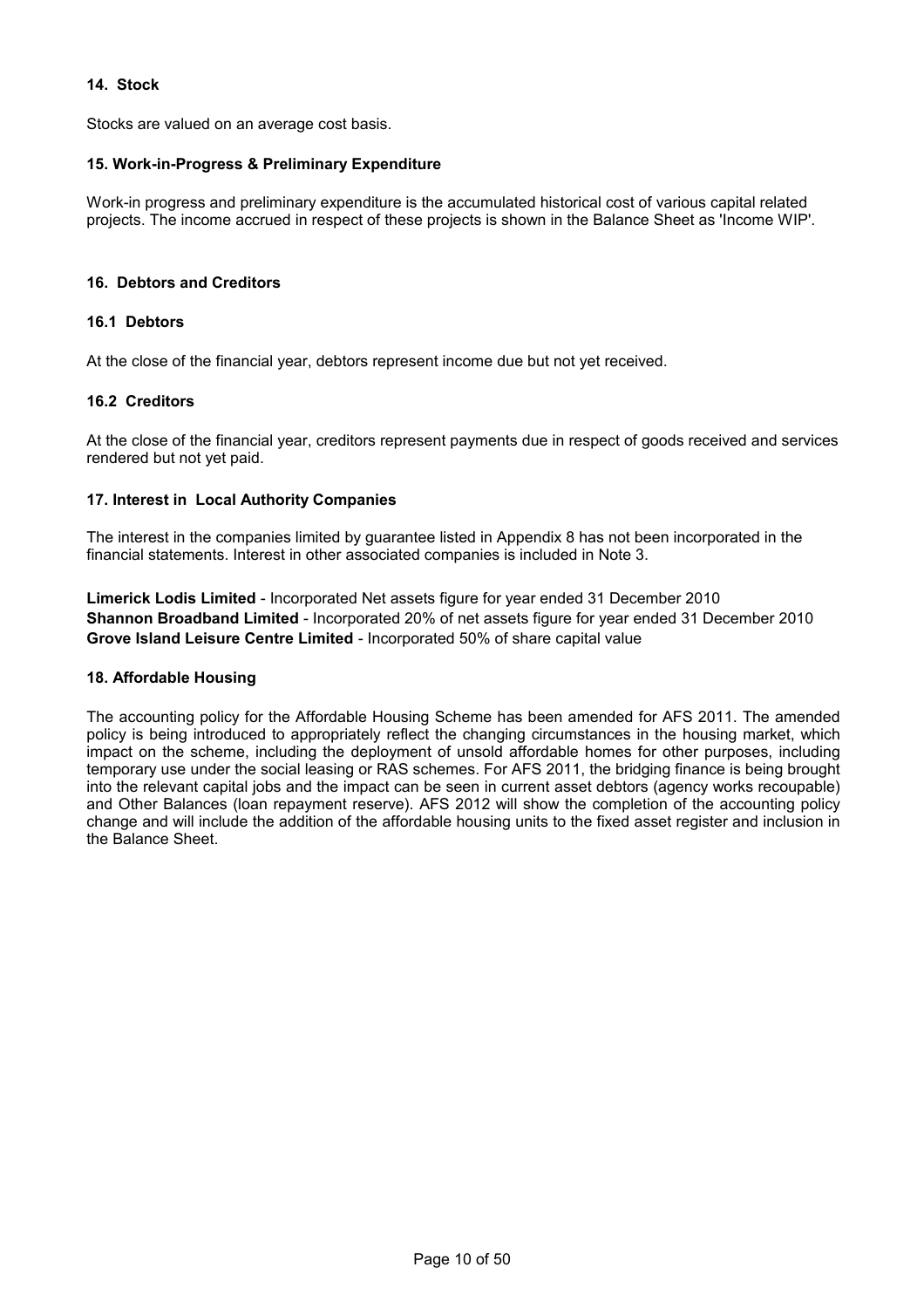# **FINANCIAL ACCOUNTS**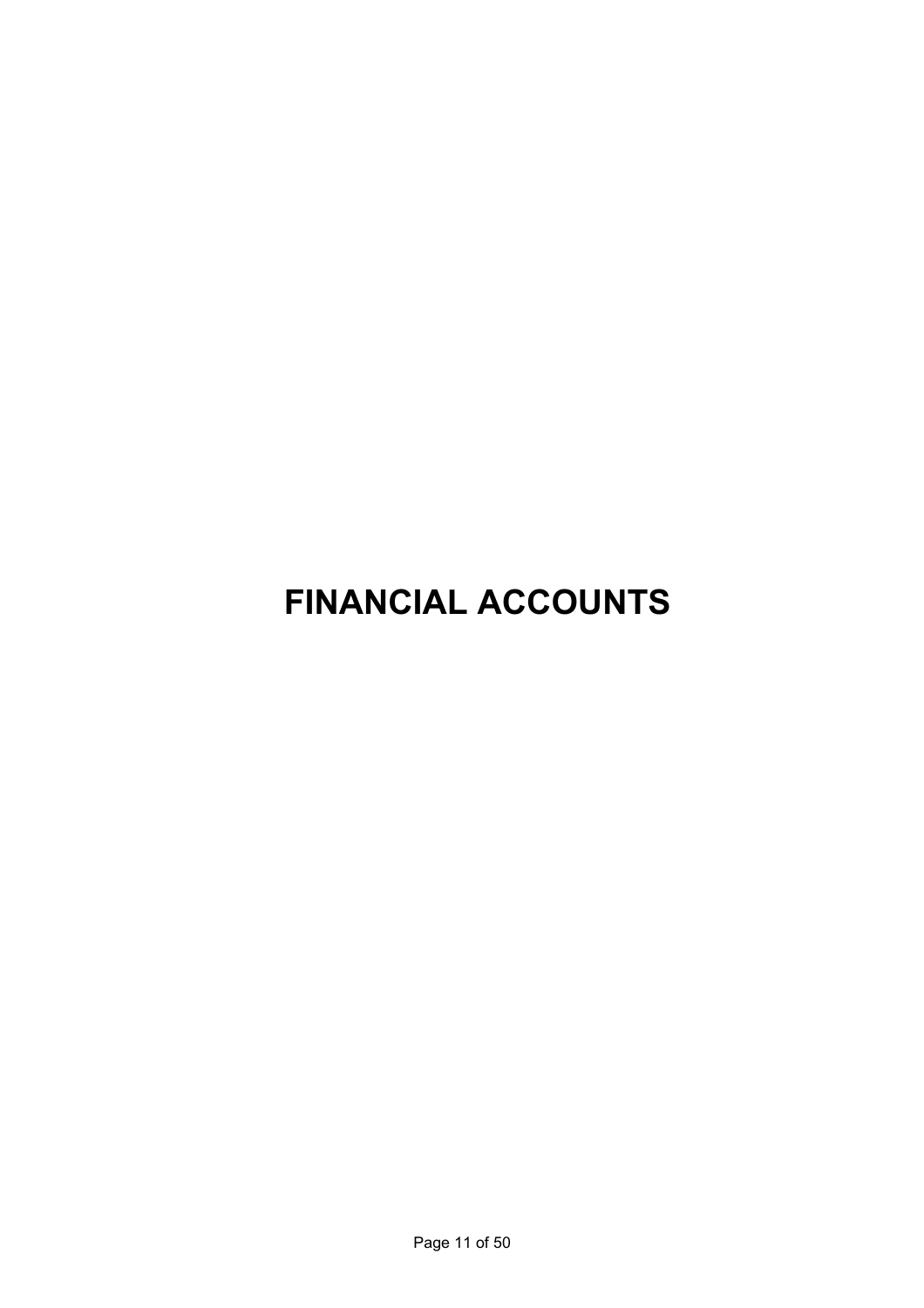### **INCOME & EXPENDITURE ACCOUNT STATEMENT FOR YEAR ENDING 31st DECEMBER 2011**

The Income and Expenditure Account Statement brings together all the revenue related income and expenditure. It shows the surplus/(deficit) for the year.

#### **Expenditure by Division**

|                                                                          |              | <b>Gross</b>       |               |                        | <b>Net</b>         |
|--------------------------------------------------------------------------|--------------|--------------------|---------------|------------------------|--------------------|
|                                                                          |              | <b>Expenditure</b> | <b>Income</b> | <b>Net Expenditure</b> | <b>Expenditure</b> |
|                                                                          | <b>Notes</b> | 2011<br>€          | 2011<br>€     | 2011<br>€              | 2010<br>€          |
|                                                                          |              |                    |               |                        |                    |
| Housing & Building                                                       |              | 14,199,321         | 14,896,220    | (696, 898)             | (43,060)           |
| Roads Transportation & Safety                                            |              | 10,333,795         | 6,192,525     | 4,141,270              | 3,222,024          |
| <b>Water Services</b>                                                    |              | 13,712,318         | 9,364,431     | 4,347,888              | 4,947,584          |
| Development Management                                                   |              | 4,430,571          | 835,730       | 3,594,840              | 3,213,236          |
| <b>Environmental Services</b>                                            |              | 17,782,395         | 7,347,065     | 10,435,329             | 10,510,205         |
| Recreation & Amenity                                                     |              | 5,474,239          | 601,054       | 4,873,185              | 5,355,118          |
| Agriculture, Education, Health & Welfare                                 |              | 8,337,179          | 7,632,850     | 704,329                | 104,797            |
| Miscellaneous Services                                                   |              | 8,316,682          | 2,339,792     | 5,976,890              | 6,298,549          |
|                                                                          |              |                    |               |                        |                    |
| <b>Total Expenditure/Income</b>                                          | 16           | 82,586,501         | 49,209,667    |                        |                    |
| Net cost of Divisions to be funded from<br>Rates & Local Government Fund |              |                    |               | 33,376,834             | 33,608,453         |
| Rates                                                                    |              |                    |               | 30,721,667             | 30,542,193         |
| Local Government Fund - General Purpose Grant                            |              |                    |               | 8,204,778              | 8,656,666          |
| Pension Related Deduction                                                |              |                    |               | 1,422,793              | 1,484,662          |
|                                                                          |              |                    |               |                        |                    |
| Surplus/(Deficit) for Year before Transfers                              | 17           |                    |               | 6,972,405              | 7,075,068          |
| <b>Transfers from/(to) Reserves</b>                                      | 15           |                    |               | (6,792,759)            | (7,017,434)        |
| <b>Overall Surplus/(Deficit) for Year</b>                                |              |                    |               | 179,646                | 57,634             |
| General Reserve @ 1st January 2011                                       |              |                    |               | 317,825                | 260,191            |
| General Reserve @ 31st December 2011                                     |              |                    |               | 497,471                | 317,825            |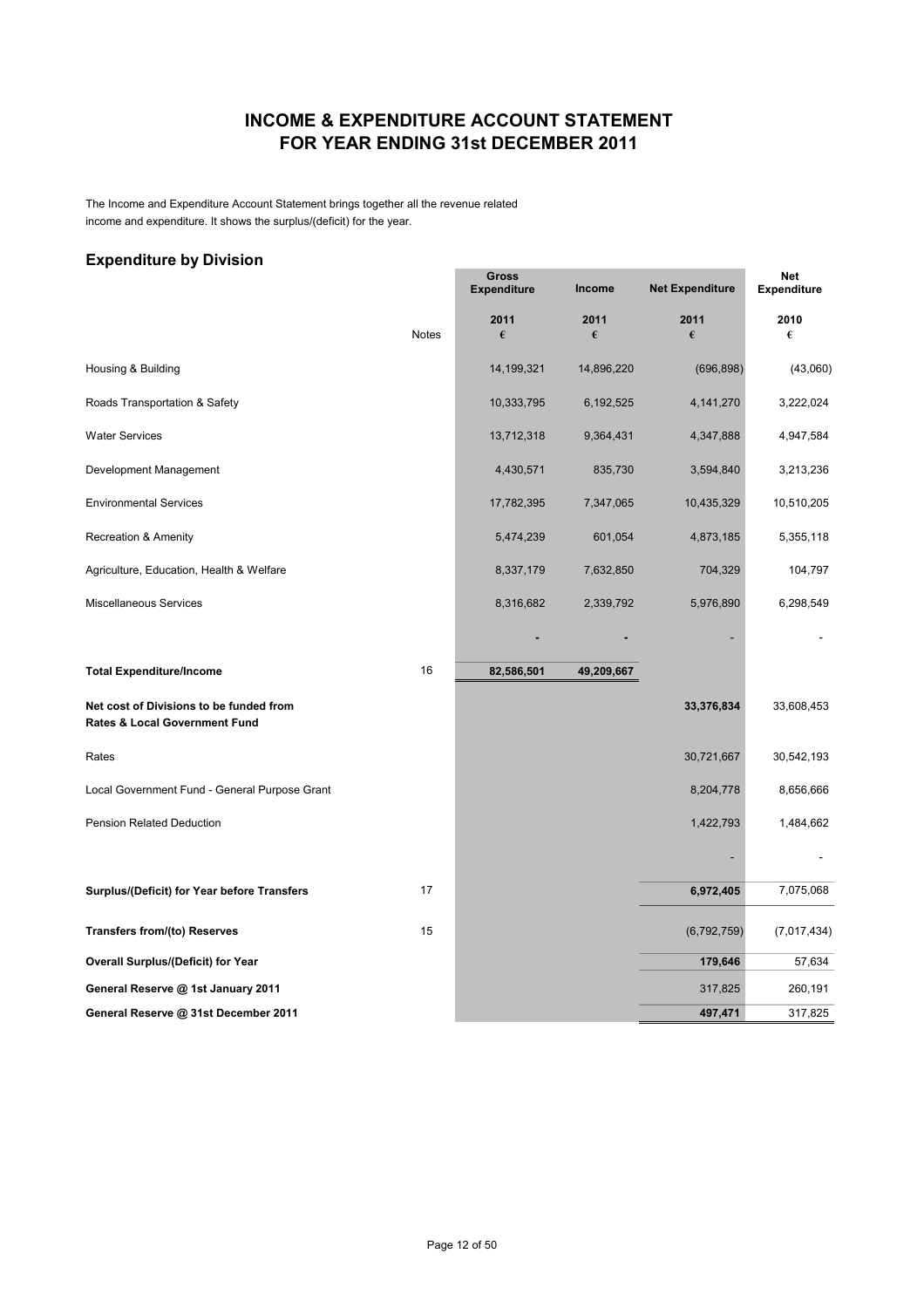# **BALANCE SHEET AT 31st DECEMBER 2011**

|                                                                  | <b>Notes</b>        | 2011                 | 2010          |
|------------------------------------------------------------------|---------------------|----------------------|---------------|
| <b>Fixed Assets</b>                                              | 1                   | €                    | €             |
| Operational                                                      |                     | 337,587,132          | 319,641,933   |
| Infrastructural                                                  |                     | 658,190,173          | 654,544,804   |
| Community                                                        |                     | 6,138,038            | 6,156,531     |
| Non-Operational                                                  |                     | 17,878,060           | 8,178,061     |
|                                                                  |                     | 1,019,793,404        | 988,521,330   |
| <b>Work in Progress and Preliminary Expenses</b>                 | $\overline{2}$      | 17,737,688           | 10,377,382    |
| <b>Long Term Debtors</b>                                         | 3                   | 16,241,470           | 16,647,300    |
| <b>Current Assets</b><br><b>Stocks</b>                           |                     |                      | 243,692       |
| Trade Debtors & Prepayments                                      | 4<br>5              | 253,459<br>8,935,977 | 7,592,775     |
| <b>Bank Investments</b>                                          |                     | 23,319,067           | 23,291,650    |
| Cash at Bank                                                     |                     | 537,294              |               |
| Cash in Transit<br><b>Urban Account</b>                          | $\overline{7}$      |                      |               |
|                                                                  |                     | 33,045,797           | 31,128,118    |
|                                                                  |                     |                      |               |
| <b>Current Liabilities (Amounts falling due within one year)</b> |                     |                      |               |
| <b>Bank Overdraft</b>                                            |                     |                      | 1,279,876     |
| <b>Creditors &amp; Accruals</b><br>Urban Account                 | 6<br>$\overline{7}$ | 10,760,398           | 10,402,273    |
| <b>Finance Leases</b>                                            |                     |                      |               |
|                                                                  |                     | 10,760,398           | 11,682,148    |
|                                                                  |                     |                      |               |
| <b>Net Current Assets / (Liabilities)</b>                        |                     | 22,285,400           | 19,445,969    |
| Creditors (Amounts falling due after more than one year)         |                     |                      |               |
| Loans Payable                                                    | 8                   | 23,379,665           | 25,612,289    |
| <b>Finance Leases</b>                                            |                     |                      |               |
| Refundable deposits                                              | 9                   | 423,265              | 500,694       |
| Other                                                            |                     | 1,169,082            | 724,104       |
|                                                                  |                     | 24,972,012           | 26,837,087    |
| <b>Net Assets</b>                                                |                     | 1,051,085,949        | 1,008,154,895 |
|                                                                  |                     |                      |               |
| <b>Represented by</b>                                            |                     |                      |               |
| <b>Capitalisation Account</b>                                    | 10                  | 1,019,793,404        | 988,521,331   |
| Income WIP                                                       | $\overline{2}$      | 15,147,930           | 9,659,997     |
| Specific Revenue Reserve<br><b>General Revenue Reserve</b>       |                     | 497,471              | 317,825       |
| <b>Other Balances</b>                                            | 11                  | 15,647,144           | 9,655,743     |
|                                                                  |                     |                      |               |
|                                                                  |                     |                      |               |
| <b>Total Reserves</b>                                            |                     | 1,051,085,949        | 1,008,154,895 |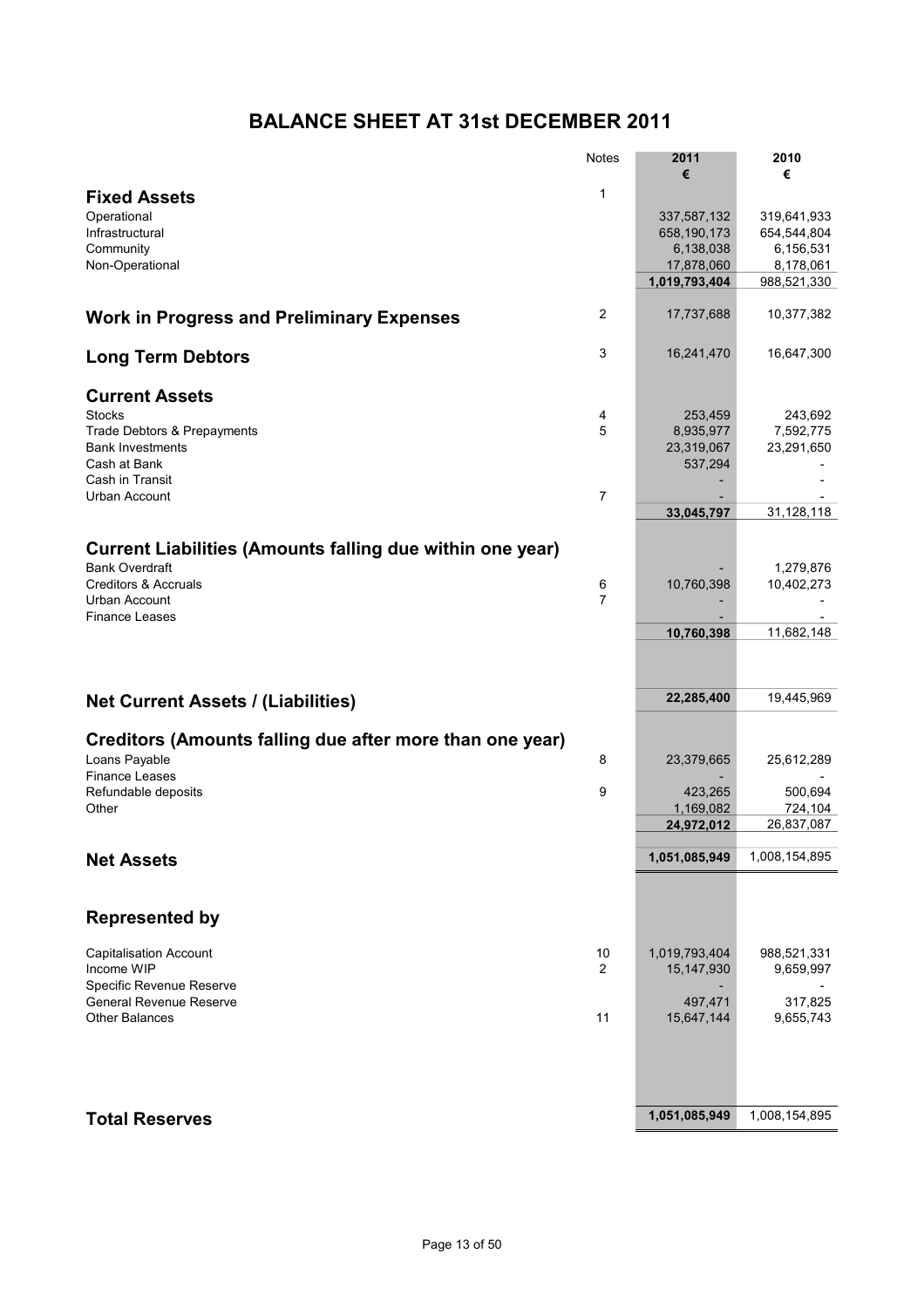# **FUNDS FLOW STATEMENT AS AT 31ST DECEMBER 2011**

|                                                                           | <b>Note</b> | 2011<br>€      | 2011<br>€    |
|---------------------------------------------------------------------------|-------------|----------------|--------------|
| <b>REVENUE ACTIVITIES</b>                                                 |             |                |              |
| Net Inflow/(outflow) from operating activities                            | 18          |                | (857, 785)   |
| <b>CAPITAL ACTIVITIES</b><br>Returns on Investment & Servicing of Finance |             |                |              |
| Increase/(Decrease) in Fixed Asset Capitalisation Funding                 |             | 31,272,074     |              |
| Increase/(Decrease) in WIP/Preliminary Funding                            |             | 5,487,934      |              |
| Increase/(Decrease) in Reserves Balances                                  | 19          | 2,738,807      |              |
| Net Inflow/(Outflow) from Returns on Investment and Servicing of Finance  |             |                | 39,498,815   |
| <b>Capital Expenditure &amp; Financial Investment</b>                     |             |                |              |
| (Increase)/Decrease in Fixed Assets                                       |             | (31, 272, 074) |              |
| (Increase)/Decrease in WIP/Preliminary Funding                            |             | (7,360,306)    |              |
| (Increase)/Decrease in Agent Works Recoupable                             |             | 42.588         |              |
| (Increase)/Decrease in Other Capital Balances                             | 20          | 1,635,509      |              |
| Net Inflow/(Outflow) from Capital Expenditure and Financial Investment    |             |                | (36.954.284) |
| <b>Financing</b>                                                          |             |                |              |
| Increase/(Decrease) in Loan Financing                                     | 21          | (1,381,816)    |              |
| (Increase)/Decrease in Reserve Financing                                  | 22          | 1,617,085      |              |
| <b>Net Inflow/(Outflow) from Financing Activities</b>                     |             |                | 235,270      |
| <b>Third Party Holdings</b>                                               |             |                |              |
| Increase/(Decrease) in Refundable Deposits                                |             |                | (77, 429)    |
| Net Increase/(Decrease) in Cash and Cash Equivalents                      | 23          |                | 1.844.587    |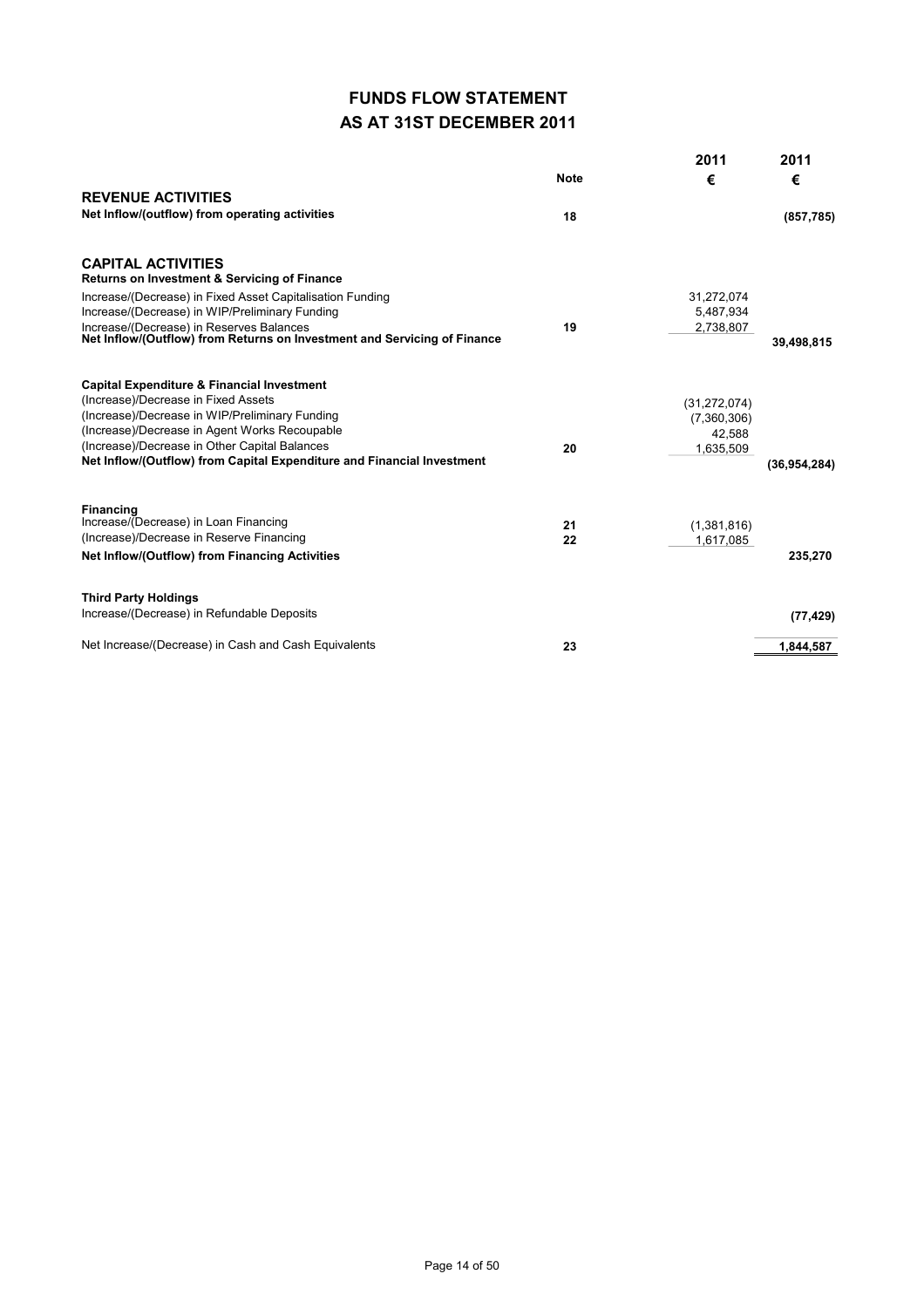#### **1. Fixed Assets**

|                                                    | Land                  | Parks                    | Housing                             | <b>Buildings</b>                                     | Plant &<br><b>Machinery</b><br>(Long & Short<br>Life) | Computers,<br>Furniture &<br>Equipment | Heritage                              | Roads & Infrastructure   | Water &<br>Sewerage<br><b>Network</b> | <b>Total</b>            |
|----------------------------------------------------|-----------------------|--------------------------|-------------------------------------|------------------------------------------------------|-------------------------------------------------------|----------------------------------------|---------------------------------------|--------------------------|---------------------------------------|-------------------------|
|                                                    | €                     | €                        | €                                   | €                                                    | €                                                     | €                                      | €                                     | €                        | €                                     | €                       |
| Costs<br>Accumulated Costs @ 1/1/2011              | 14,450,345            |                          | 284,476,726                         | 19,654,628                                           | 6,645,411                                             | 8,658,393                              | 5,778,189                             | 375,000,000              | 491,243,683                           | 1,205,907,375           |
| <b>Additions</b><br>- Purchased                    | 314,725               | $\overline{\phantom{a}}$ | 24,159,815                          | 13,037,500                                           | 109,346                                               | 667,126                                |                                       |                          |                                       | 38,288,512              |
| - Transfers WIP                                    | 8,600,000             | $\overline{\phantom{a}}$ | 1,350,000                           | 1,500,000                                            |                                                       |                                        |                                       |                          |                                       | 11,450,000              |
| <b>Disposals</b>                                   |                       | $\overline{\phantom{a}}$ | (11, 734, 081)                      |                                                      | (74, 329)                                             |                                        |                                       |                          |                                       | (11,808,409)            |
| Revaluations<br><b>Historical Cost Adjustments</b> | 4,347,774             | $\overline{\phantom{a}}$ | $\overline{\phantom{a}}$<br>105,000 | (1,500,000)                                          |                                                       |                                        | $\overline{a}$                        | 1,500,000                |                                       | 4,452,774               |
| Accumulated Costs @ 31/12/2011                     | 27,712,844            | $\sim$                   | 298,357,460                         | 32,692,128                                           | 6,680,428                                             | 9,325,519                              | 5,778,189                             | 376,500,000              | 491,243,683                           | 1,248,290,252           |
| <b>Depreciation</b>                                |                       |                          |                                     |                                                      |                                                       |                                        |                                       |                          |                                       |                         |
| Depreciation @ 1/1/2011                            |                       |                          |                                     | $\overline{\phantom{a}}$                             | 5,420,851                                             | 7,789,398                              |                                       |                          | 204,175,796                           | 217,386,045             |
| Provision for Year<br>Disposals                    | 902,002               |                          |                                     | $\overline{\phantom{a}}$<br>$\overline{\phantom{a}}$ | 495,995<br>(43, 463)                                  | 330,738                                |                                       |                          | 9,425,531<br>$\overline{\phantom{a}}$ | 11,154,266<br>(43, 463) |
| Accumulated Depreciation @ 31/12/2011              | 902,002               |                          |                                     | ۰                                                    | 5,873,383                                             | 8,120,136                              |                                       | $\sim$                   | 213,601,327                           | 228,496,848             |
| Net Book Value @ 31/12/2011                        | 26,810,842            | $\overline{\phantom{a}}$ | 298,357,460                         | 32,692,128                                           | 807,045                                               | 1,205,383                              | 5,778,189                             | 376,500,000              | 277,642,356                           | 1,019,793,404           |
| Net Book Value @ 31/12/2010                        | 14,450,345            | $\overline{\phantom{a}}$ | 284,476,726                         | 19,654,628                                           | 1,224,560                                             | 868,995                                | 5,778,189                             | 375,000,000              | 287,067,887                           | 988,521,330             |
| <b>Net Book Value by Category</b>                  |                       |                          |                                     |                                                      |                                                       |                                        |                                       |                          |                                       |                         |
| Operational                                        | 7,176,664             | $\overline{\phantom{a}}$ | 298,357,460                         | 19,116,328                                           | 807,045                                               | 1,211,236                              | 57,000                                | $\overline{\phantom{a}}$ | 10,861,399                            | 337,587,132             |
| Infrastructural                                    | 2,409,216             |                          | $\overline{\phantom{a}}$            | 12,500,000<br>265,000                                | $\overline{\phantom{a}}$                              | $\overline{\phantom{a}}$<br>(63, 151)  | $\overline{\phantom{a}}$<br>5,586,189 | 376,500,000              | 266,780,957                           | 658,190,173             |
| Community<br>Non-Operational                       | 350,000<br>16,874,962 |                          | $\overline{\phantom{a}}$            | 810,800                                              |                                                       | 57,298                                 | 135,000                               |                          |                                       | 6,138,038<br>17,878,060 |
| Net Book Value @ 31/12/2011                        | 26,810,842            |                          | 298,357,460                         | 32,692,128                                           | 807,045                                               | 1,205,383                              | 5,778,189                             | 376,500,000              | 277,642,356                           | 1,019,793,404           |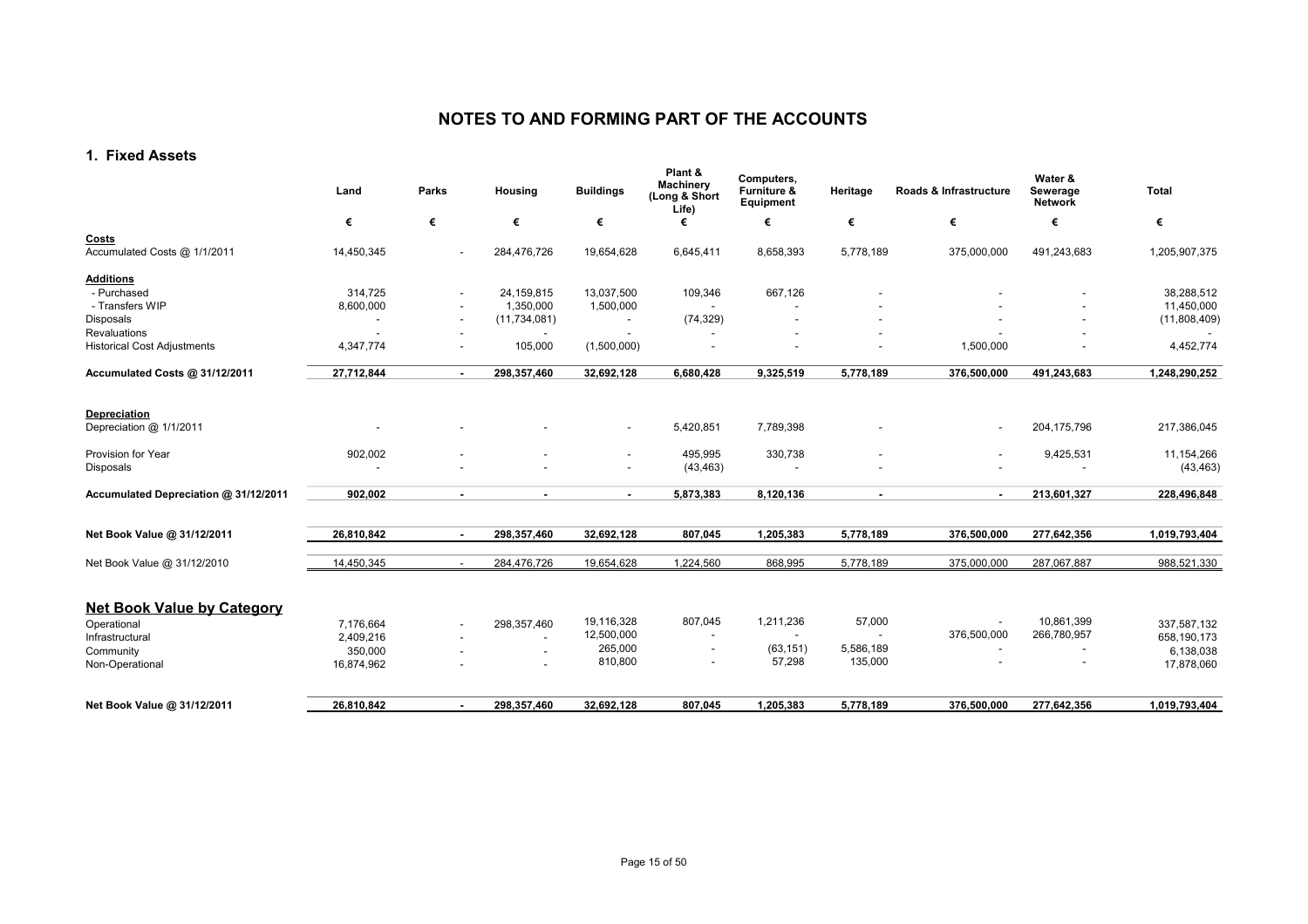#### **2. Work in Progress and Preliminary Expenses**

A summary of work in progress and preliminary expenditure by asset category is as follows:

|                              | <b>Funded</b><br>2011 | <b>Unfunded</b><br>2011 | Total<br>2011 | Total<br>2010 |
|------------------------------|-----------------------|-------------------------|---------------|---------------|
|                              | €                     | €                       | €             | €             |
| <b>Expenditure</b>           |                       |                         |               |               |
| Work in Progress             | 15,902,290            |                         | 15,902,290    | 8,813,134     |
| <b>Preliminary Expenses</b>  | 1,835,398             |                         | 1,835,398     | 1,564,248     |
|                              | 17,737,688            | ٠                       | 17,737,688    | 10,377,382    |
| Income                       |                       |                         |               |               |
| Work in Progress             | 13,352,990            |                         | 13,352,990    | 8,132,357     |
| <b>Preliminary Expenses</b>  | 1,794,940             |                         | 1,794,940     | 1,527,640     |
|                              | 15,147,930            | ۰                       | 15,147,930    | 9,659,997     |
| <b>Net Expended</b>          |                       |                         |               |               |
| Work in Progress             | 2,549,299             |                         | 2,549,299     | 680,777       |
| <b>Preliminary Expenses</b>  | 40,458                | ٠                       | 40,458        | 36,608        |
| Net Over/(Under) Expenditure | 2,589,757             |                         | 2,589,757     | 717,385       |

#### **3. Long Term Debtors**

A breakdown of the long-term debtors is as follows:

|                                                                                                                                                                   | Balance @<br>1/1/2011 | Loans<br><b>Issued</b> | Principal<br>Repaid | Early<br>Redemptions | Other<br><b>Adjustments</b> | Balance @<br>31/12/2011                                                | Balance @<br>31/12/2010                                              |
|-------------------------------------------------------------------------------------------------------------------------------------------------------------------|-----------------------|------------------------|---------------------|----------------------|-----------------------------|------------------------------------------------------------------------|----------------------------------------------------------------------|
| Long Term Mortgage Advances*                                                                                                                                      | 8,215,198             | 295,976                | (502, 969)          | (181, 220)           | (120,098)                   | 7,706,887                                                              | 8,215,198                                                            |
| <b>Tenant Purchases Advances</b>                                                                                                                                  | 343,353               |                        | (66, 814)           | (25, 175)            | (2, 263)<br>20,904          | 249,102                                                                | 343,353                                                              |
| Shared Ownership Rented Equity                                                                                                                                    | 1,460,993             |                        |                     | (42, 897)            |                             | 1,439,001                                                              | 1,460,993                                                            |
|                                                                                                                                                                   | 10,019,544            | 295,976                | (569, 784)          | (249, 292)           | (101, 456)                  | 9,394,989                                                              | 10,019,544                                                           |
| <b>Voluntary Housing</b><br>Development Levy Debtors<br>Inter Local Authority Loans<br>Long-term Investments<br>Cash<br>Interest in associated companies<br>Other |                       |                        |                     |                      |                             | 6,000,964<br>1,169,082<br>574,152<br>24,853<br>7,769,051<br>17,164,040 | 6,261,347<br>724,104<br>581,470<br>39,169<br>7,606,090<br>17,625,634 |
| Less: Amounts falling due within one year (Note 5)                                                                                                                |                       |                        |                     |                      |                             | (922, 570)                                                             | (978, 334)                                                           |
| Total Amounts falling due after more than one year                                                                                                                |                       |                        |                     |                      |                             | 16,241,470                                                             | 16,647,300                                                           |

**\* Includes HFA Agency Loans**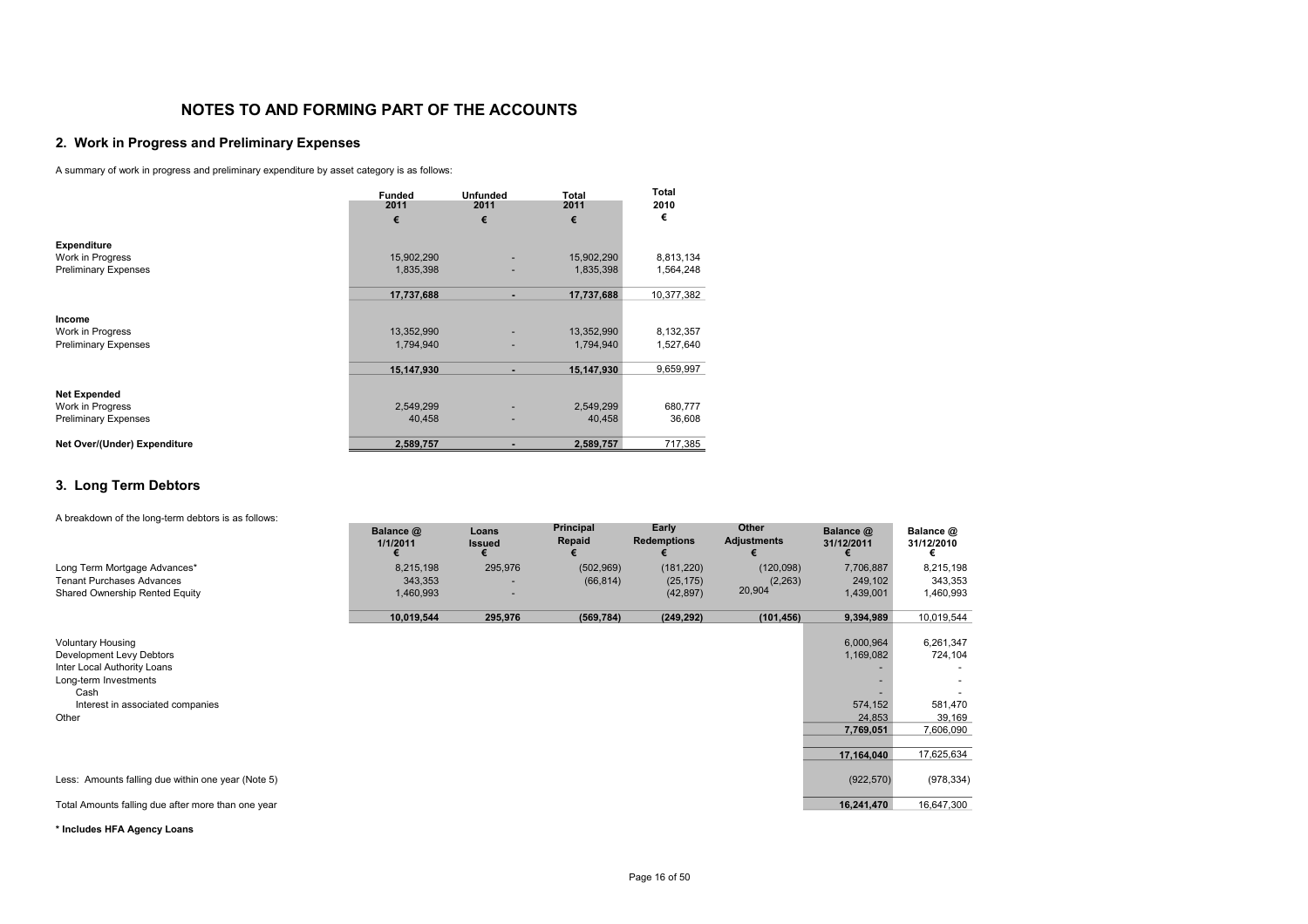# **4. Stocks**

(a) A summary of stock is as follows:

| (a) A summary or stock is as rollows.                                                      | 2011<br>€            | 2010<br>€            |
|--------------------------------------------------------------------------------------------|----------------------|----------------------|
| <b>Central Stores</b><br><b>Other Depots</b>                                               | 253,459              | 243,692              |
| Total                                                                                      | 253,459              | 243,692              |
| (b) A summary of the movement in stock is as follows:<br><b>Opening Stock at 1 January</b> | 2011<br>€<br>243,692 | 2010<br>€<br>264,997 |
|                                                                                            |                      |                      |
| Purchases                                                                                  | 454,896              | 432,371              |
| <b>Returns to Stores</b>                                                                   | 6,439                | 9,173                |
| <b>Issues from Stores</b>                                                                  | (451, 513)           | (462, 851)           |
| Stocktake Adjustments                                                                      | (56)                 | 3                    |
| Other adjustments                                                                          |                      |                      |
| <b>Closing Stock at 31 December</b>                                                        | 253,459              | 243,692              |

# **5. Trade Debtors & Prepayments**

A breakdown of debtors and prepayments is as follows:

|                                                   | €            | €              |
|---------------------------------------------------|--------------|----------------|
| Government Debtors                                | 270,571      | 1,381,738      |
| <b>Commercial Debtors</b>                         | 20,276,959   | 17,854,797     |
| Non-Commercial Debtors                            | 1,195,779    | 1,021,827      |
| Development Levy Debtors                          | 1,082,733    | 1,601,538      |
| <b>Other Services</b>                             | 664,937      | 662,973        |
| <b>Other Local Authorities</b>                    | 1,113,760    | 843,401        |
| Agent Works Recoupable                            | (330, 884)   | (288, 296)     |
| <b>Revenue Commissioners</b>                      |              |                |
| Other                                             |              |                |
| Add: Amounts falling due within one year (Note 3) | 922,570      | 978,334        |
| <b>Total Gross Debtors</b>                        | 25, 196, 425 | 24,056,312     |
| Less: Provision for Doubtful Debts                | (17,493,652) | (16, 718, 277) |
| <b>Total Trade Debtors</b>                        | 7,702,774    | 7,338,035      |
| Prepayments                                       | 1,233,203    | 254,740        |
|                                                   | 8,935,977    | 7,592,775      |

**2011 2010**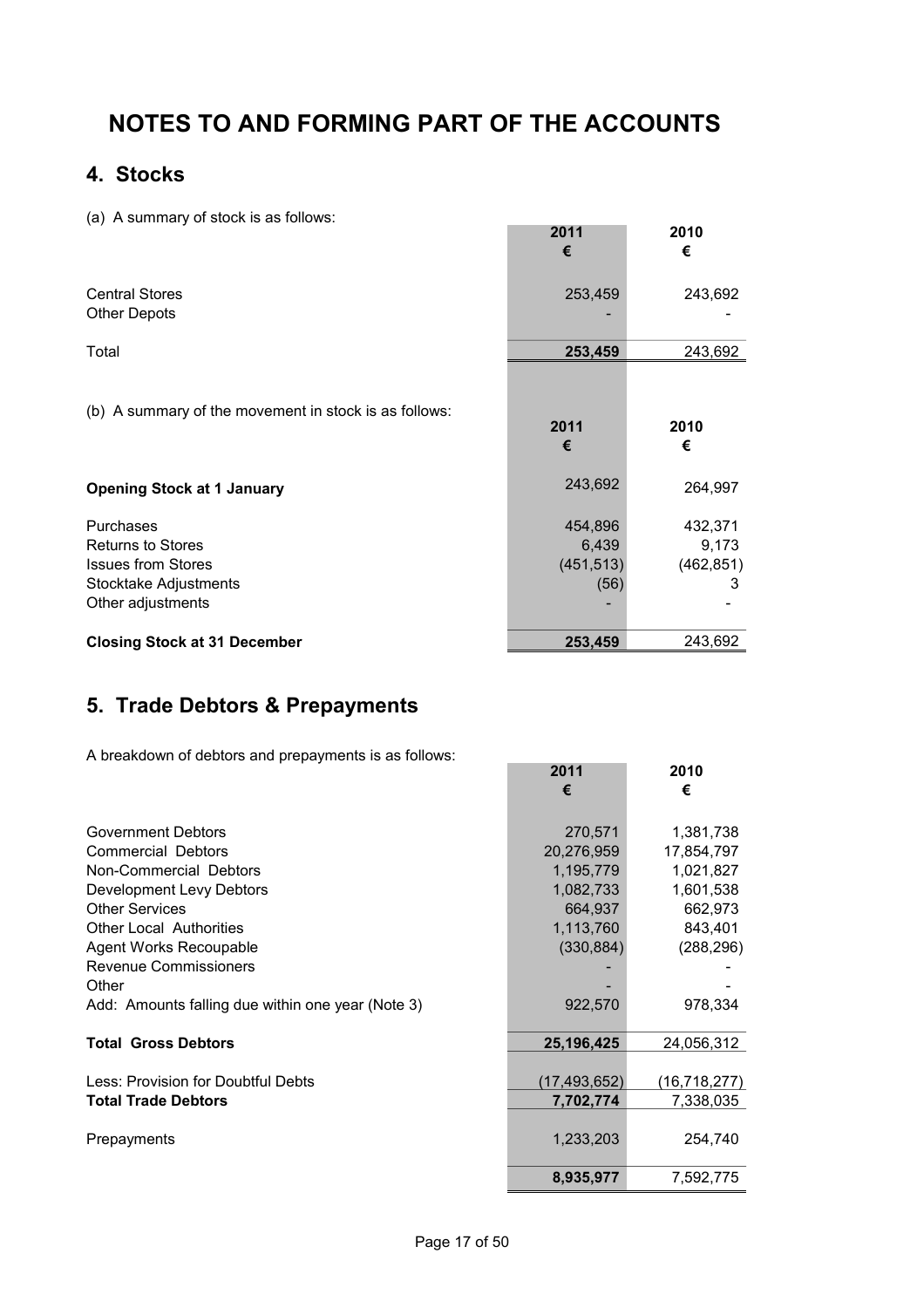#### **6. Creditors and Accruals**

A breakdown of creditors and accruals is as follows:

| A DICANDOWLI OF CICUITOLS ALIU ACCIUAIS IS AS IUIIOWS. |            |            |
|--------------------------------------------------------|------------|------------|
|                                                        | 2011       | 2010       |
|                                                        | €          | €          |
|                                                        |            |            |
| Trade creditors                                        | 1,256,175  | 474.154    |
| Grants                                                 | 19.223     | (740)      |
| Revenue Commissioners                                  | 1,305,465  | 1,133,181  |
| <b>Other Local Authorities</b>                         | 23.325     |            |
| <b>Other Creditors</b>                                 | 231.921    | 1,057,723  |
|                                                        | 2.836.109  | 2.664.317  |
|                                                        |            |            |
| Accruals                                               | 4.401.688  | 4.084.335  |
| Deferred Income                                        | 1.661.061  | 1.592.433  |
|                                                        |            |            |
| Add: Amounts falling due within one year (Note 8)      | 1,861,540  | 2,061,188  |
|                                                        |            |            |
|                                                        | 10,760,398 | 10.402.273 |

#### **7. Urban Account**

| A summary of the Intercompany account is as follows:            | 2011<br>€ | 2010<br>€ |
|-----------------------------------------------------------------|-----------|-----------|
| <b>Balance at 1 January</b><br>Charge for Year<br>Received/Paid | -         |           |
| <b>Balance at 31 December</b>                                   |           |           |

#### **8. Loans Payable**

**(a) Movement in Loans Payable**

|                                                    | <b>HFA</b>    | <b>OPW</b> |             | Balance @   | Balance @   |  |
|----------------------------------------------------|---------------|------------|-------------|-------------|-------------|--|
|                                                    |               |            |             | 31/12/2011  | 31/12/2010  |  |
|                                                    | €             |            |             | €           | €           |  |
| Balance @ 1/1/2011                                 | 16.275.206    | 163.034    | 11.235.237  | 27,673,477  | 27,708,642  |  |
| <b>Borrowings</b>                                  |               |            |             |             | 4,900,000   |  |
| Repayment of Principal                             | (1, 283, 686) | (23,998)   | (1.146.995) | (2,454,679) | (4,900,594) |  |
| Early Redemptions                                  |               |            |             |             |             |  |
| <b>Other Adjustments</b>                           | 22,408        |            |             | 22,408      | (34, 572)   |  |
| Balance @ 31/12/2011                               | 15.013.927    | 139.036    | 10.088.242  | 25.241.205  | 27,673,477  |  |
| Less: Amounts falling due within one year (Note 6) |               |            |             | 1.861.540   | 2,061,188   |  |
| Total Amounts falling due after more than one year |               |            |             | 23.379.665  | 25.612.289  |  |

| (b) Application of Loans<br>An analysis of loans payable is as follows: | <b>HFA</b> | <b>OPW</b> | Other      | Balance @<br>31/12/2011 | Balance @<br>31/12/2010 |
|-------------------------------------------------------------------------|------------|------------|------------|-------------------------|-------------------------|
|                                                                         | €          | €          | €          |                         | €                       |
| Mortgage loans*                                                         | 7,240,044  |            |            | 7,240,044               | 7,807,556               |
| Non-Mortgage loans                                                      |            |            |            |                         |                         |
| Asset/Grants                                                            | 691,592    | 114,183    | 10,087,734 | 10,893,508              | 12,505,976              |
| Revenue Funding                                                         |            |            | 508        | 508                     | 508                     |
| <b>Bridging Finance</b>                                                 |            |            |            |                         |                         |
| Recoupable                                                              |            | 24,853     |            | 24,853                  | 39.169                  |
| Shared Ownership - Rented Equity                                        | 1,081,328  |            |            | 1,081,328               | 1,058,921               |
| Inter-Local Authority                                                   |            |            |            |                         |                         |
| Voluntary housing                                                       | 6,000,964  |            |            | 6,000,964               | 6,261,347               |
|                                                                         | 15,013,927 | 139,036    | 10.088.242 | 25,241,205              | 27,673,477              |
|                                                                         |            |            |            |                         |                         |
| Less: Amounts falling due within one year (Note 6)                      |            |            |            | 1,861,540               | 2,061,188               |
| Total Amounts falling due after more than one year                      |            |            |            | 23,379,665              | 25.612.289              |

**\* Includes HFA Agency Loans**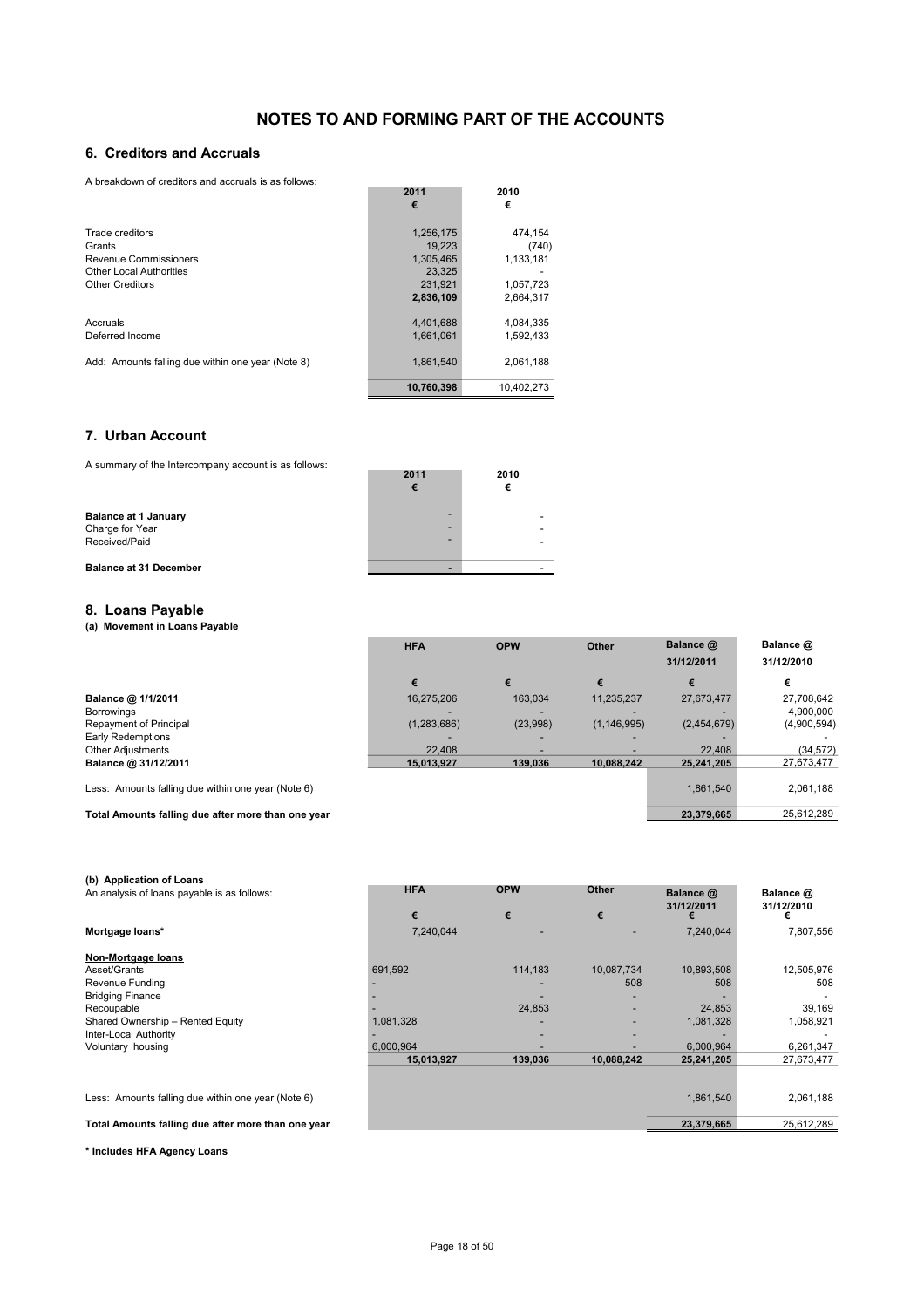#### **9. Refundable Deposits**

The movement in refundable deposits is as follows:

| THE INVESTIGATION IS AS TURNS.                           | 2011<br>€        | 2010<br>€        |
|----------------------------------------------------------|------------------|------------------|
| <b>Opening Balance at 1 January</b><br>Deposits received | 500,694<br>3.075 | 519,011<br>7.716 |
| Deposits repaid                                          | (80, 503)        | (26, 034)        |
| <b>Closing Balance at 31 December</b>                    | 423.265          | 500.694          |

**Note: Short Term Refundable Deposits are included as part of Cash Investments on the Balance sheet**

#### **10. Capitalisation Account**

The capitalisation account shows the funding of the assets as follows:

|                                  | Balance @<br>1/1/2011 | <b>Purchased</b> | <b>Transfers</b><br><b>WIP</b> | <b>Disposals</b> | <b>Revaluations</b>      | <b>Historical</b><br><b>Cost Adj</b> | Balance @<br>31/12/2011 | Balance @<br>31/12/2010 |
|----------------------------------|-----------------------|------------------|--------------------------------|------------------|--------------------------|--------------------------------------|-------------------------|-------------------------|
|                                  |                       | €                |                                |                  | €                        |                                      |                         |                         |
| Grants                           | 166,141,042           | 24,802,401       | 8,650,000                      | (3,626,971)      | ٠                        | 1,200,000                            | 197, 166, 472           | 166,141,042             |
| Loans                            | 6,639,243             |                  | -                              |                  | ۰                        |                                      | 6,639,243               | 6,639,243               |
| Revenue funded                   | 565,880               | ۰                | ۰                              | ۰.               | $\overline{\phantom{0}}$ |                                      | 565,880                 | 565,880                 |
| Leases                           |                       | -                |                                |                  | -                        |                                      |                         |                         |
| Development Levies               | 5,027,244             | ۰                | $\overline{\phantom{0}}$       |                  | ٠                        |                                      | 5,027,244               | 5,027,244               |
| <b>Tenant Purchase Annuities</b> |                       |                  | -                              | -                | ٠                        |                                      |                         |                         |
| Unfunded                         |                       |                  |                                |                  | ٠                        |                                      |                         |                         |
| Historical                       | 1,014,598,516         |                  | $\overline{\phantom{0}}$       | (8, 107, 110)    | ٠                        | 105,000                              | 1,006,596,406           | 1,014,598,516           |
| Other                            | 12,935,451            | 13,486,111       | 2,800,000                      | (74, 329)        | ٠                        | 3,147,774                            | 32,295,007              | 12,935,451              |
| <b>Total Gross Funding</b>       | 1,205,907,376         | 38,288,512       | 11,450,000                     | (11,808,409)     |                          | 4,452,774                            | 1,248,290,252           | 1,205,907,376           |
| <b>Less: Amortised</b>           |                       |                  |                                |                  |                          |                                      | (228, 496, 848)         | (217, 386, 045)         |
| Total *                          |                       |                  |                                |                  |                          |                                      | 1,019,793,404           | 988,521,331             |

\* Must agree with note 1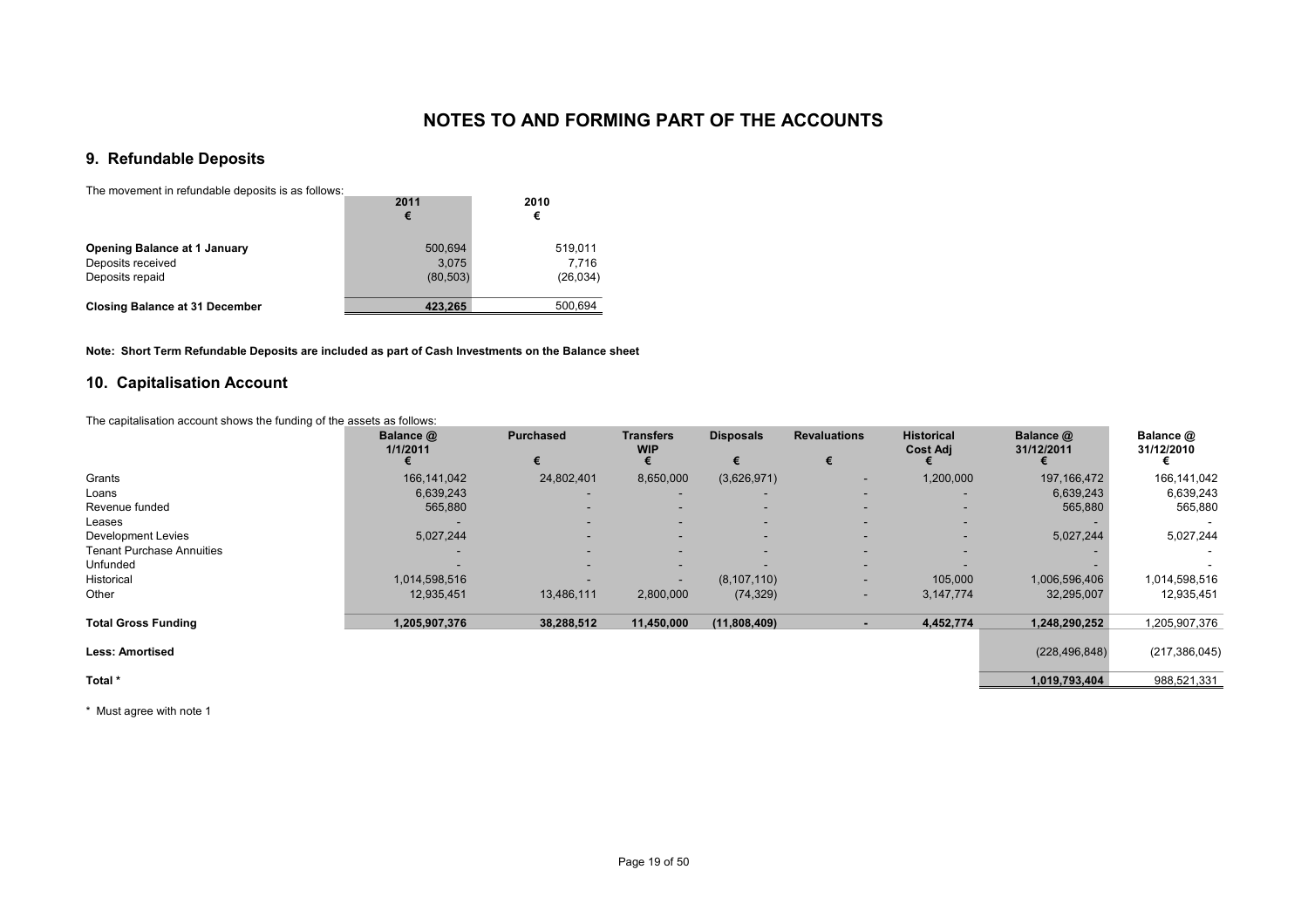#### **11. Other Balances**

A breakdown of other balances is as follows:

|                                                       | Note | Balance @<br>1/1/2011 | Capital<br>re-classification * | <b>Expenditure</b><br>€ | Income<br>€ | <b>Transfer</b><br>from Revenue | <b>Transfer</b><br>to Revenue | Internal<br><b>Transfers</b> | Balance @<br>31/12/2011 | Balance @<br>31/12/2010 |
|-------------------------------------------------------|------|-----------------------|--------------------------------|-------------------------|-------------|---------------------------------|-------------------------------|------------------------------|-------------------------|-------------------------|
| <b>Tenant Purchase Annuities</b>                      |      |                       |                                |                         |             |                                 |                               |                              |                         |                         |
| - Realised                                            | (a)  | 340,301               |                                | 726                     | 420,157     |                                 |                               | (508, 153)                   | 251,579                 | 340,301                 |
| - UnRealised                                          | (b)  | 343,353               |                                |                         |             |                                 |                               | (94, 251)                    | 249,102                 | 343,353                 |
| <b>Development Levies</b>                             | (c)  | 5,783,239             |                                | (849, 531)              | 638,676     |                                 |                               | (996, 094)                   | 6,275,352               | 5,783,239               |
| <b>Unfunded Balances</b>                              |      |                       |                                |                         |             |                                 |                               |                              |                         |                         |
| - Project Balances                                    | (d)  | (185, 545)            |                                | 2,231                   | 187,775     |                                 |                               |                              |                         | (185, 545)              |
| - Non-Project Balances                                | (e)  |                       |                                |                         |             |                                 |                               |                              |                         |                         |
| <b>Funded Balances</b>                                |      |                       |                                |                         |             |                                 |                               |                              |                         |                         |
| - Project Balances                                    | (f)  | (18,615,600)          | (294, 735)                     | 45,027,911              | 48,540,835  | 52,116                          |                               | 1,332,467                    | (14, 012, 828)          | (18,615,600)            |
| - Non-Project Balances                                | (g)  | 2,252,417             | (673, 982)                     | 15,956,961              | 12,818,530  | 548,277                         |                               | 608,858                      | (402, 862)              | 2,252,417               |
| <b>Voluntary &amp; Affordable Housing Balances</b>    |      |                       |                                |                         |             |                                 |                               |                              |                         |                         |
| - Voluntary Housing                                   |      |                       | (182, 530)                     | 2,100,000               | 1,785,000   |                                 |                               |                              | (497, 530)              |                         |
| - Affordable Housing                                  |      |                       | 135,292                        | 0                       | (135, 292)  |                                 |                               |                              | (0)                     |                         |
| <b>Other Balances</b>                                 |      |                       |                                |                         |             |                                 |                               |                              |                         |                         |
| - Assets                                              | (h)  | 25,549,067            | 181,356                        | 162,425                 | 283,262     | 4,551                           |                               | (2,027,975)                  | 23,827,836              | 25,549,067              |
| - Insurance Fund                                      | (i)  | 716,251               |                                | 1,454,827               | 118,142     | 2,176,707                       |                               |                              | 1,556,274               | 716,251                 |
| - General                                             | (j)  | 4.714.171             |                                | 2,758,258               | 2,607,832   | 2,594,485                       | $\sim$                        | 866.817                      | 8,025,046               | 4,714,171               |
| <b>Net Capital Balances</b>                           |      | 20,897,654            | (834, 599)                     | 66,613,808              | 67,264,918  | 5,376,136                       | $\sim$                        | (818, 332)                   | 25,271,969              | 20,897,654              |
| Non-Mortgage Loans - Principal to be Amortised        | (k)  |                       |                                |                         |             |                                 |                               |                              | (10,893,508)            | (12, 505, 976)          |
| Lease Repayment - Principal to be Amortised           | (1)  |                       |                                |                         |             |                                 |                               |                              |                         |                         |
| Historical Opening Mortgage Funding Surplus/(Deficit) | (m)  |                       |                                |                         |             |                                 |                               |                              | 100,088                 | 100,088                 |
| Shared Ownership Rented Equity Account                | (n)  |                       |                                |                         |             |                                 |                               |                              | 594,443                 | 582,507                 |
| Reserves - associated companies                       |      |                       |                                |                         |             |                                 |                               |                              | 574,152                 | 581,470                 |

#### **Total Other Balances 15,647,144** 9,655,743

**\*** represents a change in the status and/or funding of opening capital balances

- Note (a) Accrued Repayments of annuities by borrowers who have purchased local authority houses.
- Note (b) Future repayments of annuities by borrowers, not yet due, who have purchased local authority houses.
- Note (c) Development contributions to be applied to either specific or general developments.
- Note (d) Balances relating to completed asset codes for which funding has yet to be identified.
- Note (e) Balances relating to capital codes not resulting in assets for which funding has yet to be identified.
- Note (f) Balances relating to completed asset codes for which funding has been identified but not yet received.
- Note (g) Balances relating to capital codes not resulting in assets for which funding has been identified but not yet received.
- Note (h) Relates to reserves provisions and advance funding for future Local Authority assets.
- Note (i) Relates to reserves provisions for future insurance liabilities. This insurance fund is operated on a cash accounting basis. A transfer in 2011 of €2,121,691 is included in the fund at 31st December 2011 to reflect the cost of some of the claims notified but not concluded. At December 2011it was estimated that such claims may be expected to give rise to payments of €6.6m (€5.5m in 2010). In other respects i.e. for claims that are under the level of excess, the City Council is self insured.
- Note (j) Relates to reserve provisions and miscellaneous credit balances.
- Note (k) Both the principal and interest of non–mortgage loans are funded through the Income and Expenditure account. This represents the outstanding principal on all such loans.
- Note (I) Similar to (k), it represents the future lease liability that remains to be funded.
- Note (m) Relates to the funding position on the Mortgage Loan book on change to Balance Sheet accounting, net of timing differences and subsequent write offs to Revenue.
- Note (n) Under the shared ownership scheme both the equity element and the corresponding borrowings are indexed linked to the CPI. This reserve represents the cumulative difference between the value of both indexations and can be attributed mainly to timing differences.
- Note (o) Provision has not been made in the Annual Financial Statement in respect of the associated commitment/liabilities for the spending of these development contributions.

 **(9,624,825)** (11,241,911)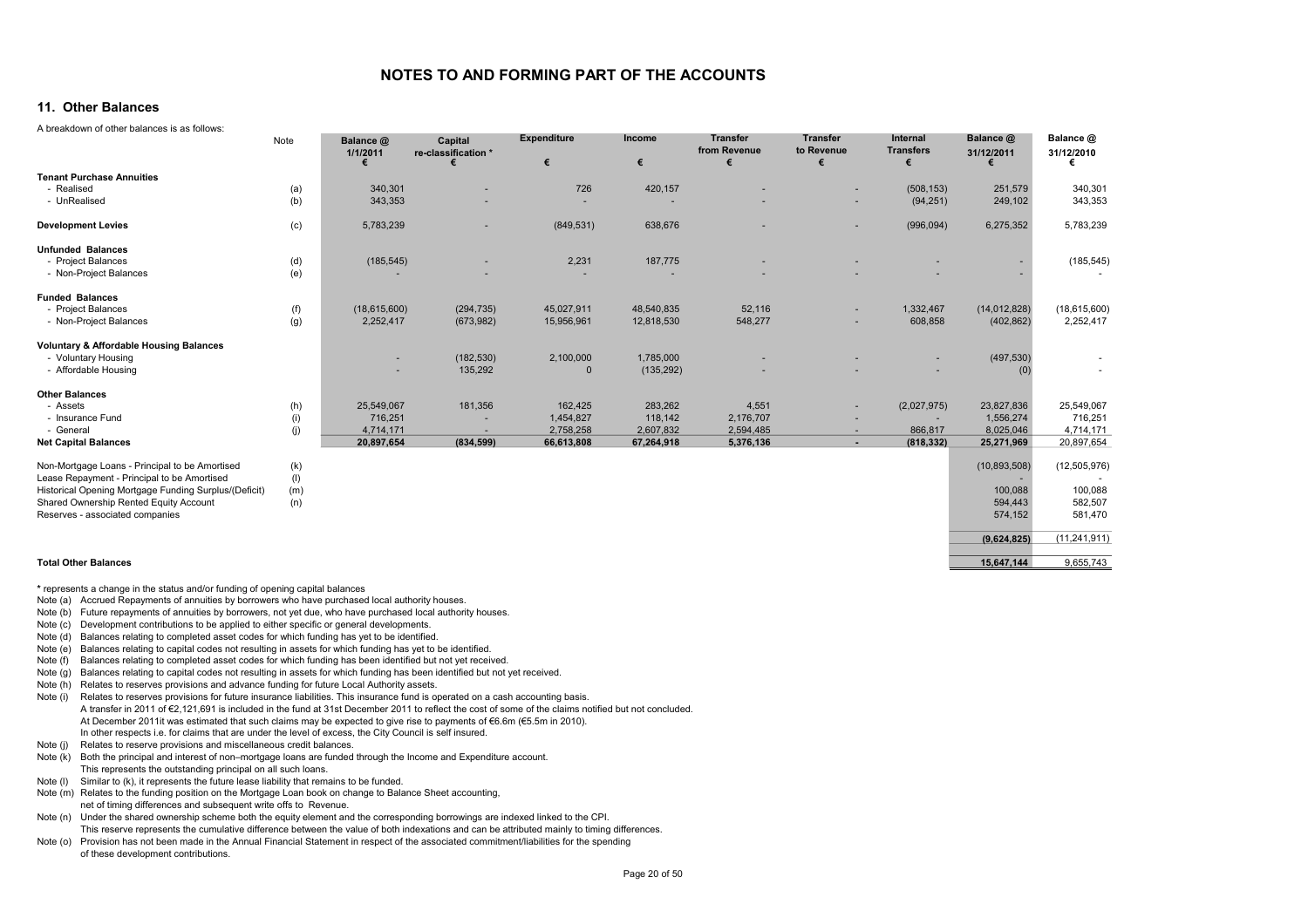#### **12. Capital Account Analysis**

The capital account has been de-aggregated and is comprised of the following accounts in the balance sheet:

|                                                 | 2011        | 2010       |
|-------------------------------------------------|-------------|------------|
|                                                 |             |            |
| Net WIP & Preliminary Expenses (Note 2)         | (2,589,757) | (717.385)  |
| Net Capital Balances (Note 11)                  | 25.271.969  | 20.897.654 |
| Agent Works Recoupable (Note 5)                 | 330.884     | 288.296    |
| Capital Balance Surplus/(Deficit) @ 31 December | 23.013.096  | 20.468.565 |
|                                                 |             |            |

A summary of the changes in the Capital account (see Appendix 6) is as follows:

|                               | 2011<br>€  | 2010<br>€  |
|-------------------------------|------------|------------|
| Opening Balance @ 1 January   | 20,468,565 | 5,456,601  |
| <b>Expenditure</b>            | 72,487,755 | 56,218,740 |
| Income                        |            |            |
| - Grants                      | 63,934,222 | 60,304,584 |
| $\ast$<br>- Loans             |            | 4,900,000  |
| - Other                       | 5,706,436  | 3,309,672  |
| <b>Total Income</b>           | 69,640,658 | 68,514,256 |
|                               |            |            |
| Net Revenue Transfers         | 5,391,628  | 2,716,447  |
| Closing Balance @ 31 December | 23,013,096 | 20.468.565 |

**\* Due to a change in treatment of Affordable Housing in 2011 Loans income includes € Nil in respect of prior year bridging finance loans.**

#### **13. Mortgage Loan Funding Surplus/(Deficit)**

The mortgage loan funding position on the balance sheet is as follows:

Mortgage Loans/Equity Receivable (LT Mortgage Shared Own Note 3) Mortgage Loans/Equity Payable (Mort Loans Shared Own Note 8)

**Surplus/(Deficit) in Funding @ 31st December** 

| 2011                     | 2011                     | 2011                     | 2010                     |
|--------------------------|--------------------------|--------------------------|--------------------------|
| <b>Loan Annuity</b>      | <b>Rented Equity</b>     | <b>Total</b>             | Total<br>€               |
| 7,706,887<br>(7,240,044) | 1.439.001<br>(1,081,328) | 9,145,887<br>(8,321,372) | 9,676,191<br>(8,866,477) |
| 466,843                  | 357,672                  | 824,515                  | 809,714                  |

 **€**  -

**NOTE: Cash on Hand relating to Redemptions and Relending**

#### **14. Summary of Plant & Materials Account**

A summary of the operations of the Plant & Machinery account is as follows:

|                                | 2011<br><b>Plant &amp; Machinery</b> | 2011<br><b>Materials</b> | 2011<br><b>Total</b> | 2010<br><b>Total</b><br>€ |
|--------------------------------|--------------------------------------|--------------------------|----------------------|---------------------------|
|                                | €                                    | €                        | €                    |                           |
| Expenditure                    |                                      | (84, 245)                | (84, 245)            | (151, 174)                |
| Charged to Jobs                | (0)                                  | 69,557                   | 69,557               | 77,520                    |
|                                | (0)                                  | (14, 688)                | (14, 688)            | (73, 654)                 |
| Transfers from/(to) Reserves   |                                      |                          |                      |                           |
| Surplus/(Deficit) for the Year | (0)                                  | (14, 688)                | (14, 688)            | (73, 654)                 |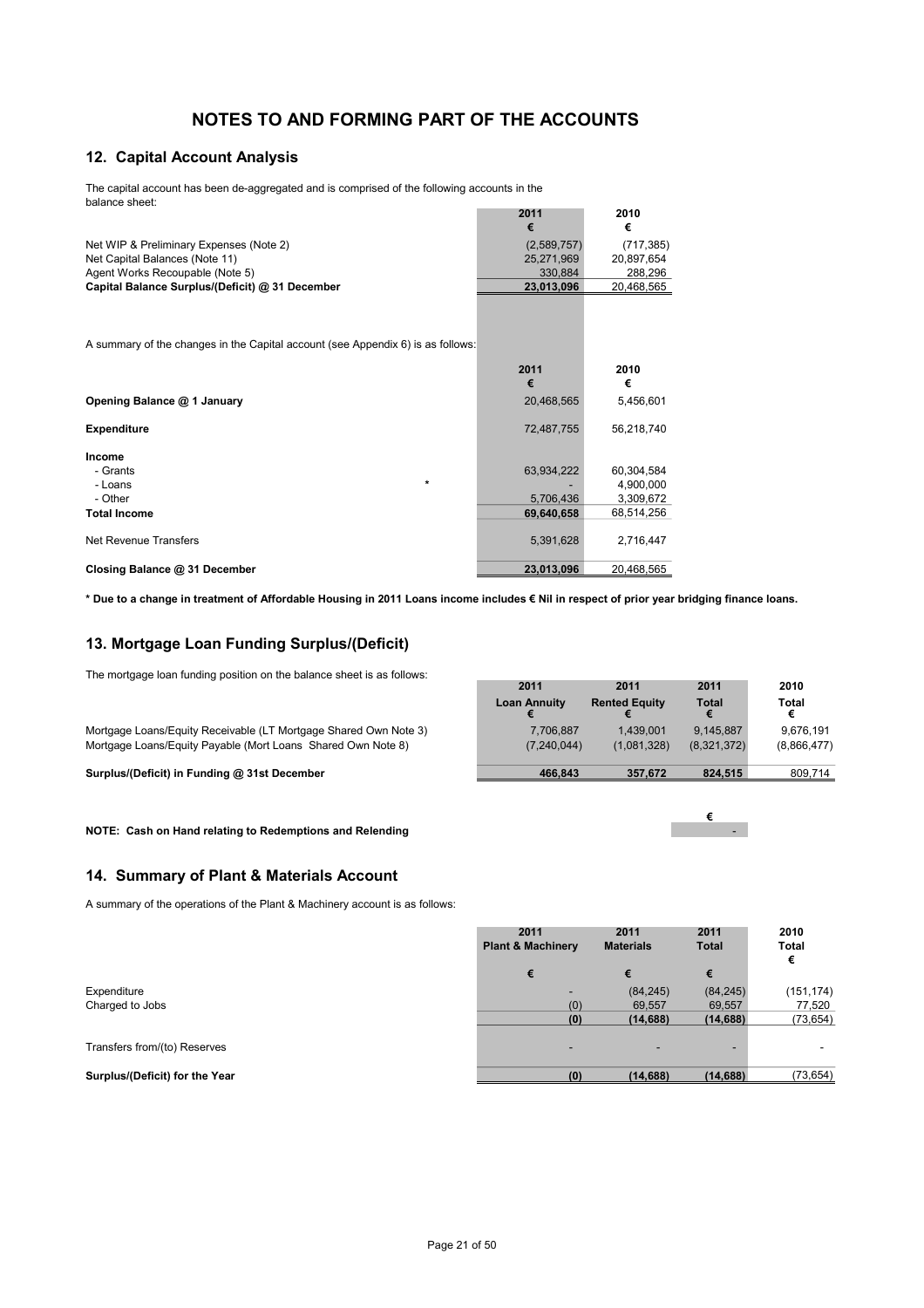#### **15. Transfers from/(to) Reserves**

A summary of transfers to/from Reserves is as follows:

| 2011<br><b>Transfers from</b> | 2011<br><b>Transfers to</b> | 2011<br><b>Net</b> | 2010        |
|-------------------------------|-----------------------------|--------------------|-------------|
|                               |                             | €                  | €           |
|                               | (1,401,131)                 | (1,401,131)        | (1,400,388) |
|                               |                             |                    |             |
|                               |                             |                    |             |
|                               |                             |                    |             |
|                               | (5,391,628)                 | (5,391,628)        | (5,617,046) |
|                               | (6,792,759)                 | (6,792,759)        | (7,017,434) |
|                               | <b>Reserves</b>             | <b>Reserves</b>    |             |

#### **16. Analysis of Revenue Income**

A summary of the major sources of revenue income is as follows:

|                                               | Appendix No | 2011       |       | 2010       |       |
|-----------------------------------------------|-------------|------------|-------|------------|-------|
|                                               |             |            | $\%$  |            | %     |
| Grants & Subsidies                            | 3           | 19,620,717 | 22%   | 21,817,465 | 24%   |
| Contributions from other local authorities    |             | 10,998,487 | 12%   | 10.881.012 | 12%   |
| Goods & Services                              | 4           | 18,590,463 | 21%   | 18.957.298 | 21%   |
|                                               |             | 49.209.667 | 55%   | 51.655.775 | 56%   |
| Local Government Fund - General Purpose Grant |             | 8,204,778  | 9%    | 8.656.666  | 9%    |
| <b>Pension Related Deduction</b>              |             | 1.422.793  | 2%    | 1.484.662  | 2%    |
| Rates                                         |             | 30,721,667 | 34%   | 30,542,193 | 33%   |
| County Charge                                 |             |            | $0\%$ |            | $0\%$ |
| <b>Total Income</b>                           |             | 89.558.905 | 100%  | 92.339.296 | 100%  |

#### **17. Over/Under Expenditure**

in respect of both expenditure and income: The following table shows the difference between the adopted estimates and the actual outturn

|                                               | 2011                                                | 2011                           | 2011                                              | 2011                |
|-----------------------------------------------|-----------------------------------------------------|--------------------------------|---------------------------------------------------|---------------------|
|                                               | <b>Expenditure</b><br>(Over)/Under<br><b>Budget</b> | Income Over/<br>(Under) Budget | <b>Transfers</b><br>(Over)/Under<br><b>Budget</b> | <b>Net Position</b> |
|                                               | €                                                   | €                              | €                                                 | €                   |
| Housing & Building                            | 415,852                                             | 275,256                        | (409, 383)                                        | 281,725             |
| Roads Transportation & Safety                 | (1,585,577)                                         | 1,471,914                      | (1,003,848)                                       | (1, 117, 511)       |
| <b>Water Services</b>                         | (75,009)                                            | (306,928)                      | (236, 832)                                        | (618, 769)          |
| Development Management                        | (356,847)                                           | (133, 315)                     | (134, 684)                                        | (624, 847)          |
| Environmental Services                        | 656,541                                             | 378,870                        | (497,539)                                         | 537,873             |
| Recreation & Amenity                          | 145,951                                             | 151,695                        | (94,086)                                          | 203,560             |
| Agriculture, Education, Health & Welfare      | 756,936                                             | (589,100)                      | (44, 724)                                         | 123,113             |
| Miscellaneous Services                        | 473,094                                             | 696,946                        | 23,070                                            | 1,193,110           |
| <b>Total Divisions Including Transfers</b>    | 430,942                                             | 1,945,338                      | (2,398,026)                                       | (21, 747)           |
| Local Government Fund - General Purpose Grant |                                                     | (134, 142)                     |                                                   | (134, 142)          |
| Pension Related Deduction                     |                                                     | 122,793                        |                                                   | 122,793             |
| Rates                                         |                                                     | 212,742                        |                                                   | 212,742             |
| County Charge                                 |                                                     |                                |                                                   |                     |
| Dr/Cr Balance                                 |                                                     |                                |                                                   |                     |
| (Deficit)/Surplus for Year                    |                                                     |                                |                                                   | 179.646             |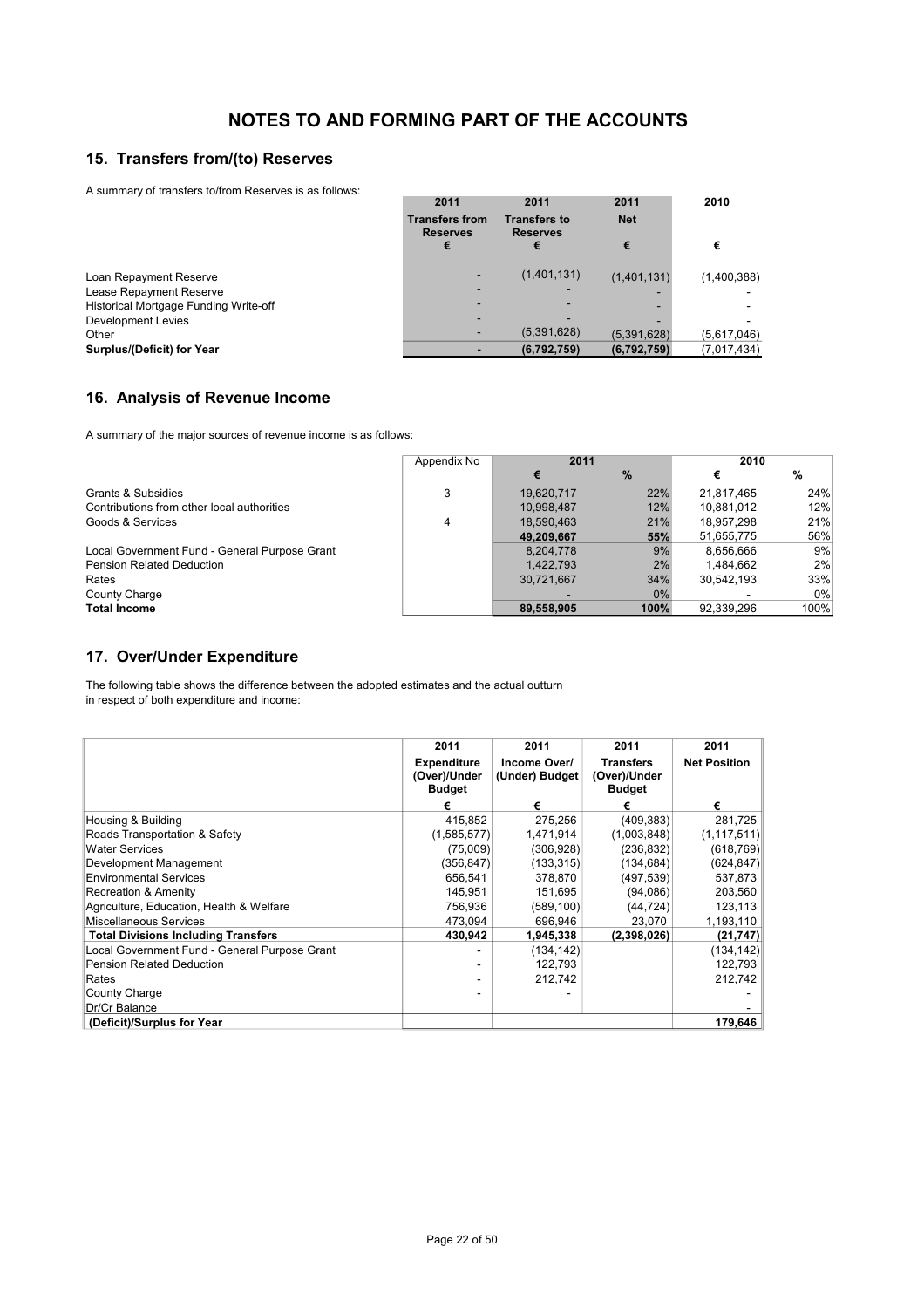|                                                                   | 2011             |
|-------------------------------------------------------------------|------------------|
|                                                                   | €                |
| 18. Net Cash Inflow/(Outflow) from Operating Activities           |                  |
| Operating Surplus/(Deficit) for Year                              | 179,646          |
| (Increase)/Decrease in Stocks                                     | (9,766)          |
| (Increase)/Decrease in Trade Debtors                              | (1,343,201)      |
| Non operating activity in Trade Debtors (Agent Works)             | (42, 588)        |
| Increase/(Decrease) in Creditors Less than One Year               | 358,125          |
| (Increase)/Decrease in Urban Account                              |                  |
|                                                                   | (857, 785)       |
| 19. Increase/(Decrease) in Reserve Balances                       |                  |
| Increase/(Decrease) in Tenant Purchase Annuities                  | (182, 973)       |
| Increase/(Decrease) in Development Contributions                  | 492,114          |
| Increase/(Decrease) in Other Reserve Balances                     | 2,429,666        |
|                                                                   | 2,738,807        |
|                                                                   |                  |
| 20. (Increase)/Decrease in Other Capital Balances                 |                  |
| (Increase)/Decrease in Project Balances - Funded                  | 4,602,772        |
| (Increase)/Decrease in Project Balances - Unfunded                | 185,545          |
| (Increase)/Decrease in Non Project Balances - Funded              | (2,655,278)      |
| (Increase)/Decrease in Non Project Balances - Unfunded            |                  |
| (Increase)/Decrease in Voluntary Housing Balances                 | (497, 530)       |
| (Increase)/Decrease in Affordable Housing Balances                | (0)<br>1,635,509 |
|                                                                   |                  |
| 21. Increase/(Decrease) in Loan Financing                         |                  |
| (Increase)/Decrease in Long Term Debtors                          | 405,830          |
| Increase/(Decrease) in Mortgage Loans                             | (567, 512)       |
| Increase/(Decrease) in Asset/Grant Loans                          | (1,612,468)      |
| Increase/(Decrease) in Revenue Funding Loans                      |                  |
| Increase/(Decrease) in Bridging Finance Loans                     |                  |
| Increase/(Decrease) in Recoupable Loans                           | (14, 316)        |
| Increase/(Decrease) in Shared Ownership Rented Equity Loans       | 22,408           |
| Increase/(Decrease) in Inter-Local Authority Loans                |                  |
| Increase/(Decrease) in Voluntary Housing Loans                    | (260, 384)       |
| Increase/(Decrease) in Finance Leasing                            |                  |
| (Increase)/Decrease in Portion Transferred to Current Liabilities | 199,648          |
| Increase/(Decrease) in Long Term Creditors - Deferred Income      | 444,978          |
|                                                                   | (1,381,816)      |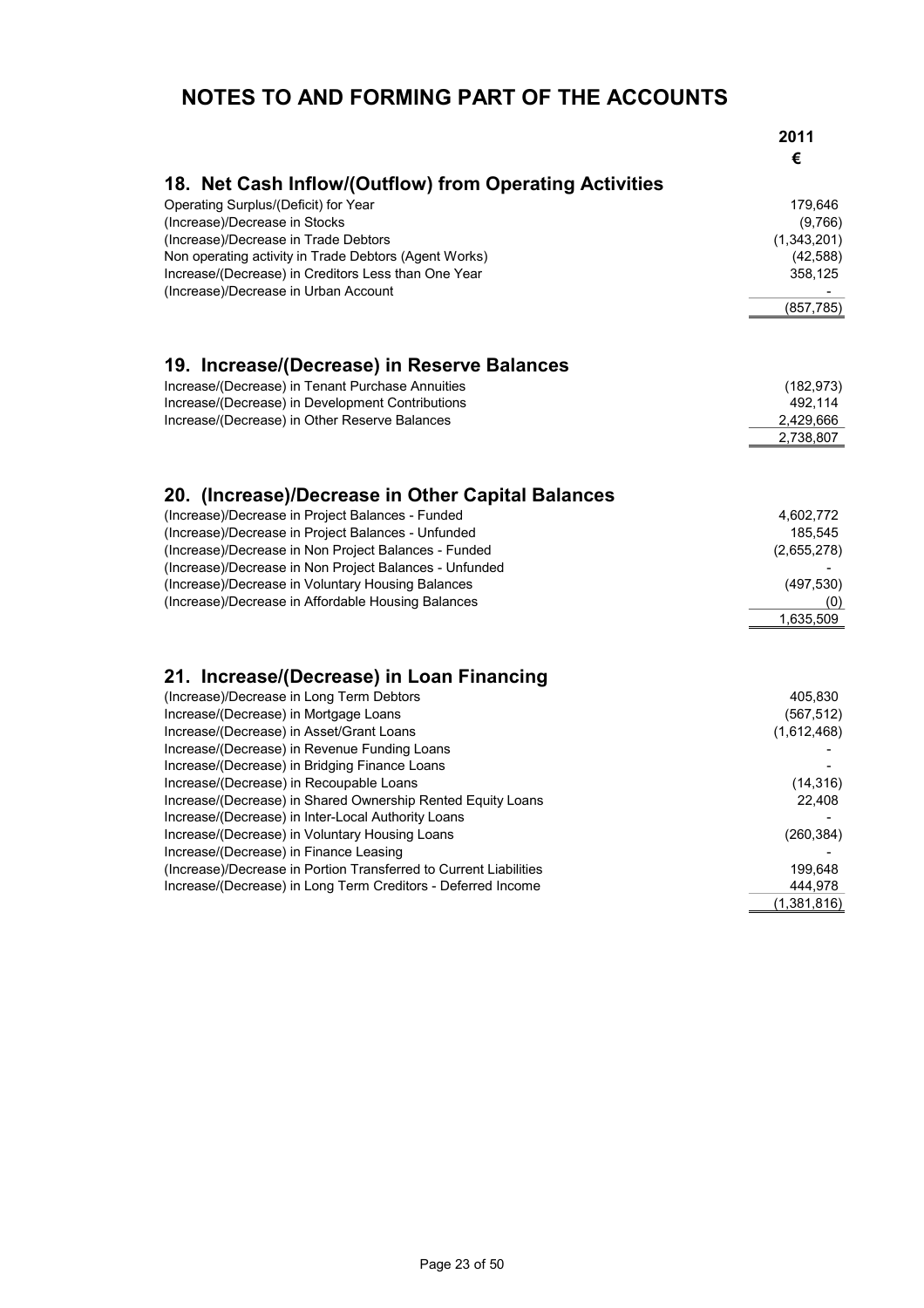|                                                                    | 2011<br>€ |
|--------------------------------------------------------------------|-----------|
| 22. (Increase)/Decrease in Reserve Financing                       |           |
| (Increase)/Decrease in Specific Revenue Reserve                    |           |
| (Increase)/Decrease in Non-Mortgage Loan Principal to be Amortised | 1.612.468 |
| (Increase)/Decrease in Lease Repayment Principal to be Amortised   |           |
| (Increase)/Decrease in Historical Mortgage Funding Surplus/Deficit |           |
| (Increase)/Decrease in Shared Ownership Rented Equity Account      | 11,935    |
| (Increase)/Decrease in Reserves in Associated Companies            | (7,318)   |
|                                                                    | 1,617,085 |
|                                                                    |           |

# **23. Analysis of Changes in Cash & Cash Equivalents**

| Increase/(Decrease) in Bank Investments       | 27.417                   |
|-----------------------------------------------|--------------------------|
| Increase/(Decrease) in Cash at Bank/Overdraft | 1.817.170                |
| Increase/(Decrease) in Cash in Transit        | $\overline{\phantom{a}}$ |
|                                               | 1.844.587                |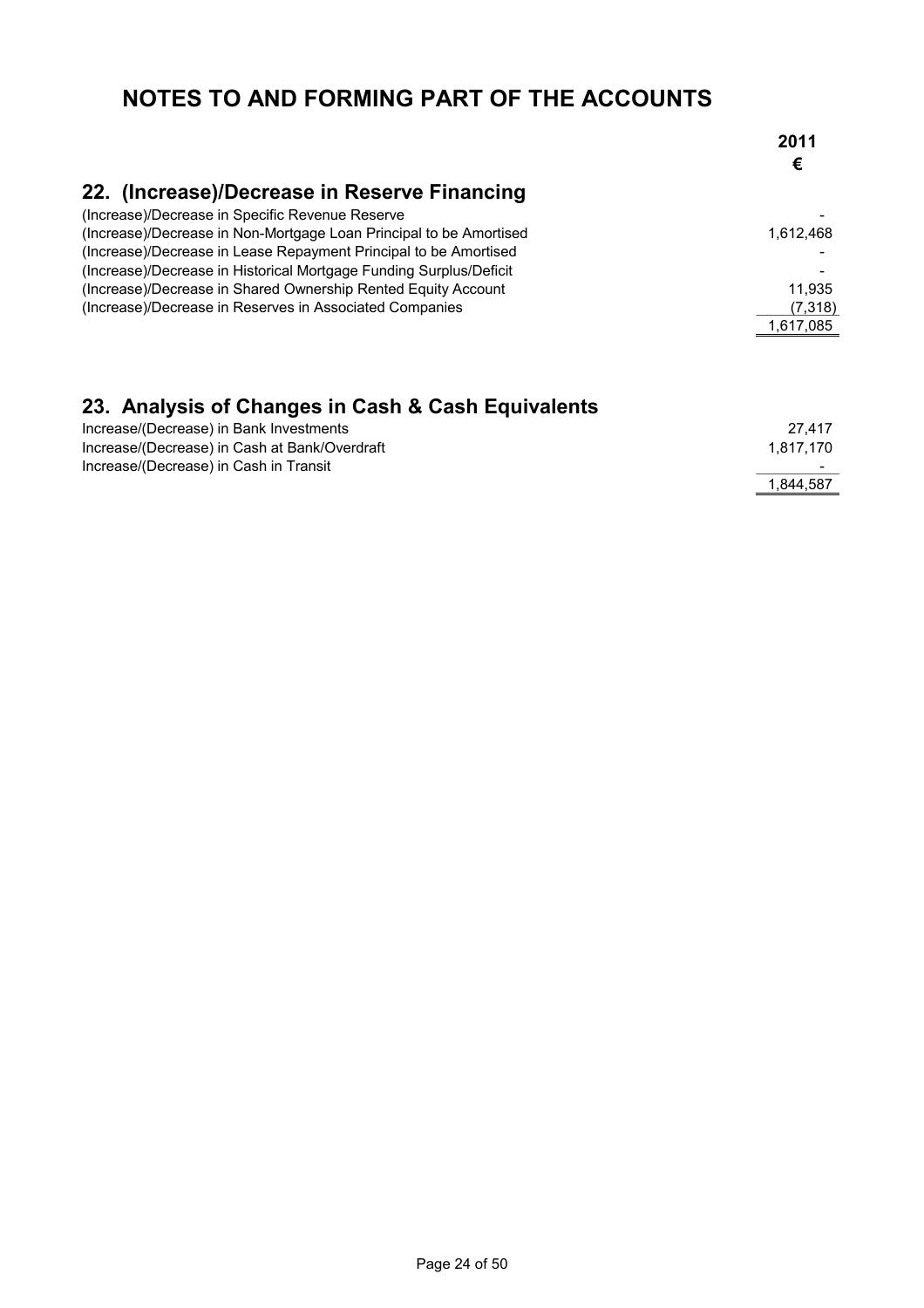# **APPENDICES**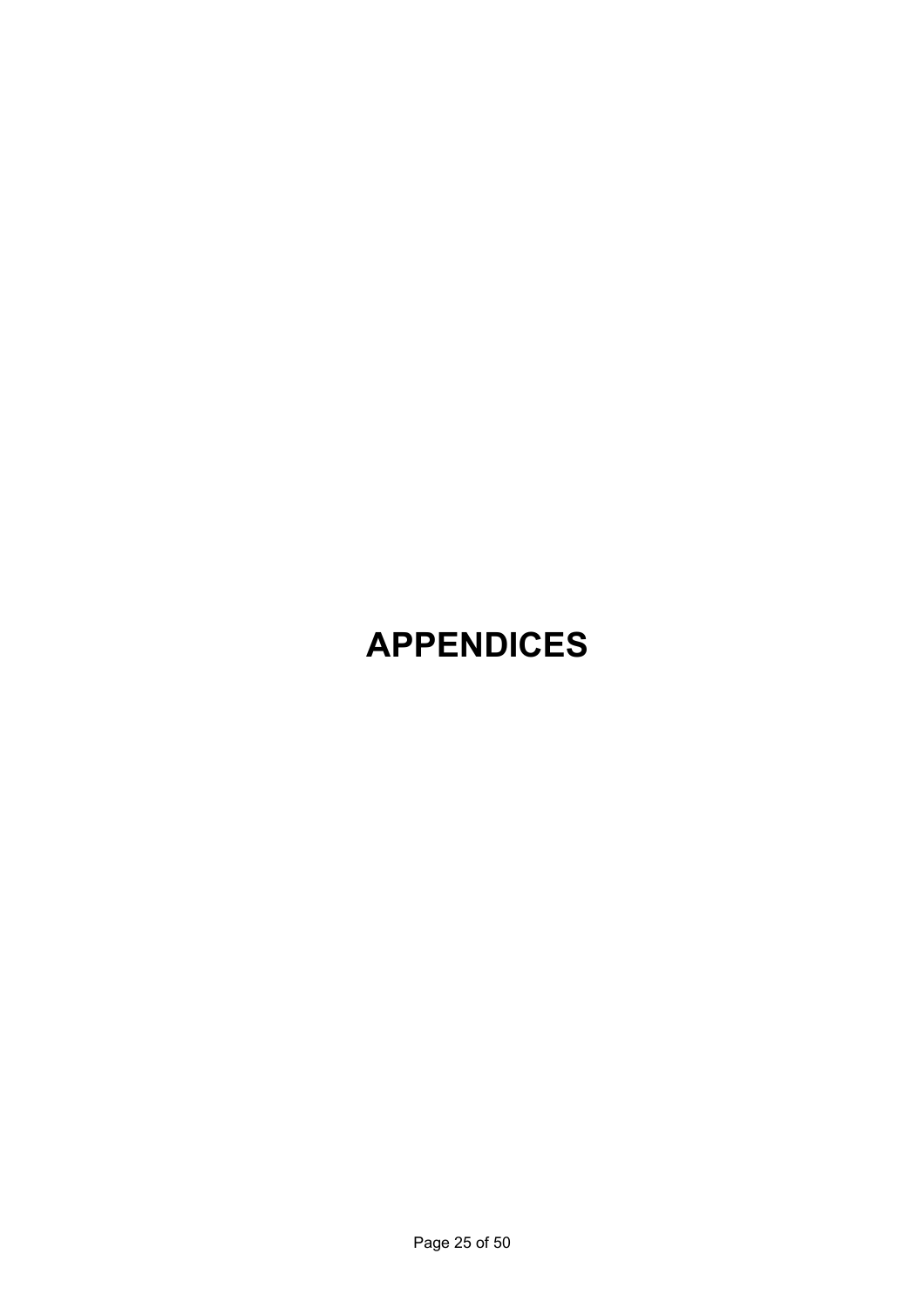### **APPENDIX 1 ANALYSIS OF EXPENDITURE FOR YEAR ENDED 31st DECEMBER 2011**

|                                                     | 2011        | 2010       |
|-----------------------------------------------------|-------------|------------|
|                                                     | €           | €          |
|                                                     |             |            |
| <b>Payroll Expenses</b>                             |             |            |
| Salary & Wages                                      | 23,644,356  | 23,483,285 |
| Pensions (incl Gratuities)                          | 6,794,794   | 6,532,726  |
| Other costs                                         | 1,087,197   | 1,495,802  |
| Total                                               | 31,526,348  | 31,511,813 |
| <b>Operational Expenses</b>                         |             |            |
| Purchase of Equipment                               | 1,222,856   | 984,818    |
| Repairs & Maintenance                               | 2,424,008   | 2,522,270  |
| <b>Contract Payments</b>                            | 12,020,109  | 12,845,169 |
| Agency services                                     | 4,767,795   | 7,659,777  |
| Machinery Yard Charges incl Plant Hire              | 687,238     | 585,521    |
| Purchase of Materials & Issues from Stores          | 2,555,273   | 2,075,699  |
| Payment of Grants                                   | 2,579,048   | 2,691,590  |
| <b>Members Costs</b>                                | 200,377     | 179,487    |
| Travelling & Subsistence Allowances                 | 228,378     | 308,636    |
| <b>Consultancy &amp; Professional Fees Payments</b> | 1,045,637   | 832,124    |
| <b>Energy Costs</b>                                 | 1,540,060   | 1,536,998  |
| Other                                               | 4,256,119   | 3,568,167  |
| <b>Total</b>                                        | 33,526,898  | 35,790,255 |
|                                                     |             |            |
| <b>Administration Expenses</b>                      |             |            |
| <b>Communication Expenses</b>                       | 445,693     | 536,578    |
| Training                                            | 244,640     | 261,737    |
| Printing & Stationery                               | 272,449     | 330,520    |
| <b>Contributions to other Bodies</b>                | 4, 153, 737 | 3,982,161  |
| Other                                               | 678,202     | 714,092    |
| <b>Total</b>                                        | 5,794,722   | 5,825,088  |
|                                                     |             |            |
| <b>Establishment Expenses</b>                       |             |            |
| Rent & Rates                                        | 2,459,697   | 2,121,132  |
| Other                                               | 672,607     | 807,133    |
| <b>Total</b>                                        | 3,132,304   | 2,928,266  |
| <b>Financial Expenses</b>                           | 7,391,921   | 8,408,903  |
|                                                     |             | 799,903    |
| <b>Miscellaneous Expenses</b>                       | 1,214,308   |            |
|                                                     |             | 0          |
| <b>Total Expenditure</b>                            | 82,586,501  | 85,264,228 |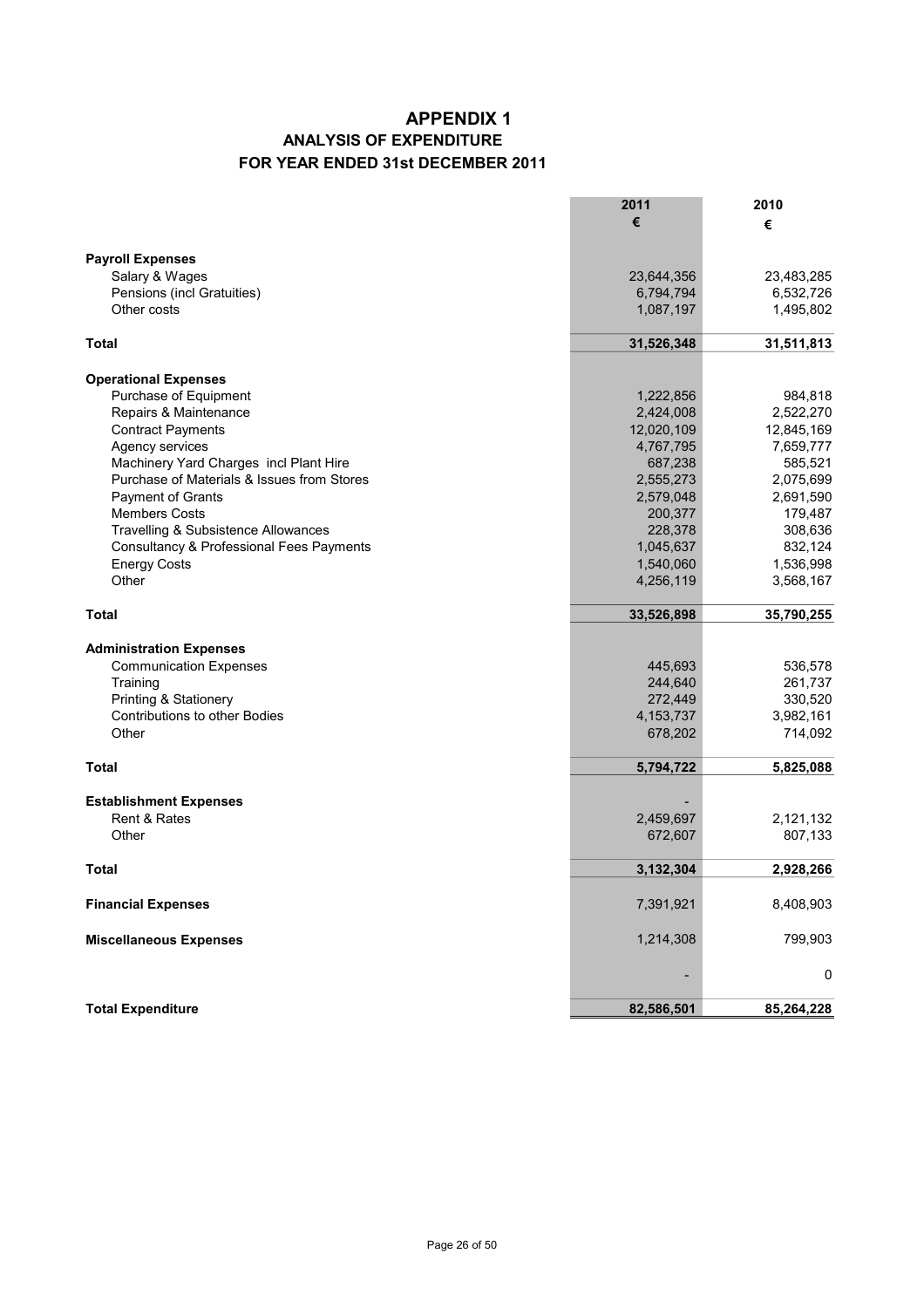### **APPENDIX 2 SERVICE DIVISION A HOUSING and BUILDING**

|     |                                                                       | <b>EXPENDITURE</b> | <b>INCOME</b>                       |                                           |                                                      |              |
|-----|-----------------------------------------------------------------------|--------------------|-------------------------------------|-------------------------------------------|------------------------------------------------------|--------------|
|     | <b>DIVISION</b>                                                       |                    | <b>State Grants &amp; Subsidies</b> | Provision of Goods and<br><b>Services</b> | <b>Contributions from other</b><br>local authorities | <b>TOTAL</b> |
|     |                                                                       | €                  | €                                   | €                                         | €                                                    | €            |
| A01 | Maintenance/Improvement of LA Housing                                 | 5,007,954          | 239,177                             | 91,468                                    | $\blacksquare$                                       | 330,644      |
| A02 | Housing Assessment, Allocation and Transfer                           | 512,617            | ٠                                   | 17,355                                    | $\blacksquare$                                       | 17,355       |
| A03 | Housing Rent and Tenant Purchase Administration                       | 581,348            | 458,992                             | 6,722,328                                 | $\blacksquare$                                       | 7,181,320    |
| A04 | Housing Community Development Support                                 | 482,803            | 248,500                             | 3,197                                     | ۰                                                    | 251,697      |
| A05 | Administration of Homeless Service                                    | 2,786,589          | 2,420,080                           | 7,267                                     | $\overline{\phantom{a}}$                             | 2,427,347    |
| A06 | Support to Housing Capital & Affordable Prog.                         | 1,280,695          |                                     | (26, 641)                                 | $\overline{\phantom{a}}$                             | (26, 641)    |
| A07 | RAS Programme                                                         | 4,618,302          | 3,456,172                           | 908,474                                   | $\overline{\phantom{a}}$                             | 4,364,646    |
| A08 | Housing Loans                                                         | 508,821            | $\overline{\phantom{0}}$            | 274,881                                   | $\blacksquare$                                       | 274,881      |
| A09 | <b>Housing Grants</b>                                                 | 675,542            | $\overline{a}$                      | 3,588                                     | ٠                                                    | 3,588        |
| A11 | Agency & Recoupable Services                                          | 130,937            |                                     | 71,383                                    | $\overline{\phantom{a}}$                             | 71,383       |
|     | SERVICE DIVISION TOTAL INCLUDING TRANSFERS<br><b>TO/FROM RESERVES</b> | 16,585,607         | 6,822,920                           | 8,073,299                                 | $\blacksquare$                                       | 14,896,220   |
|     | Less Transfers to/from Reserves                                       | 2,386,286          |                                     | ۰.                                        |                                                      |              |
|     | SERVICE DIVISION TOTAL EXCLUDING TRANSFERS<br><b>TO/FROM RESERVES</b> | 14,199,321         |                                     | 8,073,299                                 |                                                      | 14,896,220   |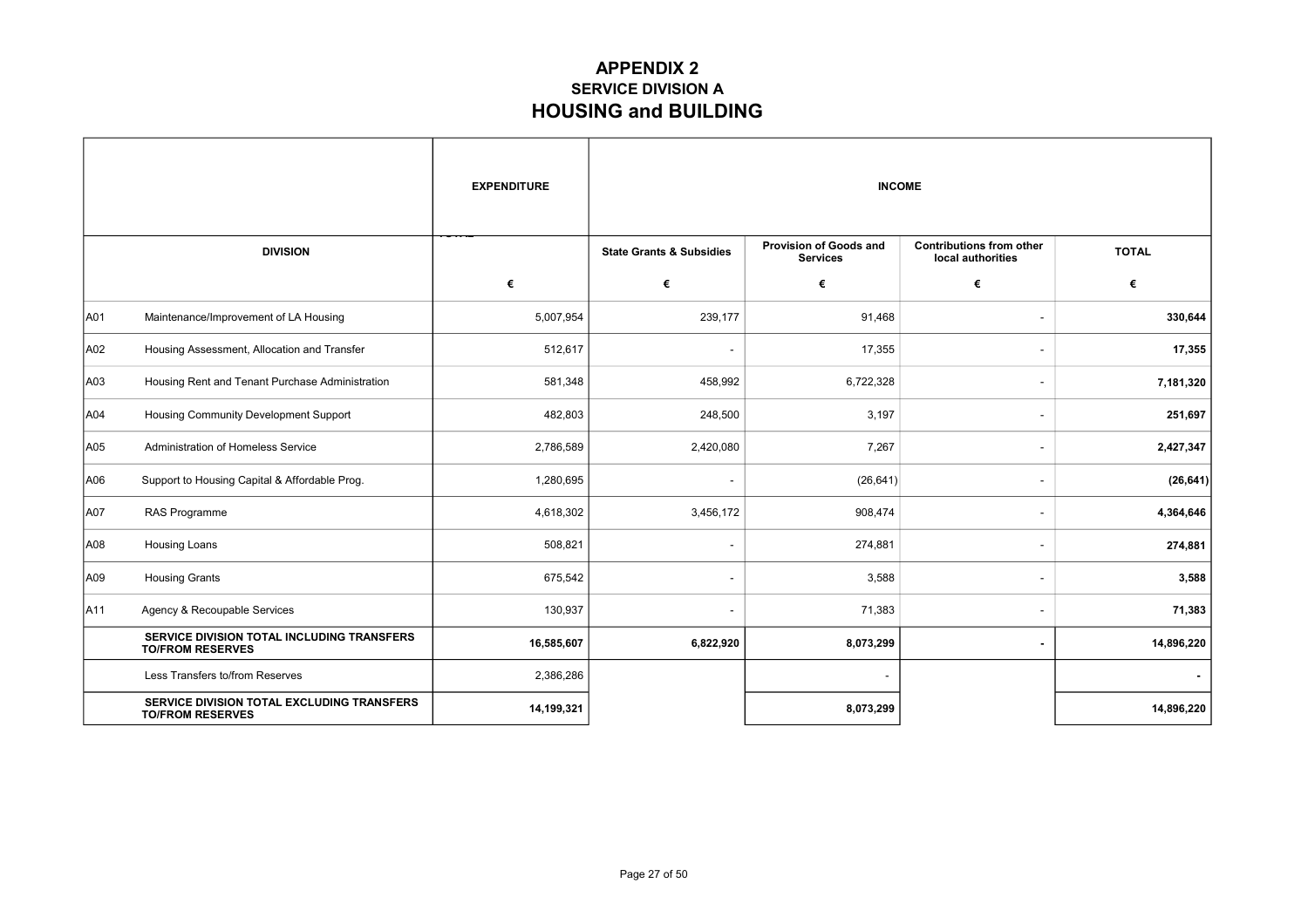### **APPENDIX 2 SERVICE DIVISION B ROAD TRANSPORTATION and SAFETY**

|            |                                                                       | <b>EXPENDITURE</b> | <b>INCOME</b>                       |                                                  |                                                      |              |
|------------|-----------------------------------------------------------------------|--------------------|-------------------------------------|--------------------------------------------------|------------------------------------------------------|--------------|
|            | <b>DIVISION</b>                                                       |                    | <b>State Grants &amp; Subsidies</b> | <b>Provision of Goods and</b><br><b>Services</b> | <b>Contributions from other</b><br>local authorities | <b>TOTAL</b> |
|            |                                                                       | €                  | €                                   | €                                                | €                                                    | €            |
| B01        | NP Road - Maintenance and Improvement                                 | 131,473            | 8,731                               | 2,183                                            | $\overline{\phantom{a}}$                             | 10,915       |
| B02        | NS Road - Maintenance and Improvement                                 | 171,997            |                                     | 6,218                                            | $\overline{\phantom{a}}$                             | 6,218        |
| <b>B03</b> | Regional Road - Maintenance and Improvement                           | 4,088,512          | 1,777,031                           | 35,435                                           | $\overline{\phantom{a}}$                             | 1,812,466    |
| <b>B04</b> | Local Road - Maintenance and Improvement                              | 1,562,325          | 450,631                             | 6,639                                            | $\blacksquare$                                       | 457,270      |
| <b>B05</b> | <b>Public Lighting</b>                                                | 1,277,219          | $\overline{\phantom{a}}$            | 1,017                                            | $\overline{\phantom{a}}$                             | 1,017        |
| <b>B06</b> | Traffic Management Improvement                                        | 2,226,843          | 1,589,348                           | 11,965                                           | $\overline{\phantom{a}}$                             | 1,601,313    |
| B07        | Road Safety Engineering Improvement                                   | 166,862            | 77,543                              | 11,635                                           | $\overline{\phantom{a}}$                             | 89,178       |
| <b>B08</b> | Road Safety Promotion/Education                                       | 716,298            | $\overline{\phantom{a}}$            | 16,217                                           | $\sim$                                               | 16,217       |
| B09        | Maintenance & Management of Car Parking                               | 1,026,846          | $\overline{\phantom{0}}$            | 1,693,301                                        | $\overline{\phantom{a}}$                             | 1,693,301    |
| B10        | Support to Roads Capital Prog.                                        | 272,243            | $\overline{\phantom{a}}$            | 5,836                                            | $\blacksquare$                                       | 5,836        |
| B11        | Agency & Recoupable Services                                          | 515,752            | $\overline{\phantom{a}}$            | 152,864                                          | 345,929                                              | 498,793      |
|            | SERVICE DIVISION TOTAL INCLUDING TRANSFERS<br><b>TO/FROM RESERVES</b> | 12,156,369         | 3,903,284                           | 1,943,312                                        | 345,929                                              | 6,192,525    |
|            | Less Transfers to/from Reserves                                       | 1,822,574          |                                     |                                                  |                                                      |              |
|            | SERVICE DIVISION TOTAL EXCLUDING TRANSFERS<br><b>TO/FROM RESERVES</b> | 10,333,795         |                                     | 1,943,312                                        |                                                      | 6,192,525    |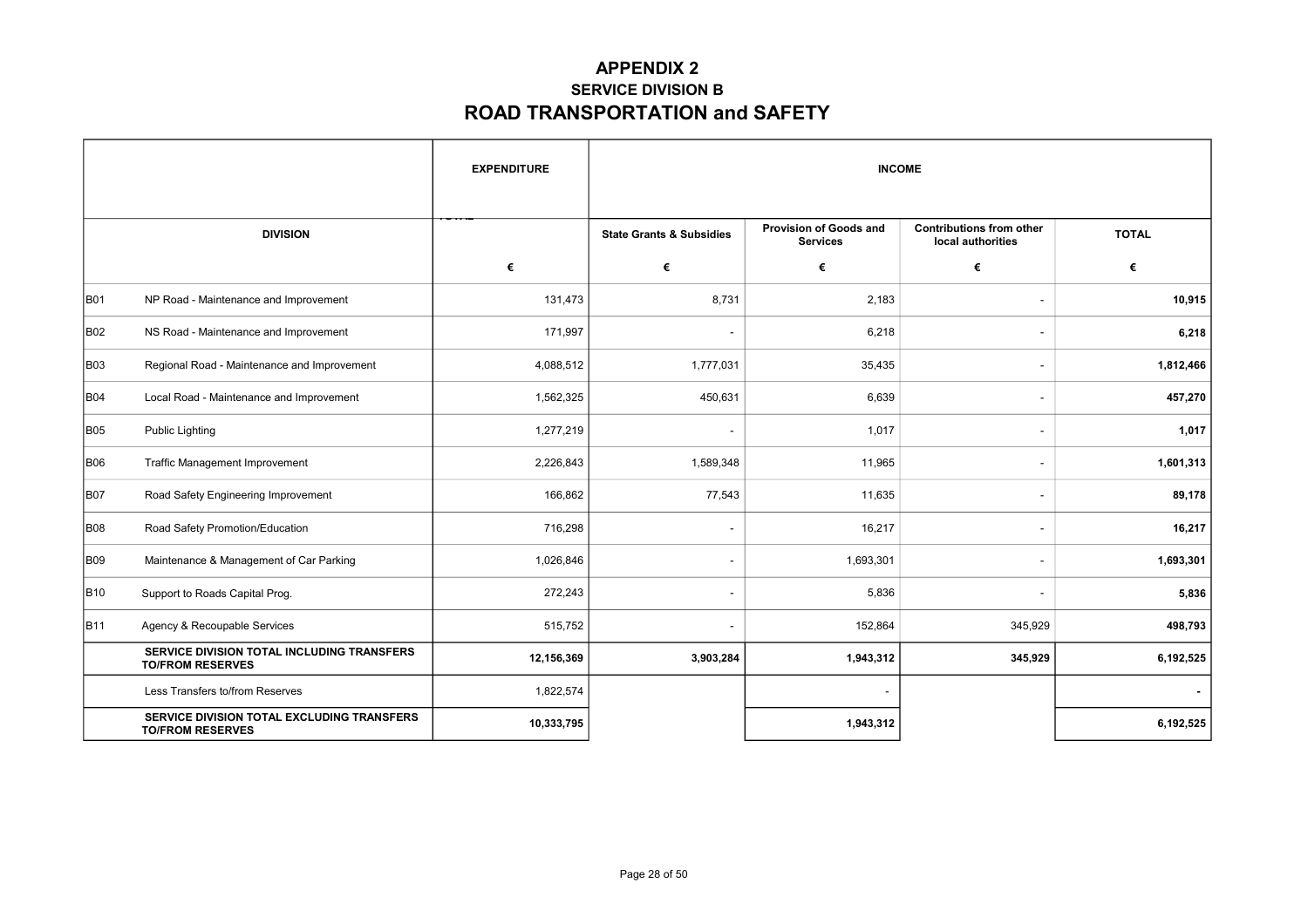### **APPENDIX 2 SERVICE DIVISION C WATER SERVICES**

|     |                                                                       | <b>EXPENDITURE</b>       | <b>INCOME</b>                       |                                                  |                                                      |              |
|-----|-----------------------------------------------------------------------|--------------------------|-------------------------------------|--------------------------------------------------|------------------------------------------------------|--------------|
|     | <b>DIVISION</b>                                                       |                          | <b>State Grants &amp; Subsidies</b> | <b>Provision of Goods and</b><br><b>Services</b> | <b>Contributions from other</b><br>local authorities | <b>TOTAL</b> |
|     |                                                                       | €                        | €                                   | €                                                | €                                                    | €            |
| CO1 | Operation and Maintenance of Water Supply                             | 7,686,632                | $\overline{\phantom{a}}$            | 2,534,526                                        | 3,382,985                                            | 5,917,511    |
| CO2 | Operation and Maintenance of Waste Water Treatment                    | 5,572,863                | 92,000                              | 1,318,534                                        | 1,877,964                                            | 3,288,498    |
| CO3 | Collection of Water and Waste Water Charges                           | 1,261,692                | $\overline{\phantom{a}}$            | 9,937                                            | $\overline{a}$                                       | 9,937        |
| CO4 | Operation and Maintenance of Public Conveniences                      | 77,632                   | $\overline{\phantom{a}}$            | 3,077                                            | $\overline{a}$                                       | 3,077        |
| CO5 | Admin of Group and Private Installations                              | $\overline{\phantom{a}}$ | ۰                                   |                                                  | ٠                                                    |              |
| C06 | Support to Water Capital Programme                                    | 190,607                  | 6,450                               | 4,754                                            | $\overline{\phantom{a}}$                             | 11,204       |
| CO7 | Agency & Recoupable Services                                          | 60,482                   | ٠                                   | 134,204                                          |                                                      | 134,204      |
|     | SERVICE DIVISION TOTAL INCLUDING TRANSFERS<br><b>TO/FROM RESERVES</b> | 14,849,908               | 98,450                              | 4,005,031                                        | 5,260,949                                            | 9,364,431    |
|     | Less Transfers to/from Reserves                                       | 1,137,590                |                                     |                                                  |                                                      |              |
|     | SERVICE DIVISION TOTAL EXCLUDING TRANSFERS<br><b>TO/FROM RESERVES</b> | 13,712,318               |                                     | 4,005,031                                        |                                                      | 9,364,431    |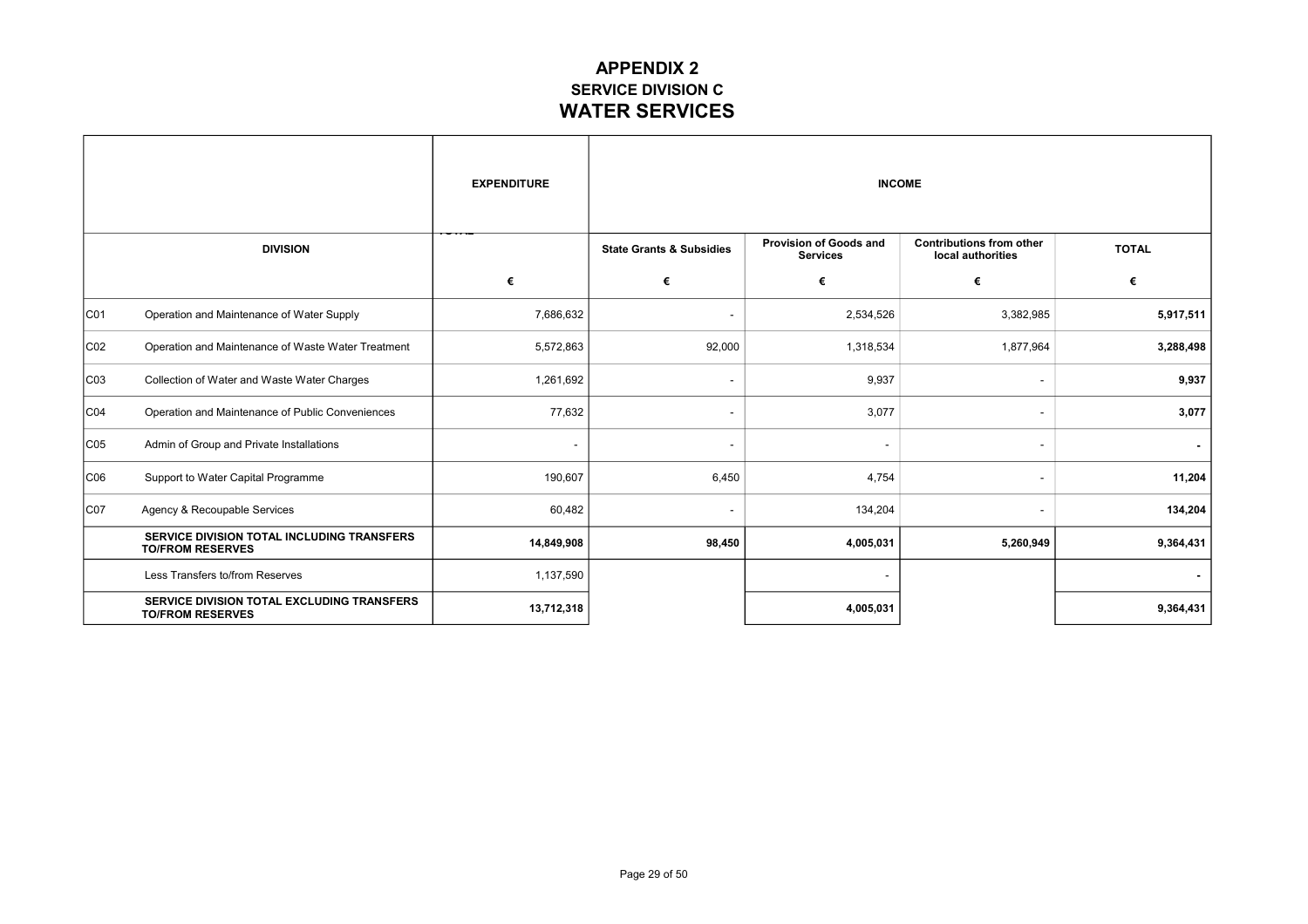### **APPENDIX 2 SERVICE DIVISION D DEVELOPMENT MANAGEMENT**

 $\overline{\phantom{a}}$ 

|                 |                                                                       | <b>EXPENDITURE</b> | <b>INCOME</b>                       |                                           |                                                      |              |
|-----------------|-----------------------------------------------------------------------|--------------------|-------------------------------------|-------------------------------------------|------------------------------------------------------|--------------|
|                 | <b>DIVISION</b>                                                       |                    | <b>State Grants &amp; Subsidies</b> | Provision of Goods and<br><b>Services</b> | <b>Contributions from other</b><br>local authorities | <b>TOTAL</b> |
|                 |                                                                       | €                  | €                                   | €                                         | €                                                    | €            |
| D01             | Forward Planning                                                      | 508,894            | $\overline{\phantom{a}}$            | 9,696                                     | ٠                                                    | 9,696        |
| D <sub>02</sub> | Development Management                                                | 996,953            | $\overline{\phantom{a}}$            | 177,175                                   | $\overline{\phantom{a}}$                             | 177,175      |
| D03             | Enforcement                                                           | 154,926            | $\overline{\phantom{a}}$            | 3,647                                     | $\blacksquare$                                       | 3,647        |
| D04             | Op & Mtce of Industrial Sites & Commercial Facilities                 | 3,056              | $\qquad \qquad \blacksquare$        | $\overline{\phantom{a}}$                  | $\overline{\phantom{a}}$                             |              |
| D <sub>05</sub> | Tourism Development and Promotion                                     | 529,554            | $\overline{\phantom{a}}$            |                                           | $\overline{\phantom{a}}$                             |              |
| D06             | Community and Enterprise Function                                     | 894,326            | 392,678                             | 21,825                                    | ٠                                                    | 414,503      |
| D07             | <b>Unfinished Housing Estates</b>                                     | 15,337             | L.                                  | 390                                       | $\sim$                                               | 390          |
| D08             | <b>Building Control</b>                                               | 9,923              | $\overline{\phantom{a}}$            | 54                                        | $\overline{\phantom{a}}$                             | 54           |
| D09             | Economic Development and Promotion                                    | 114,439            | $\overline{\phantom{a}}$            | 3,922                                     | $\overline{\phantom{a}}$                             | 3,922        |
| D <sub>10</sub> | Property Management                                                   | 956,791            | $\overline{\phantom{a}}$            | 211,876                                   | $\overline{\phantom{a}}$                             | 211,876      |
| D <sub>11</sub> | Heritage and Conservation Services                                    | 103,126            | $\overline{\phantom{a}}$            | 2,414                                     | $\overline{a}$                                       | 2,414        |
| D <sub>12</sub> | Agency & Recoupable Services                                          | 442,689            | $\overline{\phantom{a}}$            | 12,053                                    | $\overline{\phantom{a}}$                             | 12,053       |
|                 | SERVICE DIVISION TOTAL INCLUDING TRANSFERS<br><b>TO/FROM RESERVES</b> | 4,730,013          | 392,678                             | 443,052                                   | $\blacksquare$                                       | 835,730      |
|                 | Less Transfers to/from Reserves                                       | 299,442            |                                     |                                           |                                                      |              |
|                 | SERVICE DIVISION TOTAL EXCLUDING TRANSFERS<br><b>TO/FROM RESERVES</b> | 4,430,571          |                                     | 443,052                                   |                                                      | 835,730      |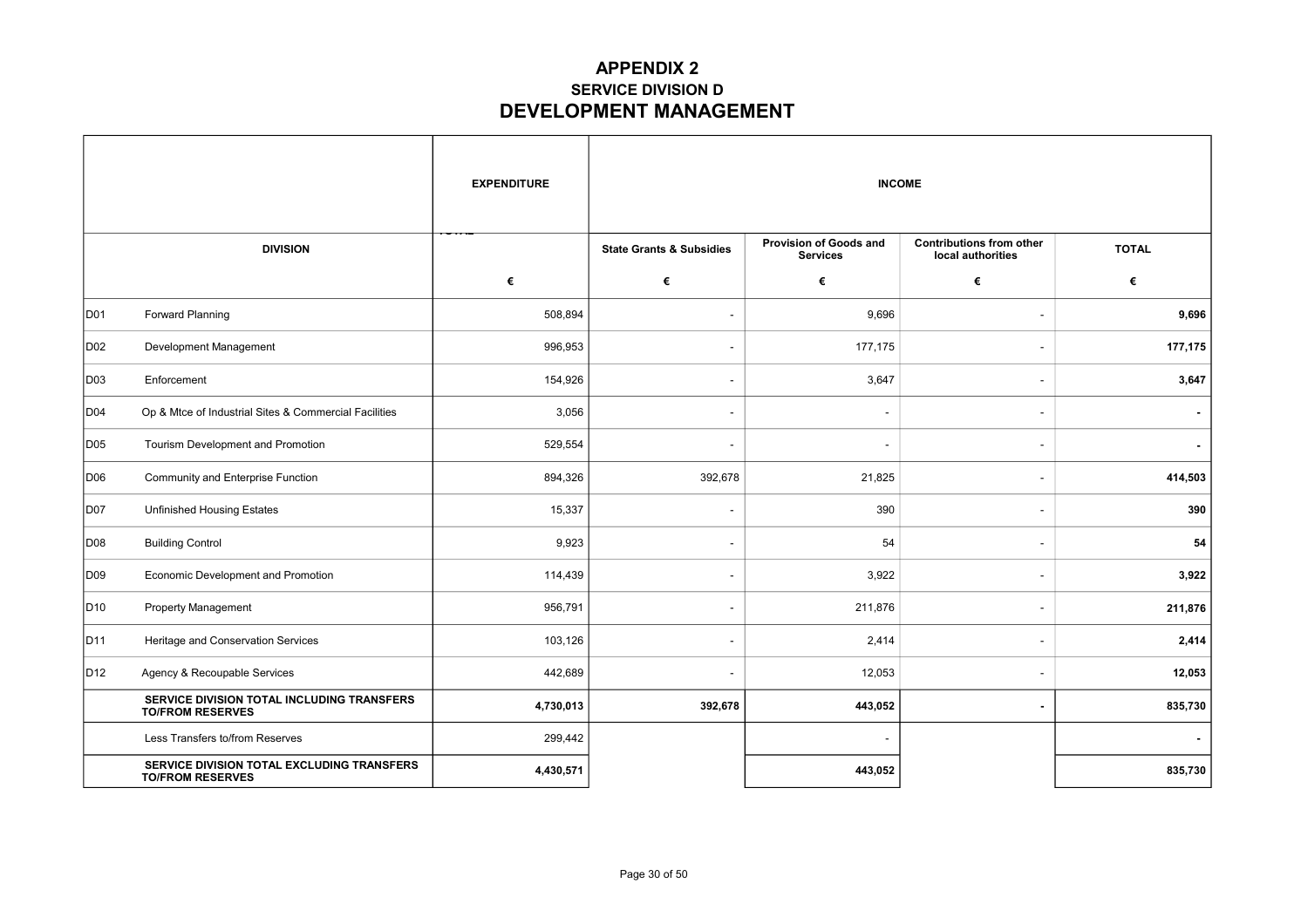### **APPENDIX 2 SERVICE DIVISION E ENVIRONMENTAL SERVICES**

 $\overline{\phantom{a}}$ 

|     |                                                                       | <b>EXPENDITURE</b> | <b>INCOME</b>                       |                                           |                                                      |              |
|-----|-----------------------------------------------------------------------|--------------------|-------------------------------------|-------------------------------------------|------------------------------------------------------|--------------|
|     | <b>DIVISION</b>                                                       |                    | <b>State Grants &amp; Subsidies</b> | Provision of Goods and<br><b>Services</b> | <b>Contributions from other</b><br>local authorities | <b>TOTAL</b> |
|     |                                                                       | €                  | €                                   | €                                         | €                                                    | €            |
| E01 | Operation, Maintenance and Aftercare of Landfill                      | 12,279             | $\overline{a}$                      | 1,358                                     | $\overline{a}$                                       | 1,358        |
| E02 | Op & Mtce of Recovery & Recycling Facilities                          | 179,561            | 162,202                             | 6,016                                     | $\overline{\phantom{a}}$                             | 168,217      |
| E03 | Op & Mtce of Waste to Energy Facilities                               |                    | L,                                  | ٠                                         | $\overline{\phantom{a}}$                             | $\sim$       |
| E04 | Provision of Waste to Collection Services                             | 587,482            | ۰                                   | 18,026                                    | $\overline{a}$                                       | 18,026       |
| E05 | Litter Management                                                     | 775,352            | 125,365                             | 89,046                                    | $\overline{\phantom{a}}$                             | 214,411      |
| E06 | <b>Street Cleaning</b>                                                | 3,732,448          | 15,000                              | 82,304                                    | $\overline{\phantom{a}}$                             | 97,304       |
| E07 | Waste Regulations, Monitoring and Enforcement                         | 299,640            | 170,000                             | 24,092                                    | ÷,                                                   | 194,092      |
| E08 | Waste Management Planning                                             | 125,135            | $\overline{\phantom{a}}$            | 48,610                                    | $\overline{\phantom{a}}$                             | 48,610       |
| E09 | Maintenance and Upkeep of Burial Grounds                              | 647,921            | $\overline{\phantom{a}}$            | 341,215                                   | $\overline{\phantom{a}}$                             | 341,215      |
| E10 | Safety of Structures and Places                                       | 214,175            | 83,238                              | 14,502                                    | L.                                                   | 97,740       |
| E11 | Operation of Fire Service                                             | 8,540,516          | 4,893                               | 460,936                                   | 5,318,343                                            | 5,784,171    |
| E12 | Fire Prevention                                                       | 32,348             | $\overline{\phantom{a}}$            | 91,518                                    | $\overline{\phantom{a}}$                             | 91,518       |
| E13 | Water Quality, Air and Noise Pollution                                | 100,518            | ÷.                                  | 27,999                                    | $\overline{\phantom{a}}$                             | 27,999       |
| E14 | Agency & Recoupable Services                                          | 3,334,537          | 199,330                             | 63,073                                    | $\overline{a}$                                       | 262,403      |
|     | SERVICE DIVISION TOTAL INCLUDING TRANSFERS<br><b>TO/FROM RESERVES</b> | 18,581,912         | 760,028                             | 1,268,695                                 | 5,318,343                                            | 7,347,065    |
|     | Less Transfers to/from Reserves                                       | 799,517            |                                     |                                           |                                                      |              |
|     | SERVICE DIVISION TOTAL EXCLUDING TRANSFERS<br><b>TO/FROM RESERVES</b> | 17,782,395         |                                     | 1,268,695                                 |                                                      | 7,347,065    |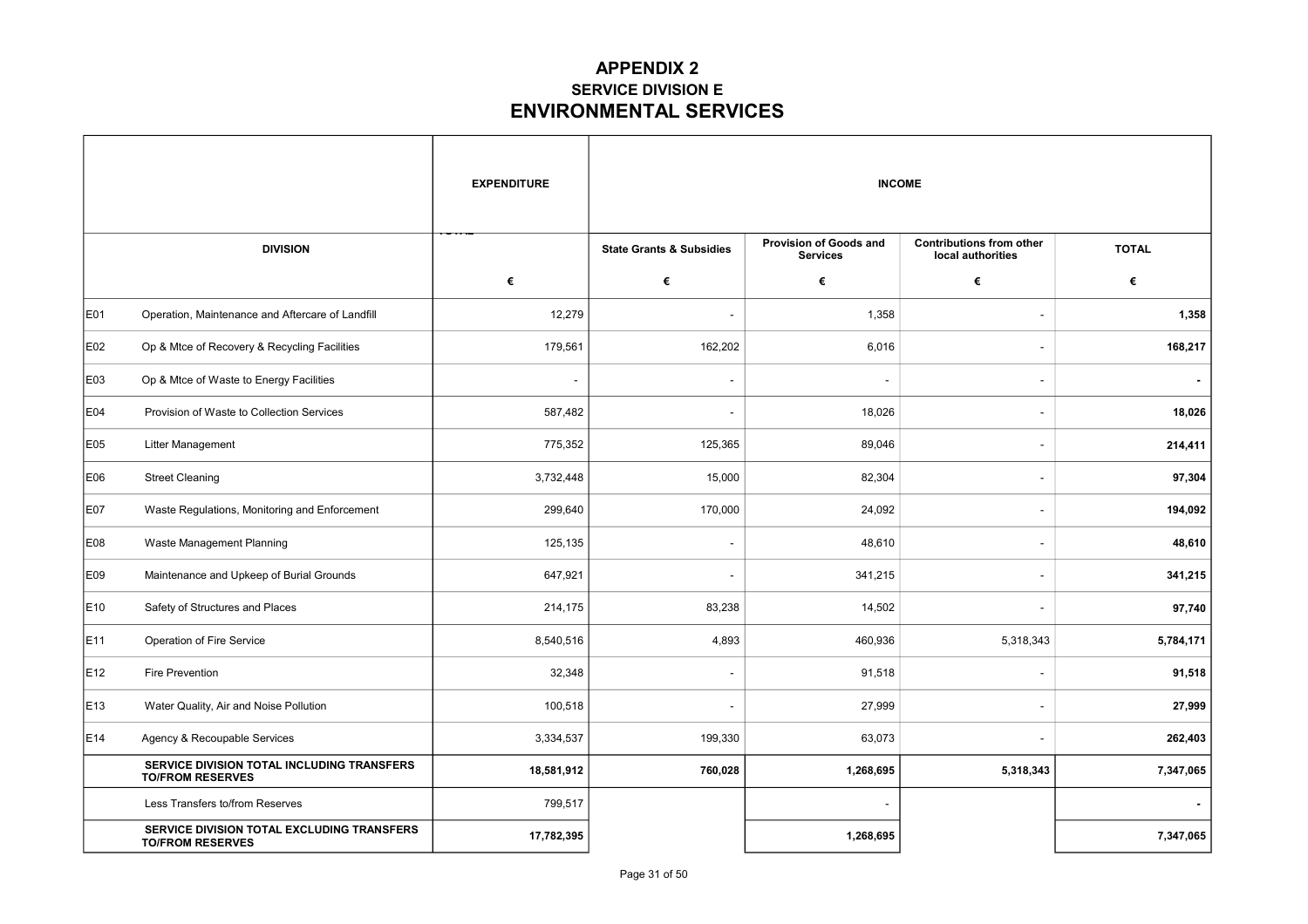### **SERVICE DIVISION F RECREATION and AMENITY**

|                 |                                                                       | <b>EXPENDITURE</b> | <b>INCOME</b>                       |                                           |                                                      |              |
|-----------------|-----------------------------------------------------------------------|--------------------|-------------------------------------|-------------------------------------------|------------------------------------------------------|--------------|
|                 | <b>DIVISION</b>                                                       |                    | <b>State Grants &amp; Subsidies</b> | Provision of Goods and<br><b>Services</b> | <b>Contributions from other</b><br>local authorities | <b>TOTAL</b> |
|                 |                                                                       | €                  | €                                   | €                                         | €                                                    | €            |
| F <sub>01</sub> | Operation and Maintenance of Leisure Facilities                       | 464,514            | $\overline{\phantom{a}}$            |                                           | ٠                                                    |              |
| F <sub>02</sub> | Operation of Library and Archival Service                             | 2,287,650          | $\overline{\phantom{a}}$            | 196,418                                   | $\overline{\phantom{a}}$                             | 196,418      |
| F <sub>03</sub> | Op, Mtce & Imp of Outdoor Leisure Areas                               | 1,643,953          | $\overline{\phantom{0}}$            | 58,724                                    | $\overline{\phantom{a}}$                             | 58,724       |
| F <sub>04</sub> | Community Sport and Recreational Development                          | 225,361            | ۰                                   | 126,965                                   | $\overline{\phantom{a}}$                             | 126,965      |
| F <sub>05</sub> | Operation of Arts Programme                                           | 1,007,120          | 195,983                             | 22,963                                    | $\overline{\phantom{a}}$                             | 218,947      |
| F <sub>06</sub> | Agency & Recoupable Services                                          |                    | $\overline{\phantom{a}}$            |                                           | $\overline{\phantom{a}}$                             |              |
|                 | SERVICE DIVISION TOTAL INCLUDING TRANSFERS<br><b>TO/FROM RESERVES</b> | 5,628,598          | 195,983                             | 405,071                                   | ٠                                                    | 601,054      |
|                 | Less Transfers to/from Reserves                                       | 154,359            |                                     |                                           |                                                      |              |
|                 | SERVICE DIVISION TOTAL EXCLUDING TRANSFERS<br><b>TO/FROM RESERVES</b> | 5,474,239          |                                     | 405,071                                   |                                                      | 601,054      |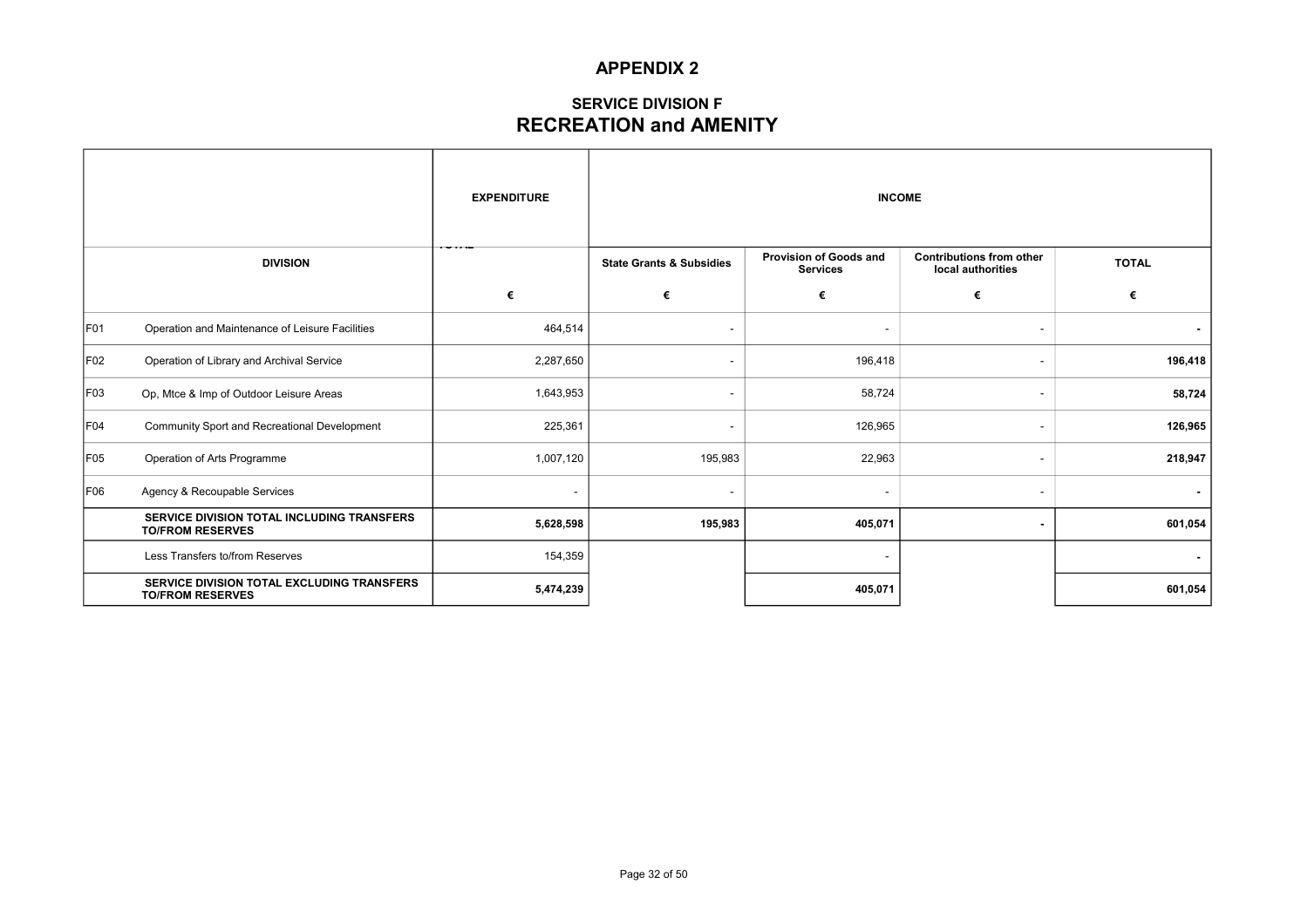### **APPENDIX 2 SERVICE DIVISION G AGRICULTURE, EDUCATION, HEALTH and WELFARE**

|                 |                                                                       | <b>EXPENDITURE</b>       |                                                                                  |         | <b>INCOME</b>                                        |                |  |
|-----------------|-----------------------------------------------------------------------|--------------------------|----------------------------------------------------------------------------------|---------|------------------------------------------------------|----------------|--|
| <b>DIVISION</b> |                                                                       |                          | Provision of Goods and<br><b>State Grants &amp; Subsidies</b><br><b>Services</b> |         | <b>Contributions from other</b><br>local authorities | <b>TOTAL</b>   |  |
|                 |                                                                       | €                        | €                                                                                | €       | €                                                    | €              |  |
| G01             | <b>Land Drainage Costs</b>                                            | -                        |                                                                                  |         | $\overline{\phantom{a}}$                             | ۰.             |  |
| G02             | Operation and Maintenance of Piers and Harbours                       | ٠                        |                                                                                  |         | $\overline{\phantom{a}}$                             | ٠              |  |
| G03             | <b>Coastal Protection</b>                                             | $\overline{\phantom{a}}$ |                                                                                  | $\sim$  | $\overline{\phantom{a}}$                             | $\blacksquare$ |  |
| G04             | <b>Veterinary Service</b>                                             | 479,834                  | 359,502                                                                          | 24,932  | $\overline{\phantom{a}}$                             | 384,434        |  |
| G05             | <b>Educational Support Services</b>                                   | 7,936,551                | 7,012,878                                                                        | 216,938 | $\overline{\phantom{a}}$                             | 7,229,817      |  |
| G06             | Agency & Recoupable Services                                          | ٠                        |                                                                                  | 18,599  | $\overline{\phantom{a}}$                             | 18,599         |  |
|                 | SERVICE DIVISION TOTAL INCLUDING TRANSFERS<br><b>TO/FROM RESERVES</b> | 8,416,386                | 7,372,381                                                                        | 260,469 | $\blacksquare$                                       | 7,632,850      |  |
|                 | Less Transfers to/from Reserves                                       | 79,206                   |                                                                                  |         |                                                      |                |  |
|                 | SERVICE DIVISION TOTAL EXCLUDING TRANSFERS<br><b>TO/FROM RESERVES</b> | 8,337,179                |                                                                                  | 260,469 |                                                      | 7,632,850      |  |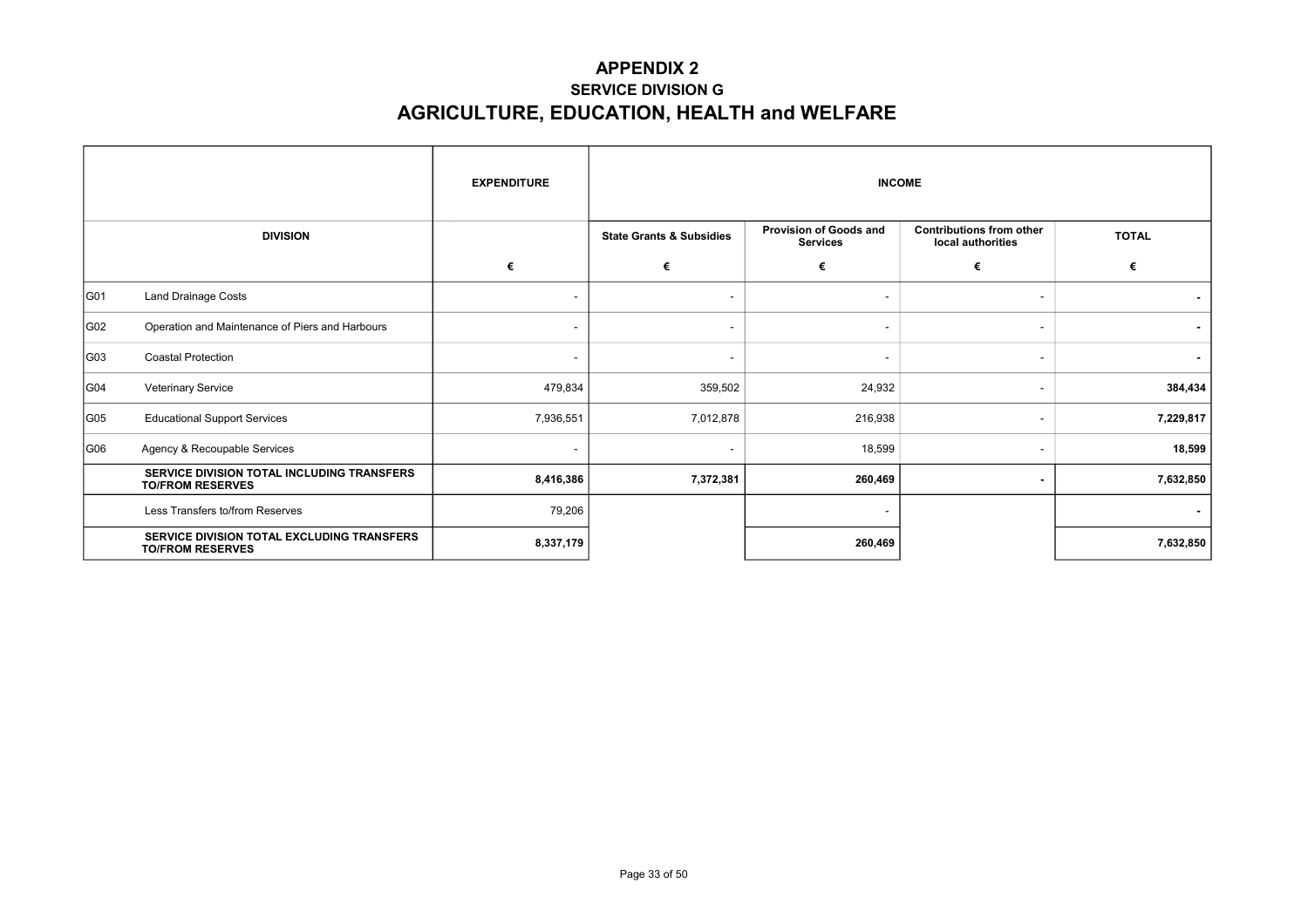### **APPENDIX 2 SERVICE DIVISION H MISCELLANEOUS SERVICES**

|                 |                                                                       | <b>EXPENDITURE</b> | <b>INCOME</b>                       |                                                  |                                                      |              |  |  |
|-----------------|-----------------------------------------------------------------------|--------------------|-------------------------------------|--------------------------------------------------|------------------------------------------------------|--------------|--|--|
|                 | <b>DIVISION</b>                                                       |                    | <b>State Grants &amp; Subsidies</b> | <b>Provision of Goods and</b><br><b>Services</b> | <b>Contributions from other</b><br>local authorities | <b>TOTAL</b> |  |  |
|                 |                                                                       | €                  | €                                   | €                                                | €                                                    | €            |  |  |
| H <sub>01</sub> | Profit/Loss Machinery Account                                         | 130,511            | $\overline{\phantom{a}}$            | (0)                                              | $\overline{\phantom{a}}$                             | (0)          |  |  |
| H <sub>02</sub> | Profit/Loss Stores Account                                            | 84,245             |                                     | 69,557                                           | $\blacksquare$                                       | 69,557       |  |  |
| H <sub>03</sub> | <b>Adminstration of Rates</b>                                         | 6,167,733          |                                     | 74,212                                           |                                                      | 74,212       |  |  |
| H04             | <b>Franchise Costs</b>                                                | 60,850             | 712                                 |                                                  | $\blacksquare$                                       | 712          |  |  |
| H <sub>05</sub> | Operation of Morgue and Coroner Expenses                              | 135,898            |                                     | 1,138                                            | $\overline{\phantom{a}}$                             | 1,138        |  |  |
| H06             | Weighbridges                                                          | 8,014              |                                     |                                                  | $\blacksquare$                                       |              |  |  |
| H07             | Operation of Markets and Casual Trading                               | 14,899             |                                     | 46,779                                           | $\overline{\phantom{a}}$                             | 46,779       |  |  |
| H08             | Malicious Damage                                                      | ۰                  |                                     |                                                  | $\blacksquare$                                       |              |  |  |
| H <sub>09</sub> | Local Representation/Civic Leadership                                 | 861,715            |                                     | 15,461                                           | $\overline{\phantom{a}}$                             | 15,461       |  |  |
| H <sub>10</sub> | Motor Taxation                                                        | 538,950            |                                     | 27,325                                           | $\overline{\phantom{a}}$                             | 27,325       |  |  |
| H <sub>11</sub> | Agency & Recoupable Services                                          | 427,652            | 74,280                              | 1,957,060                                        | 73,267                                               | 2,104,607    |  |  |
|                 | SERVICE DIVISION TOTAL INCLUDING TRANSFERS<br><b>TO/FROM RESERVES</b> | 8,430,468          | 74,992                              | 2,191,533                                        | 73,267                                               | 2,339,792    |  |  |
|                 | Less Transfers to/from Reserves                                       | 113,785            |                                     |                                                  |                                                      |              |  |  |
|                 | SERVICE DIVISION TOTAL EXCLUDING TRANSFERS<br><b>TO/FROM RESERVES</b> | 8,316,682          |                                     | 2,191,533                                        |                                                      | 2,339,792    |  |  |
|                 | <b>TOTAL ALL DIVISIONS</b>                                            | 82,586,501         | 19,620,717                          | 18,590,463                                       | 10,998,487                                           | 49,209,667   |  |  |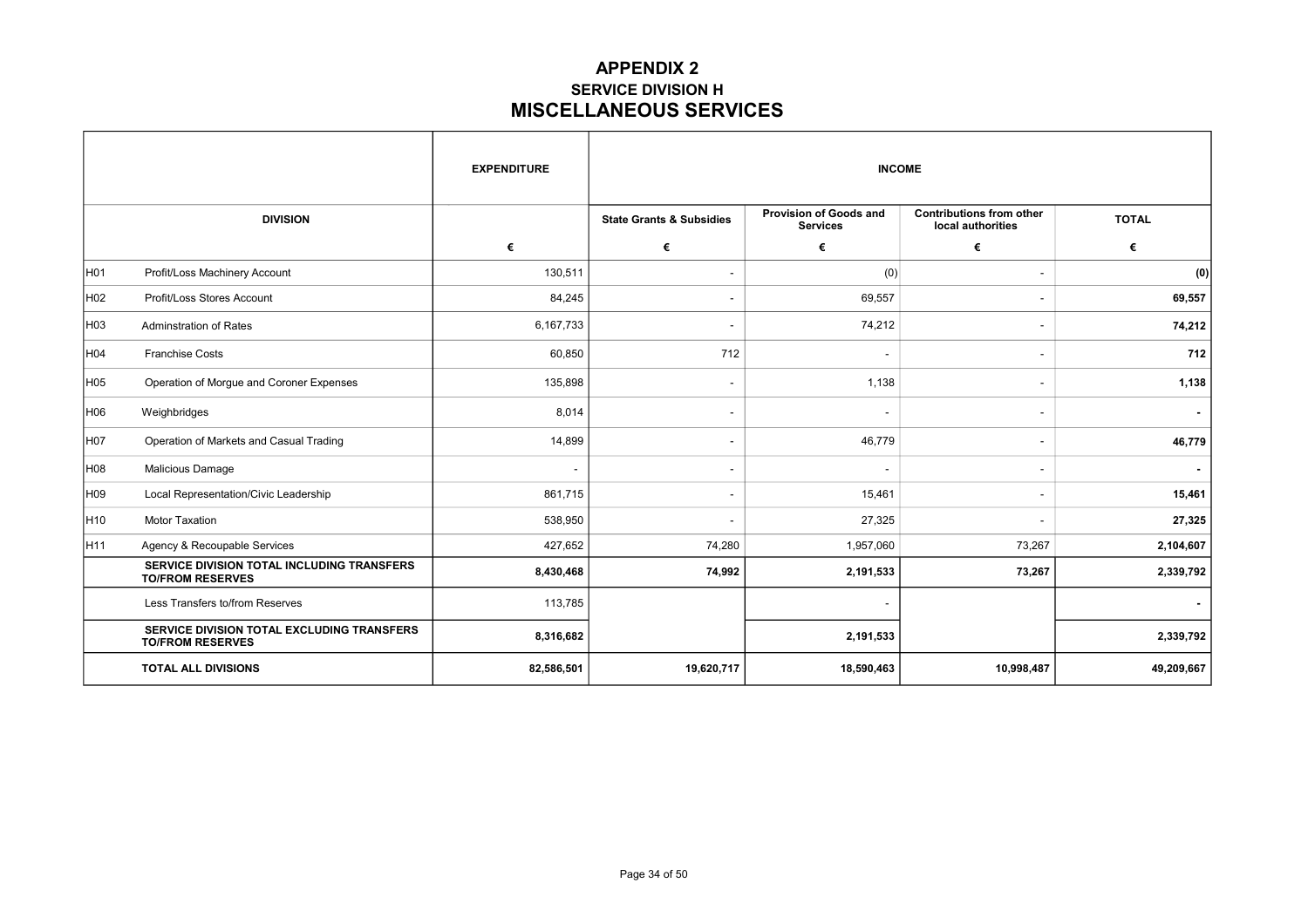# **APPENDIX 3 ANALYSIS OF INCOME FROM GRANTS AND SUBSIDIES**

|                                                     | 2011       | 2010       |
|-----------------------------------------------------|------------|------------|
|                                                     | €          | €          |
|                                                     |            |            |
|                                                     |            |            |
| Department of the Environment, Heritage and         |            |            |
| <b>Local Government</b>                             |            |            |
| <b>Road Grants</b>                                  |            | 217,857    |
| Housing Grants & Subsidies                          | 6,845,243  | 6,525,741  |
| <b>Library Services</b>                             |            |            |
| <b>Local Improvement Schemes</b>                    |            | 0          |
| Urban and Village Renewal Schemes                   |            | 0          |
| <b>Water Services Group Schemes</b>                 | 98,450     | 241,000    |
| <b>Environmental Protection/Conservation Grants</b> | 419,947    | 465,396    |
| Miscellaneous                                       | 51,283     | 99,574     |
|                                                     | 7,414,924  | 7,549,569  |
| <b>Other Departments and Bodies</b>                 |            |            |
| <b>Road Grants</b>                                  | 3,903,284  | 3,041,678  |
| <b>Higher Education Grants</b>                      | 2,388,045  | 2,462,190  |
| <b>VEC Pensions and Gratuities</b>                  | 4,574,262  | 7,376,644  |
| <b>Community Employment Schemes</b>                 | 199,330    | 164,424    |
| Civil Defence                                       | 83,238     | 83,285     |
| Miscellaneous                                       | 1,057,634  | 1,139,675  |
|                                                     | 12,205,794 | 14,267,896 |
| Total                                               | 19,620,717 | 21,817,465 |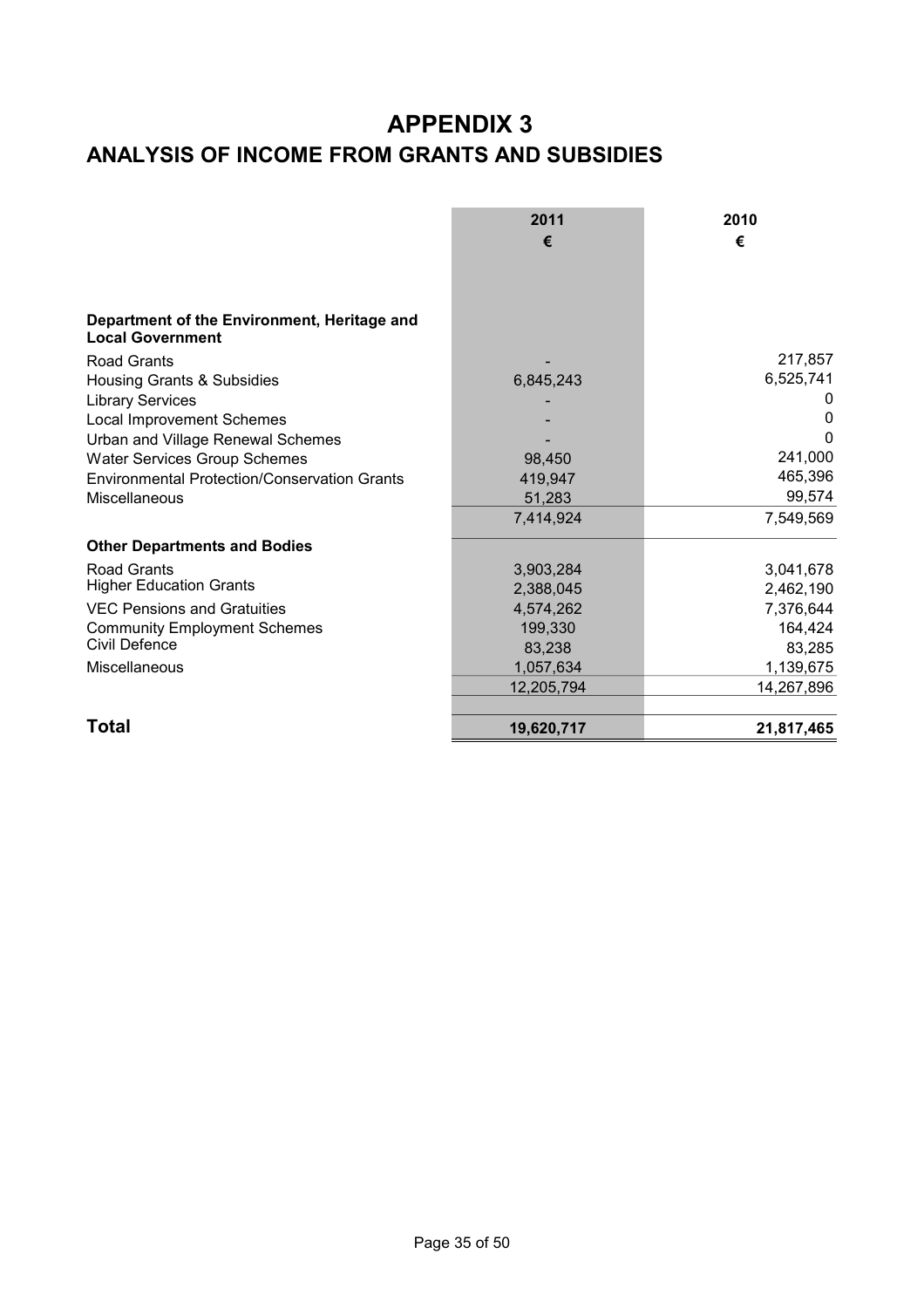# **APPENDIX 4 ANALYSIS OF INCOME FROM GOODS AND SERVICES**

L,

÷

|                                            | 2011       | 2010       |
|--------------------------------------------|------------|------------|
|                                            | €          | €          |
|                                            |            |            |
| <b>Rents from Houses</b>                   | 7,550,936  | 7,181,759  |
| Housing Loans Interest & Charges           | 302,959    | 262,786    |
| Domestic Water                             |            |            |
| <b>Commercial Water</b>                    | 2,388,403  | 2,502,333  |
| Domestic Refuse                            |            |            |
| <b>Commercial Refuse</b>                   |            |            |
| Domestic Sewerage                          |            |            |
| <b>Commercial Sewerage</b>                 | 1,254,883  | 1,387,185  |
| <b>Planning Fees</b>                       | 115,750    | 151,705    |
| Parking Fines/Charges                      | 1,651,803  | 2,145,601  |
| <b>Recreation &amp; Amenity Activities</b> |            |            |
| <b>Library Fees/Fines</b>                  | 61,596     | 30,333     |
| <b>Agency Services</b>                     | 133,784    | 268,416    |
| <b>Pension Contributions</b>               | 1,058,439  | 1,089,087  |
| Property Rental & Leasing of Land          | 233,179    | 322,535    |
| Landfill Charges                           |            |            |
| <b>Fire Charges</b>                        | 185,428    | 255,537    |
| <b>NPPR</b>                                | 1,317,853  | 1,342,863  |
| Misc. (Detail)                             | 2,335,451  | 2,017,158  |
|                                            | 18,590,463 | 18,957,298 |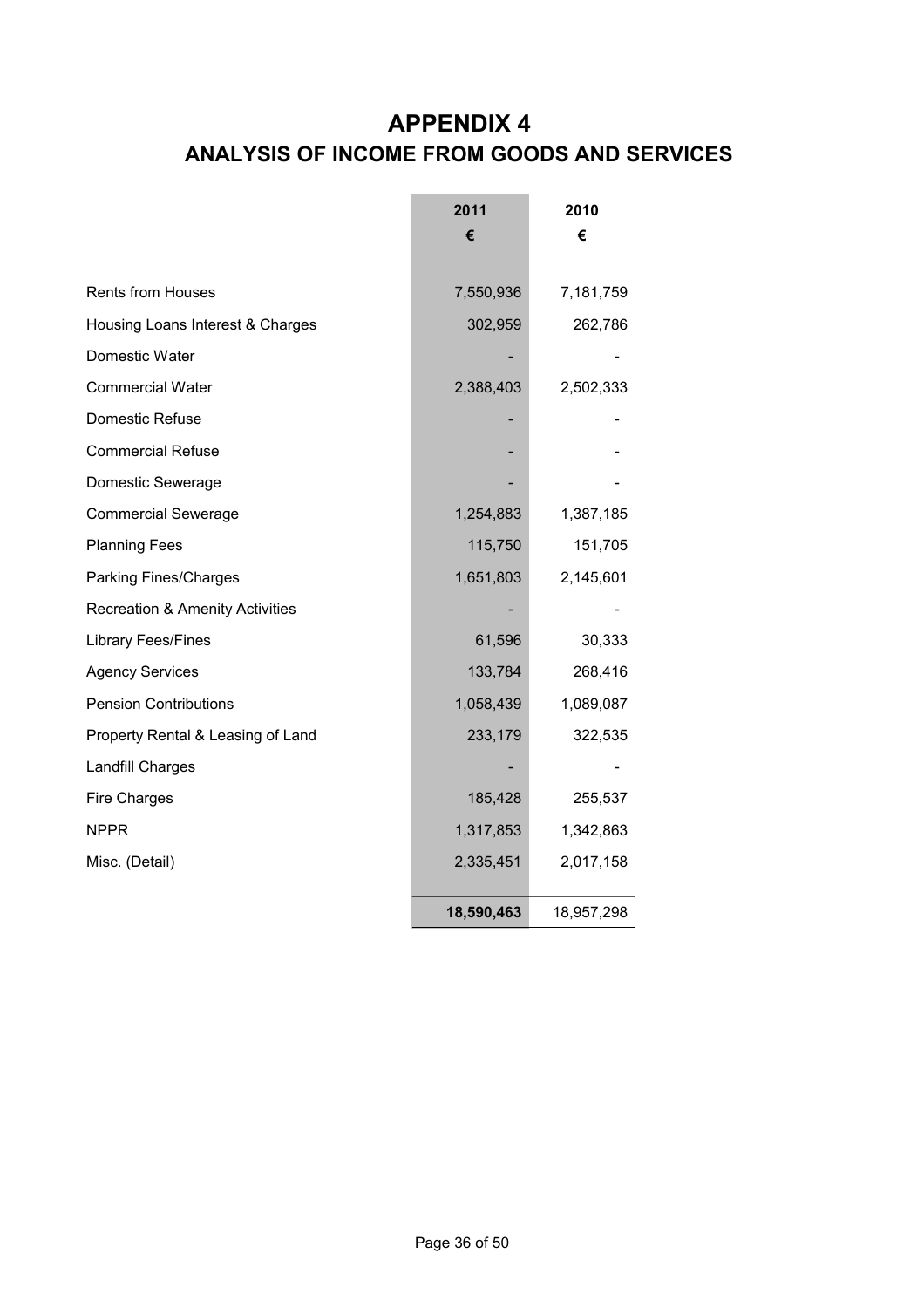# **APPENDIX 5 SUMMARY OF CAPITAL EXPENDITURE AND INCOME**

|                                                      | 2011       | 2010       |
|------------------------------------------------------|------------|------------|
|                                                      | €          | €          |
| <b>EXPENDITURE</b>                                   |            |            |
|                                                      |            |            |
| Payment to Contractors                               | 22,024,617 | 22,552,884 |
| Puchase of Land                                      | 328,187    | 100,000    |
| Purchase of Other Assets/Equipment                   | 37,940,895 | 23,038,639 |
| Professional & Consultancy Fees                      | 3,556,866  | 2,966,456  |
| Other                                                | 8,637,190  | 7,560,762  |
| <b>Total Expenditure (Net of Internal Transfers)</b> | 72,487,755 | 56,218,740 |
| <b>Transfers to Revenue</b>                          |            | 3,086,665  |
|                                                      |            |            |
| Total Expenditure (Incl Transfers) *                 | 72,487,755 | 59,305,404 |
|                                                      |            |            |
| <b>INCOME</b>                                        |            |            |
| <b>Grants</b>                                        | 63,934,222 | 60,304,584 |
| **<br><b>Non - Mortgage Loans</b>                    |            | 4,900,000  |
| <b>Other Income</b>                                  |            |            |
| (a) Development Contributions                        | 638,676    | 862,209    |
| (b) Property Disposals                               |            |            |
| - Land                                               |            | 530,491    |
| - LA Housing                                         | 271,846    | 139,380    |
| - Other property                                     | 650        | 0          |
| (c) Purchase Tenant Annuities                        | 148,027    | 189,965    |
| (d) Car Parking                                      |            | 0          |
| (e) Other                                            | 4,647,237  | 1,587,627  |
| <b>Total Income (Net of Internal Transfers)</b>      | 69,640,658 | 68,514,256 |
| <b>Transfers from Revenue</b>                        | 5,391,628  | 5,803,112  |
| Total Income (Incl Transfers) *                      | 75,032,286 | 74,317,368 |
| Surplus\(Deficit) for year                           | 2,544,531  | 15,011,963 |
| Balance (Debit)\Credit @ 1 January                   | 20,468,565 | 5,456,601  |
| Balance (Debit)\Credit @ 31 December                 | 23,013,096 | 20,468,565 |

**\* Excludes internal transfers, includes transfers to and from Revenue account**

**\*\* Due to a change in treatment of Affordable Housing in 2011 Non Mortgage Loans include € Nil in respect of prior year bridging finance loans.**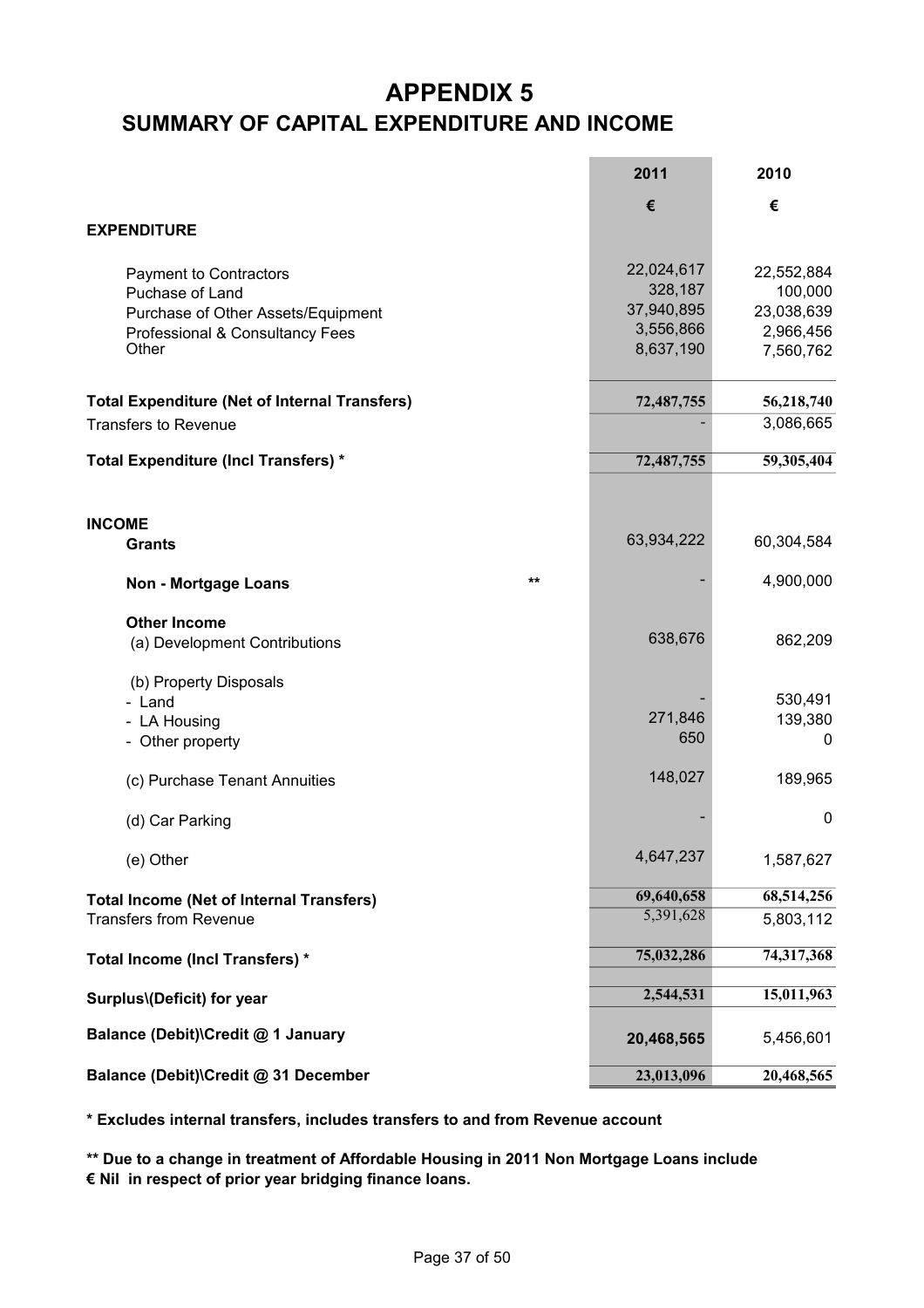|                                          | <b>BALANCE</b> @ | <b>EXPENDITURE</b> |            | <b>INCOME</b>              |           |                      | <b>TRANSFERS</b>         |                          |                          | <b>BALANCE</b> @ |
|------------------------------------------|------------------|--------------------|------------|----------------------------|-----------|----------------------|--------------------------|--------------------------|--------------------------|------------------|
|                                          | 1/1/2011         |                    | Grants     | Non-<br>Mortgage<br>Loans* | Other     | Total Income         | Transfer from<br>Revenue | Transfer to<br>Revenue   | Internal<br>Transfers    | 31/12/2011       |
|                                          | €                | €                  | €          | €                          | €         | €                    | €                        | €                        | €                        | €                |
| Housing & Building                       | 5,315,984        | 47,479,910         | 40,913,634 | $\overline{\phantom{a}}$   | 531,206   | 41,444,840           | 1,558,472                |                          | (0)                      | 839,386          |
| Road Transportation & Safety             | 446,678          | 4,610,185          | 1,663,254  |                            | 575,107   | 2,238,362            | 189,074                  | $\overline{\phantom{a}}$ | 62,914                   | (1,673,157)      |
| <b>Water Services</b>                    | (11,384,410)     | 1,597,088          | 5,517,757  | $\overline{\phantom{a}}$   | 3,199,705 | 8,717,462            | 200,000                  | $\overline{\phantom{a}}$ | 192,513                  | (3,871,523)      |
| Development Management                   | 22,765,296       | 14,556,957         | 13,463,095 | ۰                          | 892,040   | 14,355,134           | 9,000                    | $\overline{a}$           | (284, 022)               | 22,288,452       |
| <b>Environmental Services</b>            | 1,533,345        | 689,345            | 892,770    | $\overline{\phantom{a}}$   | 15,219    | 907,989              | 76,874                   |                          | $\overline{\phantom{a}}$ | 1,828,863        |
| Recreation & Amenity                     | 455,462          | 1,767,683          | 1,282,784  | ۰                          | 326,557   | 1,609,341            |                          | $\overline{a}$           | 28,595                   | 325,714          |
| Agriculture, Education, Health & Welfare | $\sim$           |                    |            |                            |           | ٠                    |                          |                          | $\overline{\phantom{a}}$ |                  |
| Miscellaneous Services                   | 1,336,209        | 1,786,587          | 200,929    |                            | 166,602   | 367,530              | 3,358,207                |                          | $\overline{\phantom{a}}$ | 3,275,361        |
| <b>TOTAL</b>                             | 20,468,565       | 72,487,755         | 63,934,222 |                            | 5,706,436 | 69,640,658 5,391,628 |                          |                          | (0)                      | 23,013,096       |

#### **APPENDIX 6 ANALYSIS OF EXPENDITURE AND INCOME ON CAPITAL ACCOUNT**

Note: Mortgage-related transactions are excluded

**\* Due to a change in treatment of Affordable Housing in 2011 Non Mortgage Loans for Housing and Building include € in respect of prior year bridging finance loans.**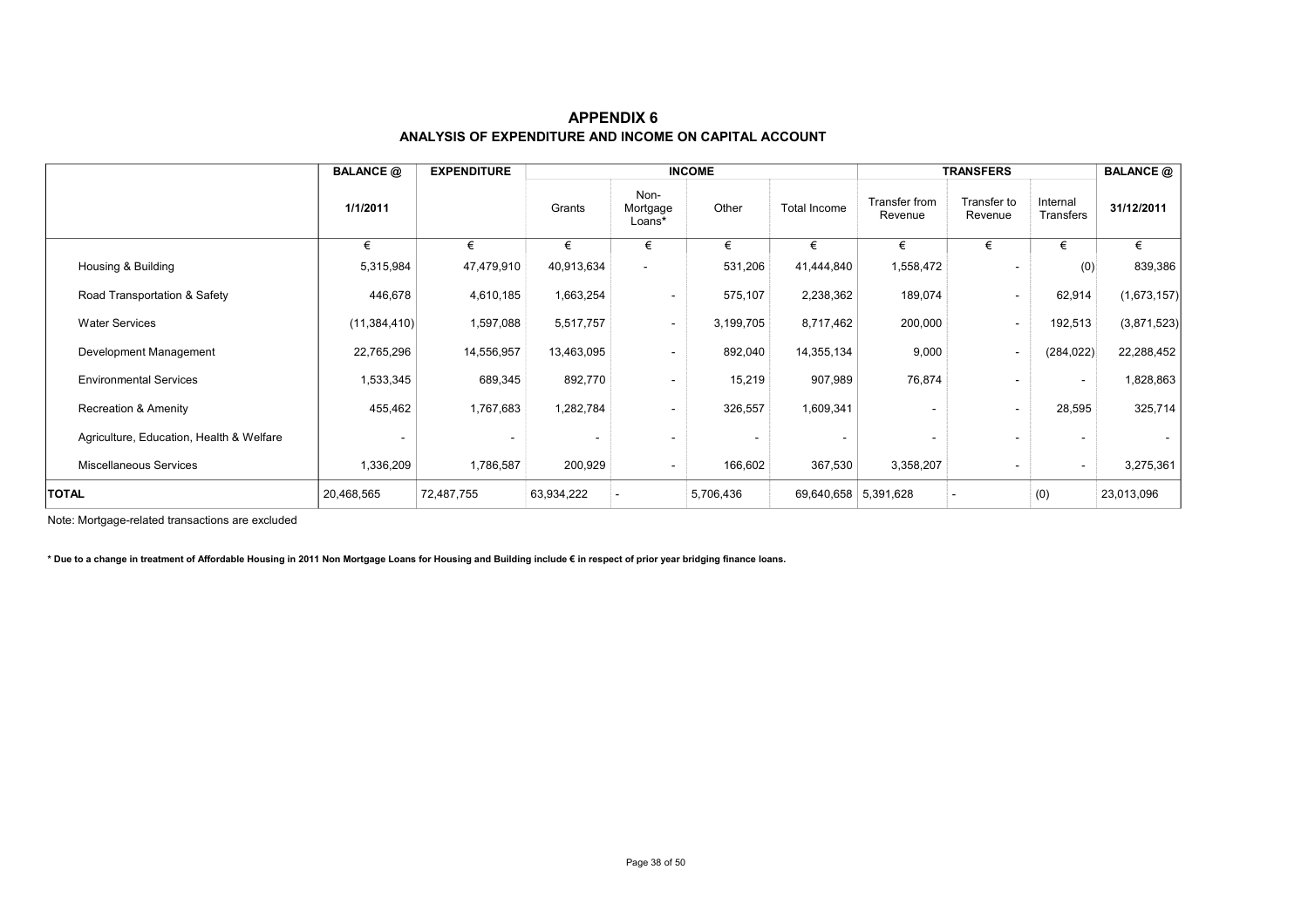# **APPENDIX 7 Summary of Major Revenue Collections for 2011**

|                         | Arrears @<br>1/1/2011 | <b>Accrued</b> | <b>Write Off</b> | <b>Waivers</b>           | <b>Total for</b><br><b>Collection</b> | <b>Collected</b> | Arrears @<br>31/12/2011 | % Collected* |
|-------------------------|-----------------------|----------------|------------------|--------------------------|---------------------------------------|------------------|-------------------------|--------------|
|                         | €                     | €              | €                | €                        | €                                     | €                | €                       |              |
| Rates                   | 14,349,874            | 30,721,667     | 3,570,993        | $\overline{\phantom{a}}$ | 41,500,549                            | 24,551,342       | 16,949,206              | 59%          |
| Rents & Annuities       | 427,200               | 7,520,732      |                  | $\blacksquare$           | 7,947,931                             | 7,389,341        | 558,591                 | 93%          |
| <b>Commercial Water</b> | 3,009,498             | 7,026,270      | 831,684          | $\blacksquare$           | 9,204,085                             | 6,211,148        | 2,992,936               | 67%          |
| Refuse                  |                       |                |                  |                          |                                       |                  |                         |              |
| Domestic                |                       |                |                  |                          |                                       |                  |                         | $0\%$        |
| Commercial              |                       |                |                  |                          |                                       |                  |                         | $0\%$        |
| <b>Housing Loans</b>    | 155,027               | 861,748        | (498)            | $\blacksquare$           | 1,017,273                             | 809,178          | 208,095                 | 80%          |

Note 1 The total for collection in 2011 includes arrears b\fwd at 1/1/2011. This will tend to reduce the % collected for 2011

Note 2 Rental income from Shared Ownership has been included under Rents & Annuities.

Note 3 Income from Tenant Purchase Annuities has been included under Housing Loans.

Note 4 Arrears brought forward is shown net of credit balances.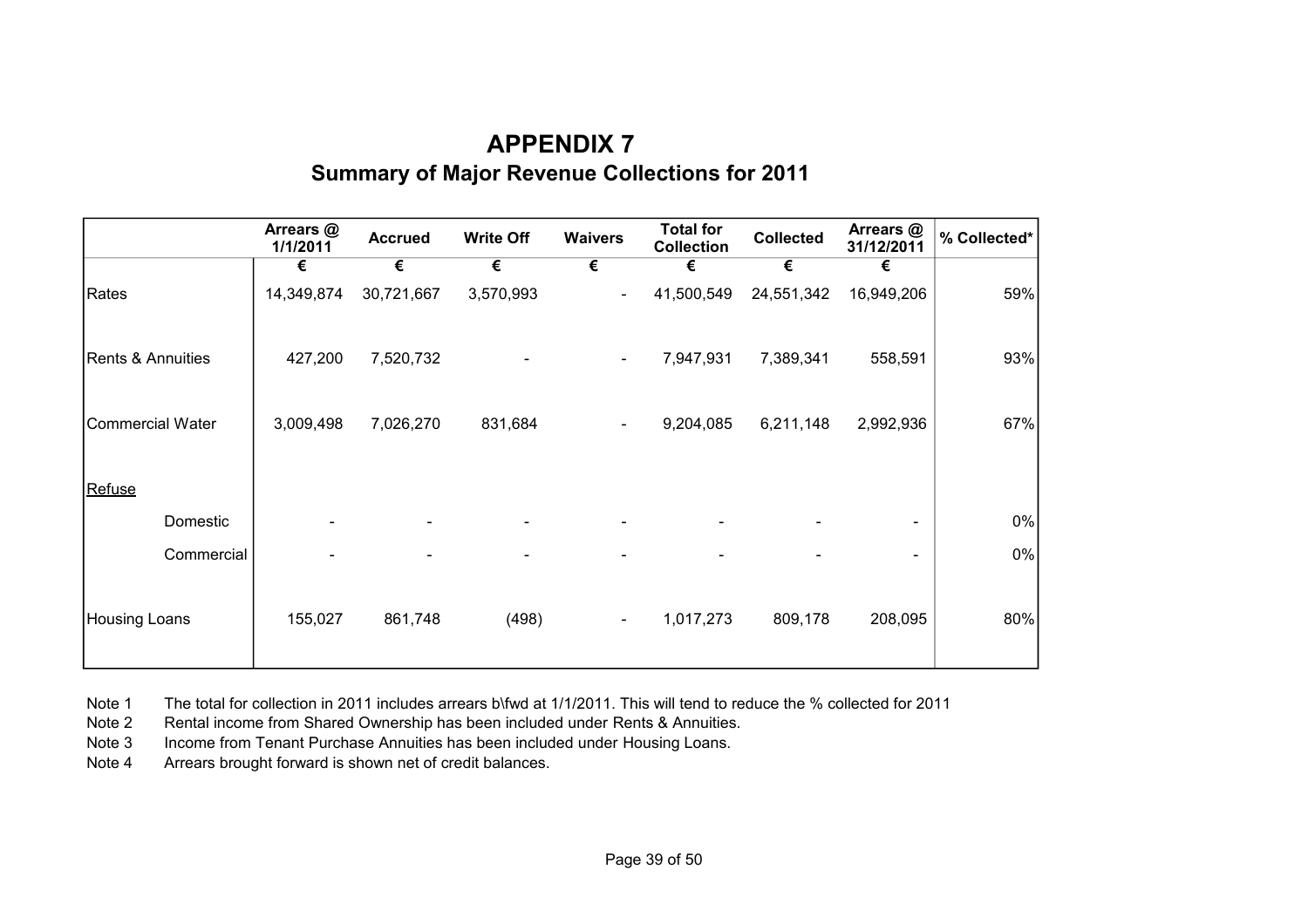## **INTEREST OF LOCAL AUTHORITIES IN COMPANIES**

*The purpose of this Statement is to identify Companies in which Limerick City Council as a corporate body or its members or officers by virtue of their office have an interest in a company. The following disclosures are made in respect of each such Company.*

| <b>Company Names:</b>                               | Doncove Ltd. and Berryvale Ltd. |  |  |  |
|-----------------------------------------------------|---------------------------------|--|--|--|
| <b>Principal activities of Company:</b>             | <b>Commercial Developments</b>  |  |  |  |
| <b>Beneficial Share ownership:</b>                  | None                            |  |  |  |
| Local authority representation on Board of Company. | None                            |  |  |  |

#### **Amount and nature of any guarantees, underwritings, grant, loans or borrowings given by the local authority in respect of borrowings of the Company.**

Limerick City Council by virtue of a Development Agreement signed in 1988 and Lease Agreements signed in 1989 and 1998 have guaranteed loan repayments to Allied Irish Banks for the development and refurbishment of the Arthur's Quay Multi Storey Car Park in Limerick City. The eventual purchase of the Car Park by the City Council is secured in the Agreements. It is proposed to purchase the car park during 2012.

#### **The extent to which the local authority has any security for moneys advanced to the Company.**

Limerick City Council has not advanced any moneys to the Company.

#### **How and where the results of the Company have been reflected in the accounts of the local authority.**

The Lease Agreement commenced from 1st June 1999. The lease payments made are included in the City Council's Capital Expenditure.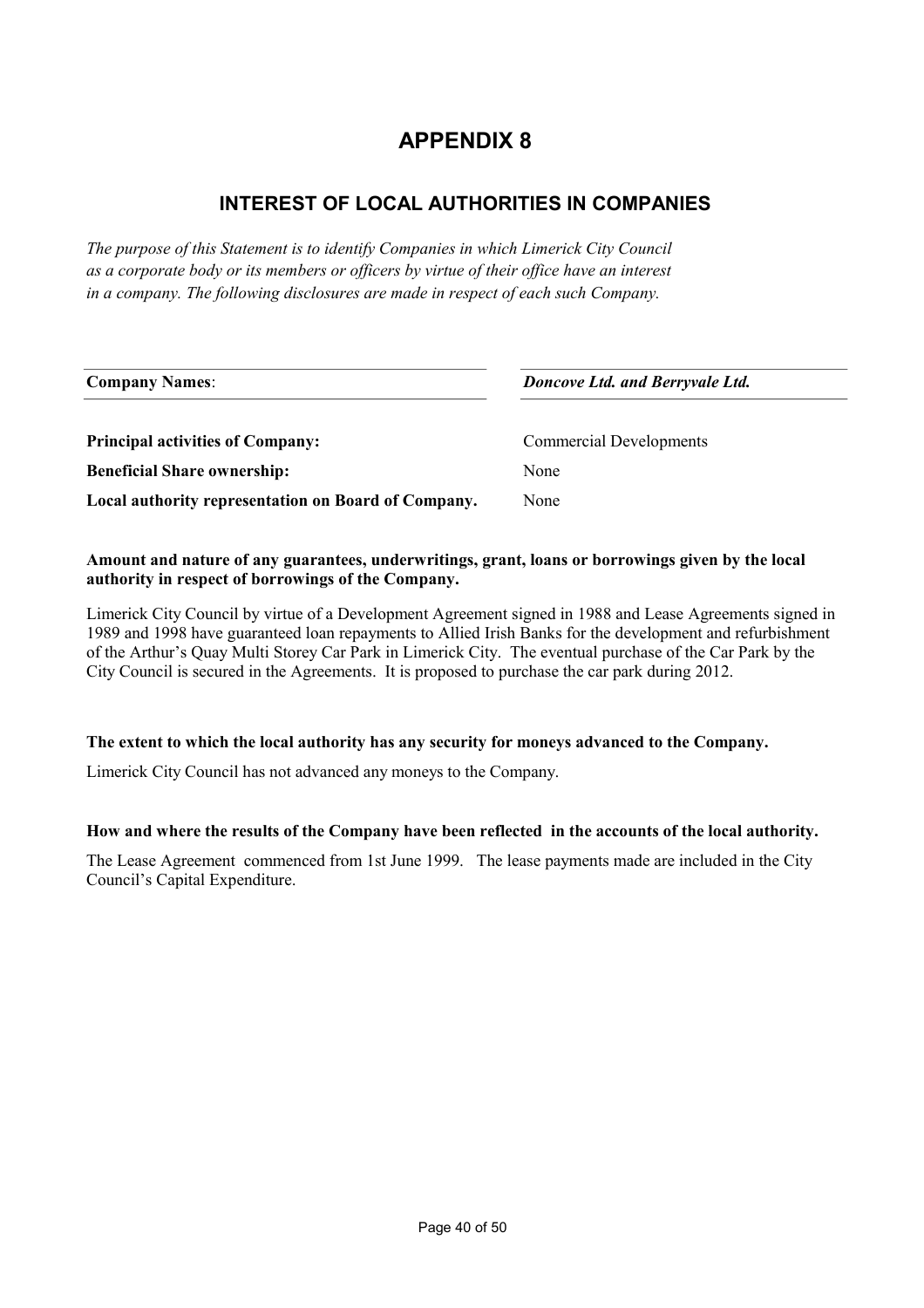## **INTEREST OF LOCAL AUTHORITIES IN COMPANIES**

*The purpose of this Statement is to identify Companies in which Limerick City Council as a corporate body or its members or officers by virtue of their office have an interest in a company. The following disclosures are made in respect of each such Company.*

| <b>Company Name:</b>                                  | 1. Southhill Community Services Board Ltd.                       |  |  |  |
|-------------------------------------------------------|------------------------------------------------------------------|--|--|--|
|                                                       | 2. Moyross Enterprise Centre                                     |  |  |  |
| <b>Principal activities of Company:</b>               | To provide community facilities / services to<br>local residents |  |  |  |
| <b>Beneficial Share ownership:</b>                    | None                                                             |  |  |  |
| Local authority representation on Board of Companies. | Member of Board                                                  |  |  |  |

**Amount and nature of any guarantees, underwritings, grant, loans or borrowings given by the local authority in respect of borrowings of the Companies.** 

Limerick City Council provides an annual Grant to the Companies, the amount of the Grant is reviewed annually.

#### **The extent to which the local authority has security for moneys advanced to the Companies.**

Limerick City Council owns the land on which the Companies have their premises.

**How and where the results of the Companies have been reflected in the accounts of the local authority.** Results of the Companies are not reflected in the accounts of Limerick City Council.

| <b>Company Name:</b>                                | <b>Moyross Development Company</b>                               |
|-----------------------------------------------------|------------------------------------------------------------------|
| <b>Principal activities of Company:</b>             | To provide community facilities / services to<br>local residents |
| <b>Beneficial Share ownership:</b>                  | None                                                             |
| Local authority representation on Board of Company. | Member of Board                                                  |

**Amount and nature of any guarantees, underwritings, grant, loans or borrowings given by the local authority in respect of borrowings of the Company.** 

Limerick City Council provides an annual Grant to the Company, the amount of the Grant is reviewed annually.

**The extent to which the local authority has any security for moneys advanced to the Company.**  Limerick City Council provides Grant assistance only to the Company.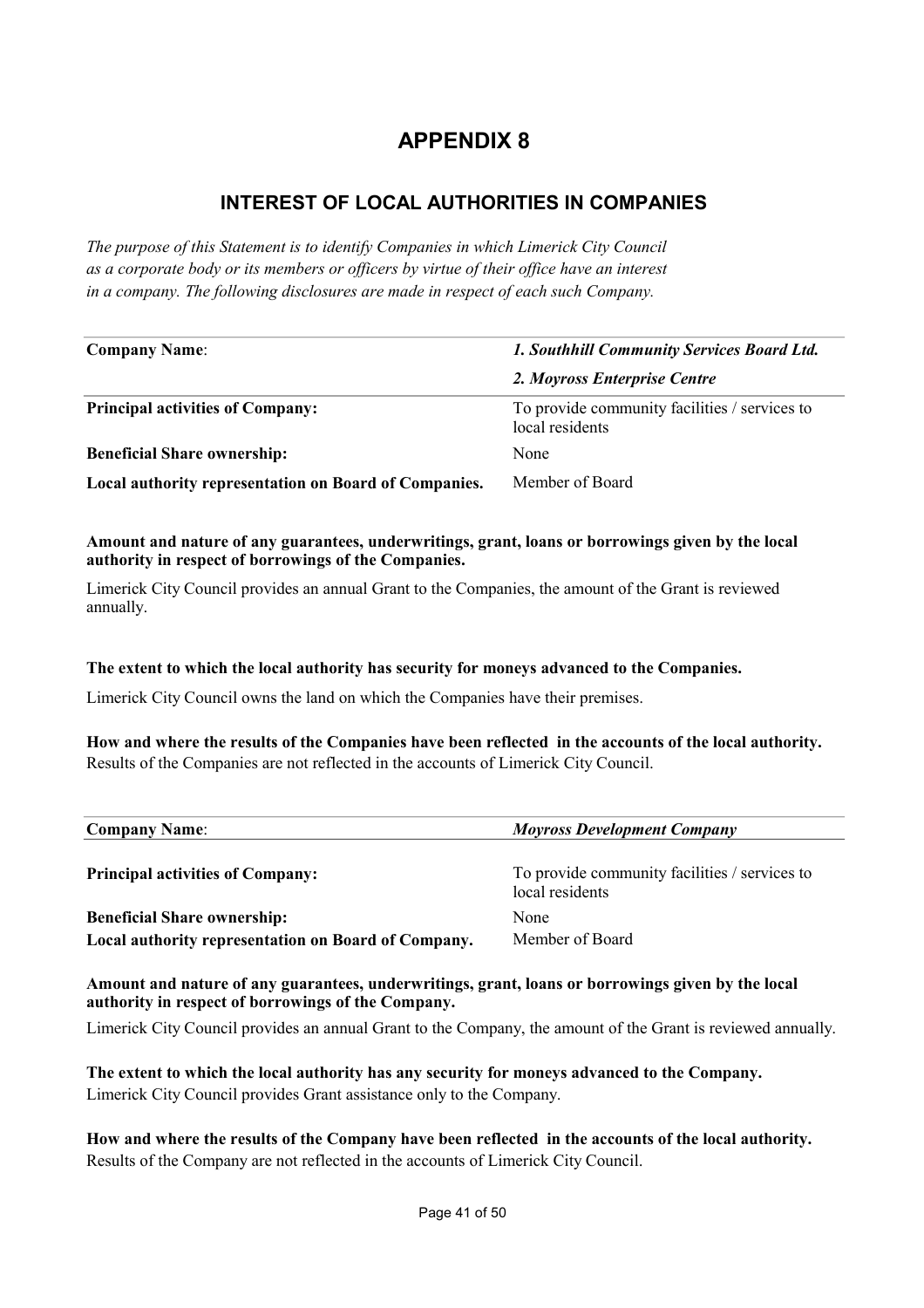### **INTEREST OF LOCAL AUTHORITIES IN COMPANIES**

*The purpose of this Statement is to identify Companies in which Limerick City Council as a corporate body or its members or officers by virtue of their office have an interest in a company. The following disclosures are made in respect of each such Company.*

| <b>Company Name:</b>                                                                      | <b>Belltable Arts Centre</b>                                                                                                                                                                                                                                         |
|-------------------------------------------------------------------------------------------|----------------------------------------------------------------------------------------------------------------------------------------------------------------------------------------------------------------------------------------------------------------------|
| <b>Principal activities of Company:</b>                                                   | The Belltable presents a number of visual art<br>exhibitions, film club screenings and amateur /<br>professional plays.                                                                                                                                              |
| <b>Beneficial Share ownership:</b>                                                        | None                                                                                                                                                                                                                                                                 |
| Local authority representation on Board of Company.                                       | City Manager is a Director and S. Deegan, Arts<br>Officer is a Director.                                                                                                                                                                                             |
| <b>Company Name:</b><br><b>Principal activities of Company:</b>                           | <b>University Concert Hall</b><br>The University Concert Hall is a multi purpose<br>venue at which a wide variety of music, dance<br>drama and comedy shows are presented to the<br>public.                                                                          |
| <b>Beneficial Share ownership:</b><br>Local authority representation on Board of Company. | None<br>City Manager is a Board Member                                                                                                                                                                                                                               |
| <b>Company Name:</b><br><b>Principal activities of Company:</b>                           | <b>Hunt Museum Executive</b><br>The Hunt Museum Executive is responsible for<br>the management and maintenance of the Hunt<br>Museum in the Custom House, which houses a<br>very important collection. The Museum is a<br>major visitor attraction in Limerick City. |
| <b>Beneficial Share ownership:</b><br>Local authority representation on Board of Company. | None<br>City Manager is a Board Member                                                                                                                                                                                                                               |
| <b>Company Name:</b><br><b>Principal activities of Company:</b>                           | <b>Limerick Civic Trust</b><br>The Limerick Civic Trust initiates and<br>undertakes schemes for the conservation,<br>enhancement and general improvement of<br>Limerick City in co-operation with the local<br>authority and other interested parties.               |
| <b>Beneficial Share ownership:</b>                                                        | None                                                                                                                                                                                                                                                                 |
| Local authority representation on Board of Company.                                       | City Manager is a Patron                                                                                                                                                                                                                                             |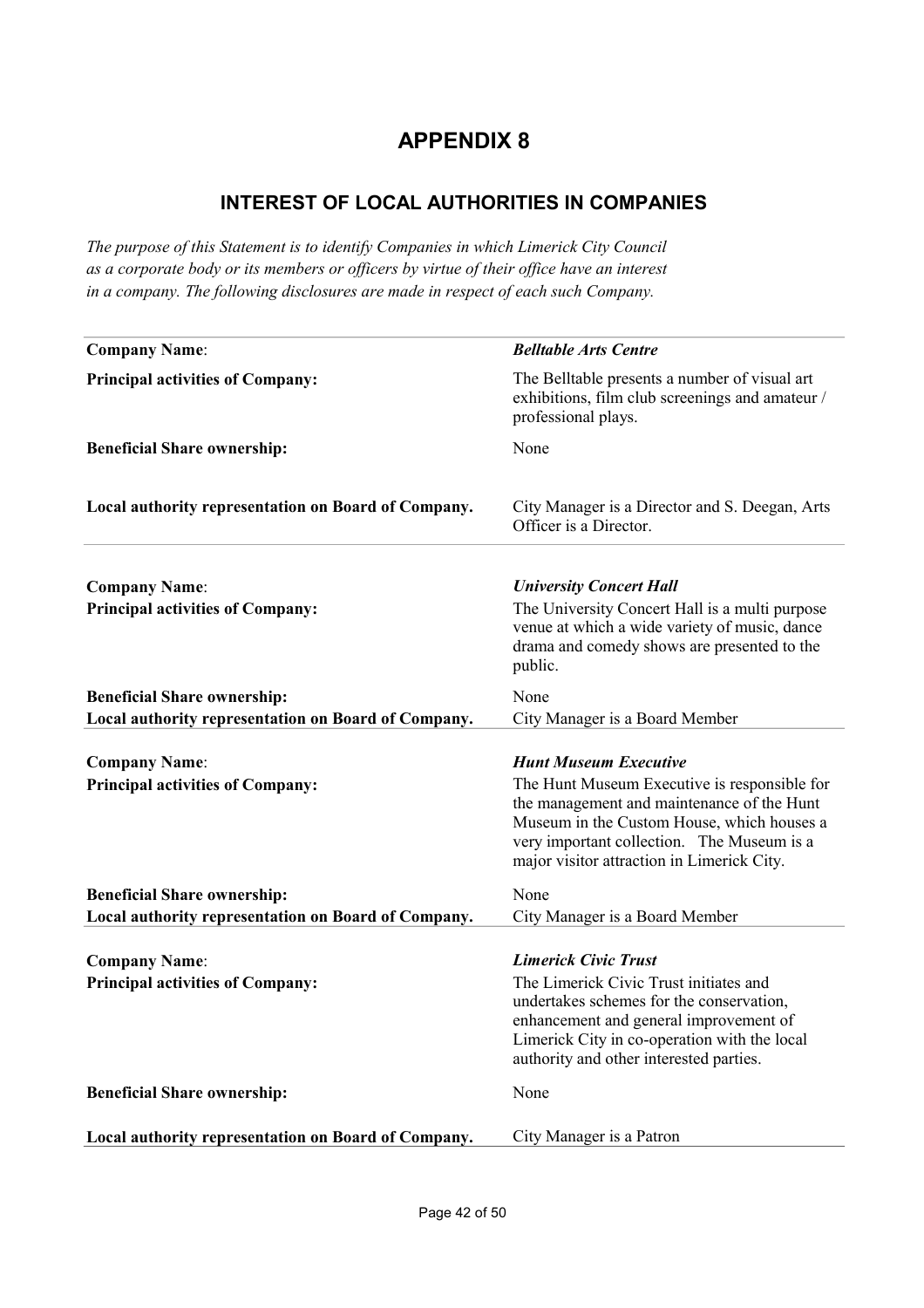## **INTEREST OF LOCAL AUTHORITIES IN COMPANIES**

*The purpose of this Statement is to identify Companies in which Limerick City Council as a corporate body or its members or officers by virtue of their office have an interest in a company. The following disclosures are made in respect of each such Company.*

| <b>Company Name:</b>                                | <b>Limerick Lodis Ltd</b>                             |
|-----------------------------------------------------|-------------------------------------------------------|
| <b>Principal activities of Company:</b>             | <b>Tourist Development</b>                            |
| <b>Beneficial Share ownership:</b>                  | $100\%$                                               |
| Local authority representation on Board of Company. | Director of Services, Corporate Affairs is a Director |
|                                                     |                                                       |
| <b>Company Name:</b>                                | <b>Shannon Broadband Ltd</b>                          |
| <b>Principal activities of Company:</b>             | <b>Broadband Infrastructure</b>                       |
| <b>Beneficial Share ownership:</b>                  | 20%                                                   |
| Local authority representation on Board of Company. | City Manager is a Director                            |

#### **Amount and nature of any guarantees, underwritings, grant, loans or borrowings given by the local authority in respect of borrowings of the Company.**

Limerick City Council provides grant assistance to each of the above listed Organisations.

**How and where the results of the Company have been reflected in the accounts of the local authority.** The net assets of Limerick Lodis Limited for year ended 31 December 2010 are incorporated in the

accounts of Limerick City Council.

20% of the net assets of Shannon Broadband Limited for year ended 31 December 2010 are incorporated in the accounts of Limerick City Council.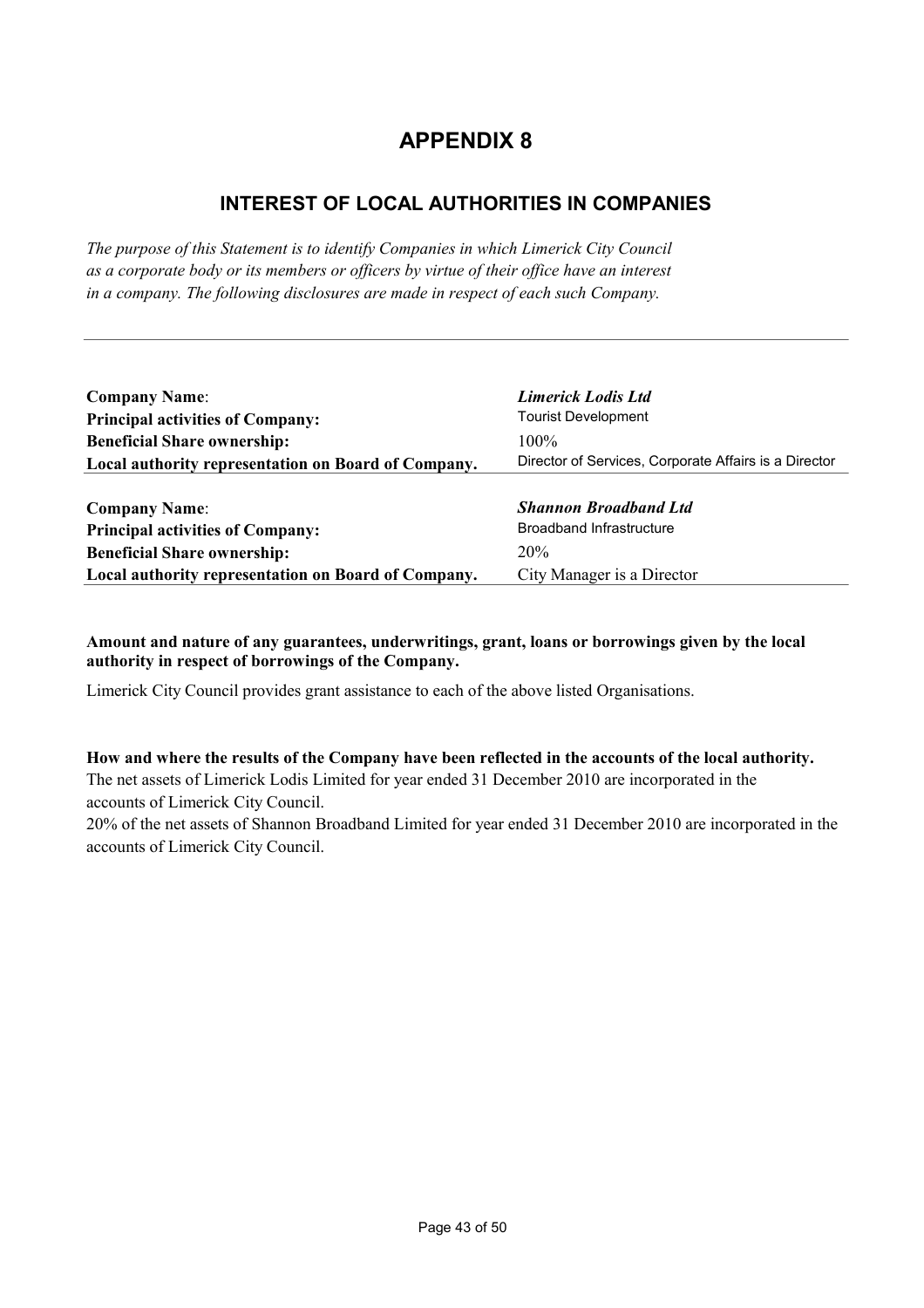# **INTEREST OF LOCAL AUTHORITIES IN COMPANIES**

*The purpose of this Statement is to identify Companies in which Limerick City Council as a corporate body or its members or officers by virtue of their office have an interest in a company. The following disclosures are made in respect of each such Company.*

| <b>Company Name:</b>                                | Limerick Enterprise Development Partnership  |
|-----------------------------------------------------|----------------------------------------------|
|                                                     |                                              |
| <b>Principal activities of Company:</b>             | Development of an Industrial Park at Roxboro |
| <b>Beneficial Share ownership:</b>                  | None                                         |
| Local authority representation on Board of Company. | City Manager is a Director                   |

**Amount and nature of any guarantees, underwritings, grant, loans or borrowings given by the local authority in respect of borrowings of the Company.** 

None

**The extent to which the local authority has any security for moneys advanced to the Company.**  Limerick City Council provided a once off grant to the Company.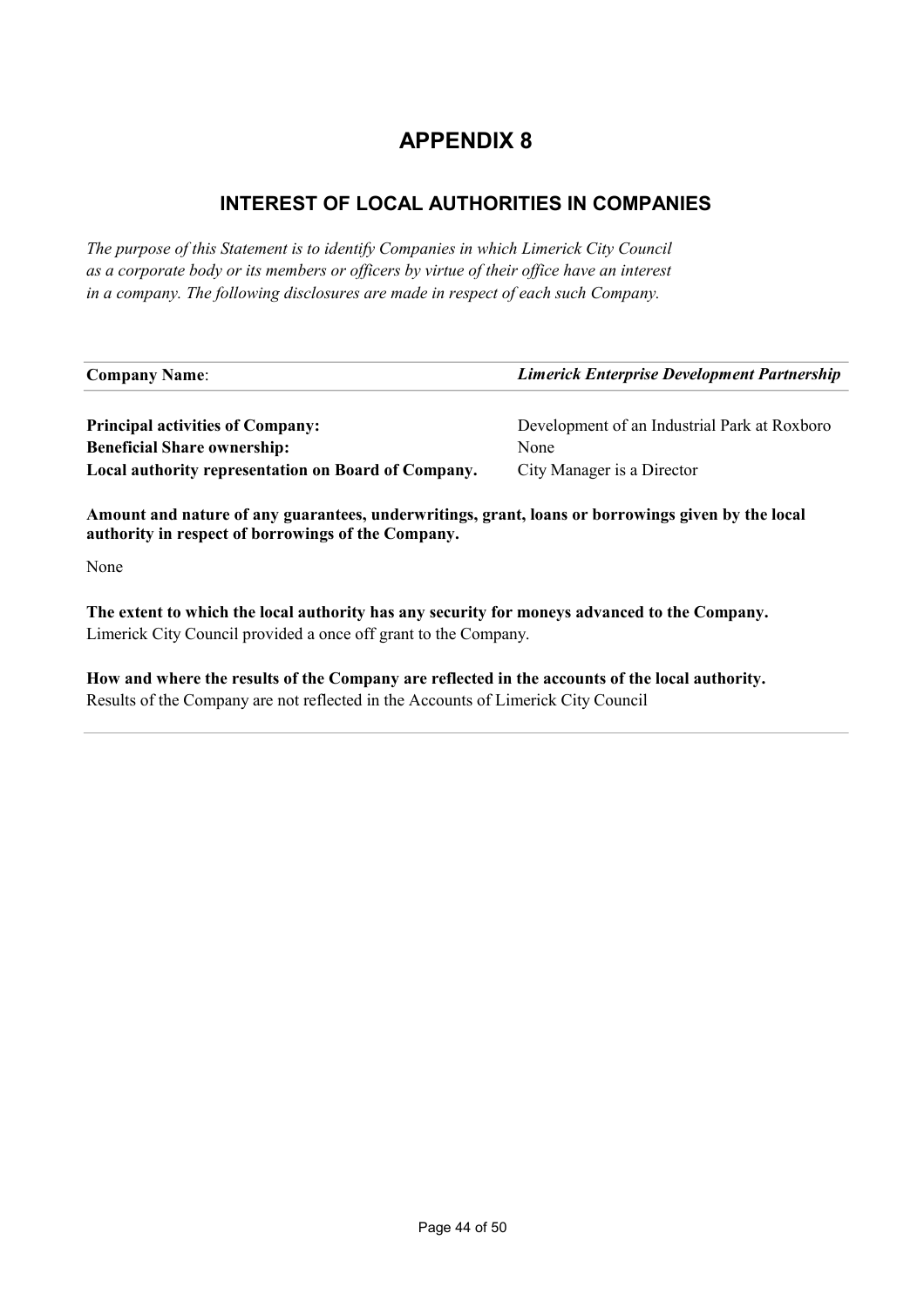## **INTEREST OF LOCAL AUTHORITIES IN COMPANIES**

*The purpose of this Statement is to identify Companies in which Limerick City Council as a corporate body or its members or officers by virtue of their office have an interest in a company. The following disclosures are made in respect of each such Company.*

| <b>Company Name:</b>                                | <b>Grove Island Leisure Centre Ltd.</b>     |
|-----------------------------------------------------|---------------------------------------------|
|                                                     |                                             |
| <b>Principal activities of Company:</b>             | Development and Running of a Leisure Centre |
| <b>Beneficial Share ownership:</b>                  | 50% Ownership                               |
| Local authority representation on Board of Company. | O O' Loughlin, Director of Services & Pat   |
|                                                     | Dowling, Director of Services are Directors |

**Amount and nature of any guarantees, underwritings, grant, loans or borrowings given by the local authority in respect of borrowings of the Company.** Limerick City Council is a 50% shareholder in the Company and guarantee any borrowings by the company.

#### **The extent to which the local authority has any security for moneys advanced to the Company.**

Limerick City Council is a 50% shareholder in the Company. Limerick City Council has received a personal guarantee to the value of Euro 1m for borrowings guaranteed by Limerick City Council, and also has a Mortgage over Shares on the 50% of Grove Island Leisure Centre Limited not owned by Limerick City Council, which will be activated if there is a default of loan payments by Grove Island Leisure Centre Limited. The Mortgage over Shares & Personal Guarantee have been called in by Limerick City Council. The legal process of exercising these options is currently underway.

#### **How and where the results of the Company are reflected in the accounts of the local authority.**

50% of the share capital of held by Limerick City Council is incorporated in the accounts of Limerick City Council for year ended 31 December 2011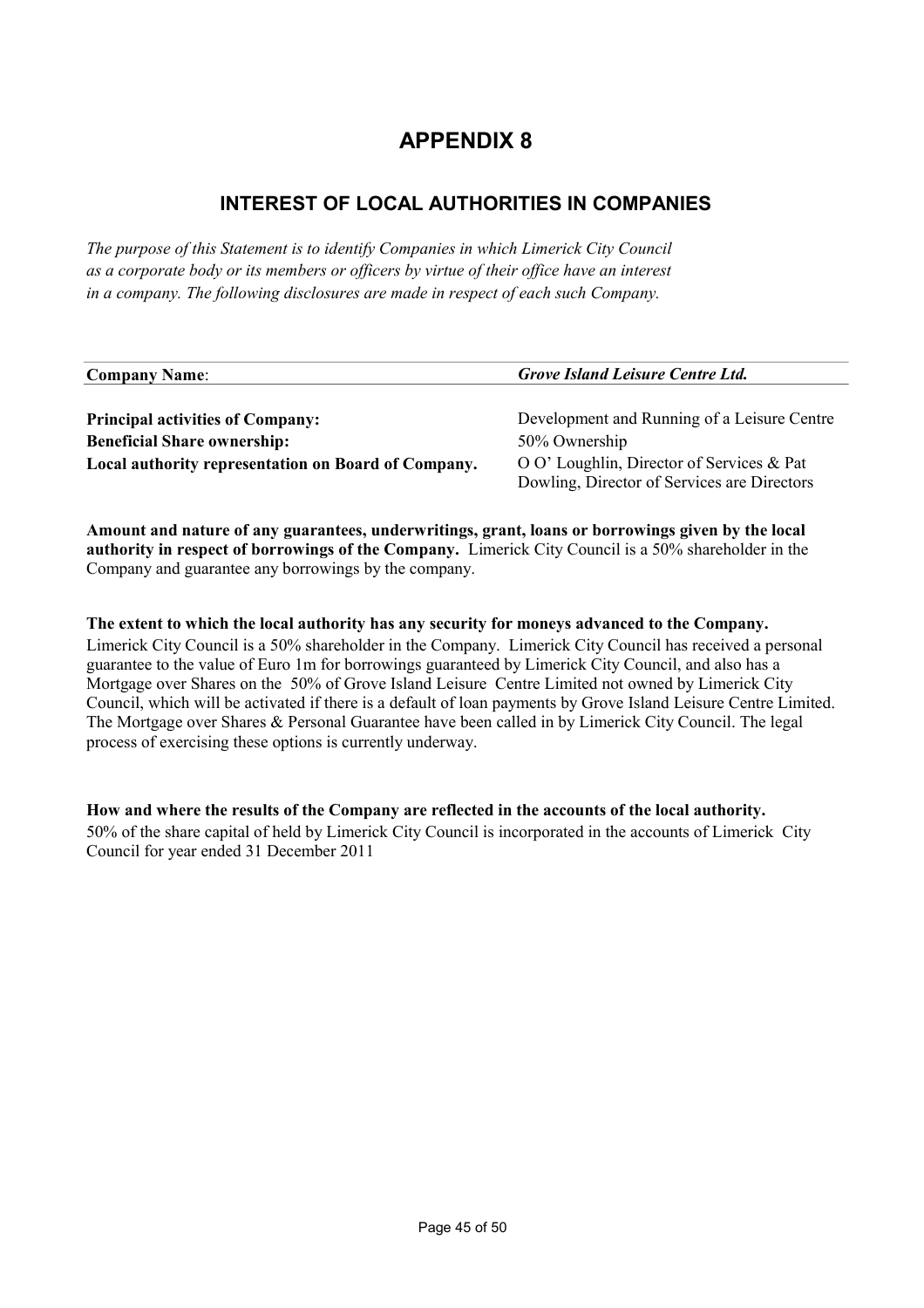## **INTEREST OF LOCAL AUTHORITIES IN COMPANIES**

*The purpose of this Statement is to identify Companies in which Limerick City Council as a corporate body or its members or officers by virtue of their office have an interest in a company. The following disclosures are made in respect of each such Company.*

| <b>Company Name:</b>                                | <b>Limerick Southside Regeneration Agency</b>                                                                                                                                                                            |
|-----------------------------------------------------|--------------------------------------------------------------------------------------------------------------------------------------------------------------------------------------------------------------------------|
| <b>Principal activities of Company:</b>             | Regeneration Agency set up by Statute                                                                                                                                                                                    |
| <b>Beneficial Share ownership:</b>                  | No Beneficial Ownership interest: Statutory<br>Agency set up under the Local Government<br>Services (Corporate Bodies) Act 1971 & the<br>Limerick Southside Regeneration Agency<br>(Establishment) Order 2007 (no. 276). |
| Local authority representation on Board of Company. | City Manager is Board Member                                                                                                                                                                                             |

**Amount and nature of any guarantees, underwritings, grant, loans or borrowings given by the local authority in respect of borrowings of the Company:** None

**The extent to which the local authority has any security for moneys advanced to the Company.**  Regeneration Agencies are funded by central Government

**How and where the results of the Company are reflected in the accounts of the local authority.** Results of the Company are not reflected in the accounts of Limerick City Council.

| <b>Company Name:</b>                                                          | <b>Limerick Northside Regeneration Agency</b>                                                                                                                                                                                                                     |
|-------------------------------------------------------------------------------|-------------------------------------------------------------------------------------------------------------------------------------------------------------------------------------------------------------------------------------------------------------------|
| <b>Principal activities of Company:</b><br><b>Beneficial Share ownership:</b> | Regeneration Agency set up by Statute<br>No Beneficial Ownership interest: Statutory<br>Agency set up under the Local Government<br>Services (Corporate Bodies) Act 1971 & the<br>Limerick Northside Regeneration Agency<br>(Establishment) Order 2007 (no. 275). |
| Local authority representation on Board of Company.                           | City Manager is Board Member                                                                                                                                                                                                                                      |

**Amount and nature of any guarantees, underwritings, grant, loans or borrowings given by the local authority in respect of borrowings of the Company:** None

**The extent to which the local authority has any security for moneys advanced to the Company.**  Regeneration Agencies are funded by central Government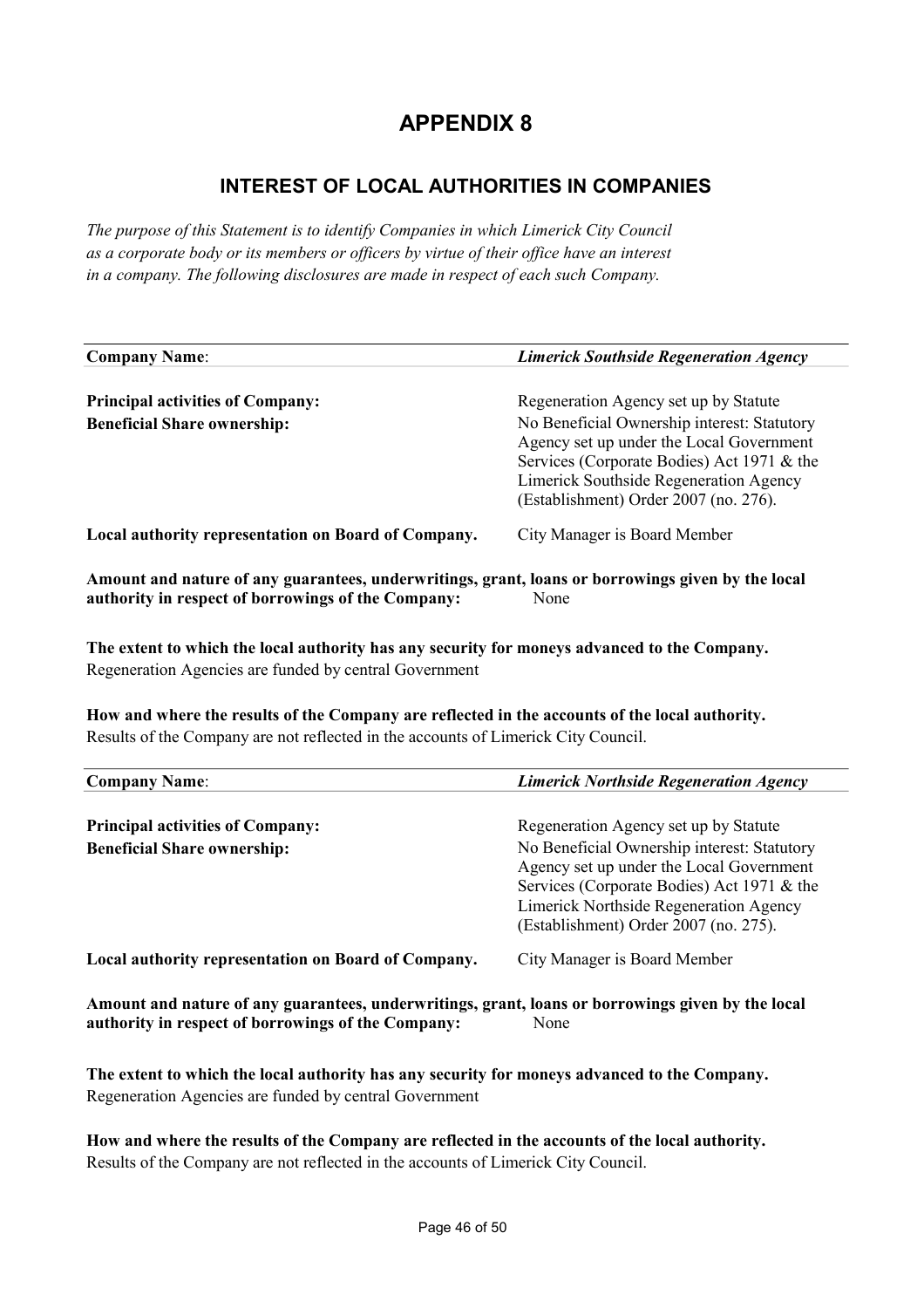# **INTEREST OF LOCAL AUTHORITIES IN COMPANIES**

*The purpose of this Statement is to identify Companies in which Limerick City Council as a corporate body or its members or officers by virtue of their office have an interest in a company. The following disclosures are made in respect of each such Company.*

| <b>Company Name:</b>                                                          | <b>Limerick City Community Safety Partnership</b><br><b>Limited</b>                                                                                                                                                                                                                                             |
|-------------------------------------------------------------------------------|-----------------------------------------------------------------------------------------------------------------------------------------------------------------------------------------------------------------------------------------------------------------------------------------------------------------|
| <b>Principal activities of Company:</b><br><b>Beneficial Share ownership:</b> | The principal activity of the company is to build<br>safer, stronger and more confident<br>communitities by using preventative measure<br>through which the company aims to address<br>underlying social issues within the<br>communities.<br>No Beneficial Ownership interest: Company<br>Limited by Guarantee |
| Local authority representation on Board of Company.                           | City Manager is Board Member<br>Mr Paul Foley, SEO Environment<br>Mr Rob Lowth, Co-Ordinator of Homeless<br><b>Services</b><br>Mr Kieran Lehane, DOS Housing & Social<br>Policy<br>Mr Jason Murphy, AO Regeneration                                                                                             |
|                                                                               | Ms Jean Ryan, SEO Regeneration                                                                                                                                                                                                                                                                                  |

**Amount and nature of any guarantees, underwritings, grant, loans or borrowings given by the local authority in respect of borrowings of the Company:** None (Company Limited by Guarantee as set out in the Memo/Articles of Association)

**The extent to which the local authority has any security for moneys advanced to the Company.**  Limerick City Community Safety Partnership Limited is fully dependent on funding from the Department of Environment, Community and Local Government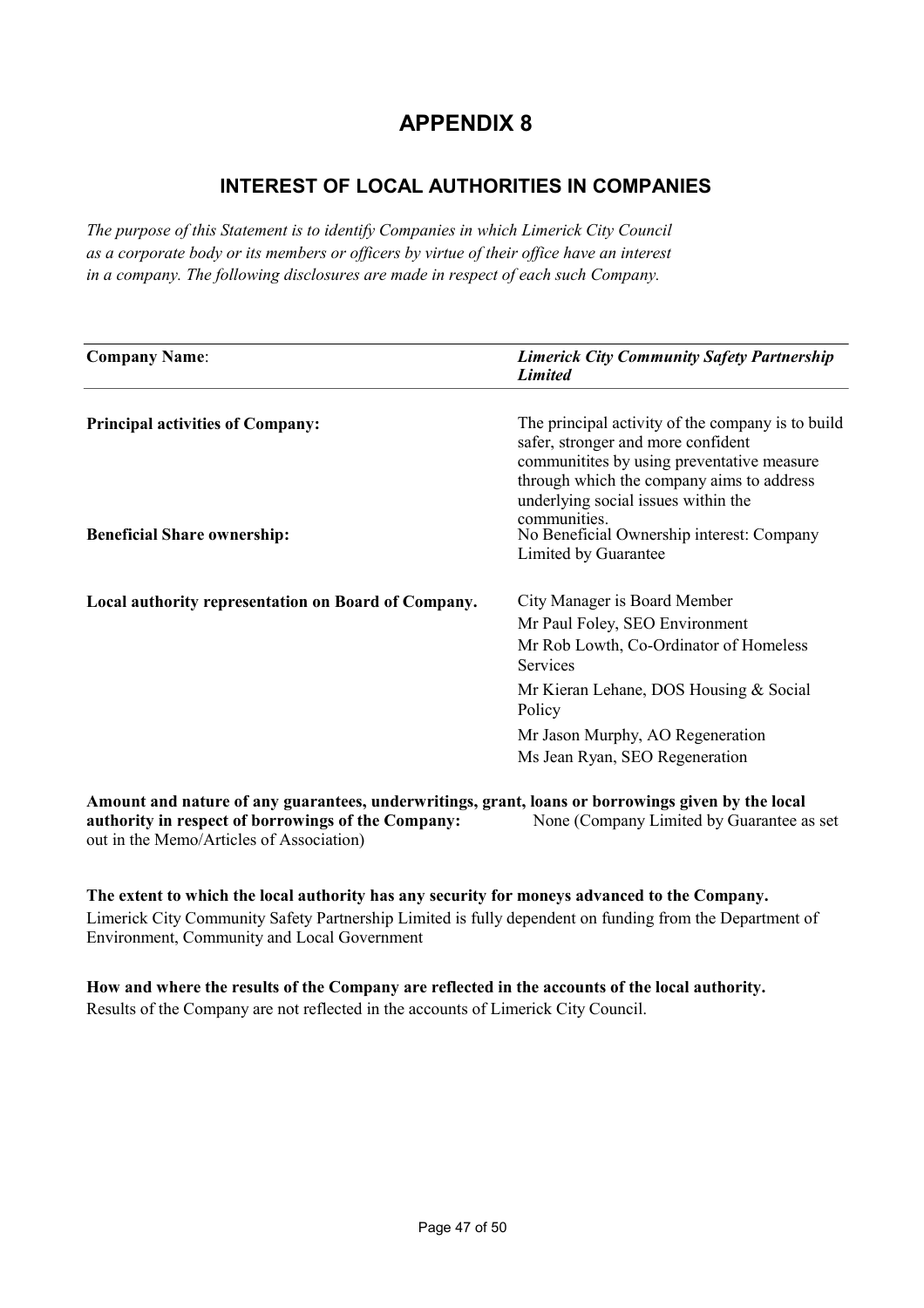### **INTEREST OF LOCAL AUTHORITIES IN COMPANIES**

*The purpose of this Statement is to identify Companies in which Limerick City Council as a corporate body or its members or officers by virtue of their office have an interest in a company. The following disclosures are made in respect of each such Company.*

| <b>Company Name:</b>                                                                              | <b>Moyross Community Enterprise Centre Ltd</b>                    |
|---------------------------------------------------------------------------------------------------|-------------------------------------------------------------------|
|                                                                                                   |                                                                   |
| <b>Principal activities of Company:</b>                                                           | To provide community facilities/services to<br>local residents.   |
| <b>Beneficial Share ownership:</b>                                                                | No Beneficial Ownership interest: Company<br>Limited by Guarantee |
| Local authority representation on Board of Company.                                               | Jason Murphy, Administrative Officer                              |
| Amount and nature of any guarantees, underwritings, grant, loans or borrowings given by the local |                                                                   |
| authority in respect of borrowings of the Company:<br>out in the Memo/Articles of Association)    | None (Company Limited by Guarantee as set                         |

**The extent to which the local authority has any security for moneys advanced to the Company.**  Limerick City Council provides an annual grant to the Company, the amount of the grant is reviewed annually. Limerick City Council own the building.

**How and where the results of the Company are reflected in the accounts of the local authority.** Results of the Company are not reflected in the accounts of Limerick City Council.

| <b>Company Name:</b>                                                                              | <b>St. Munchins Community Centre</b>                              |
|---------------------------------------------------------------------------------------------------|-------------------------------------------------------------------|
| <b>Principal activities of Company:</b>                                                           | To provide community facilities/services to<br>local residents.   |
| <b>Beneficial Share ownership:</b>                                                                | No Beneficial Ownership interest: Company<br>Limited by Guarantee |
| Local authority representation on Board of Company.                                               | Limerick City Council position on board vacant                    |
| Amount and nature of any guarantees, underwritings, grant, loans or borrowings given by the local |                                                                   |

**authority in respect of borrowings of the Company:** None (Company Limited by Guarantee as set out in the Memo/Articles of Association)

**The extent to which the local authority has any security for moneys advanced to the Company.**  Limerick City Council provides an annual grant to the Company, the amount of the grant is reviewed annually. Limerick City Council own the building.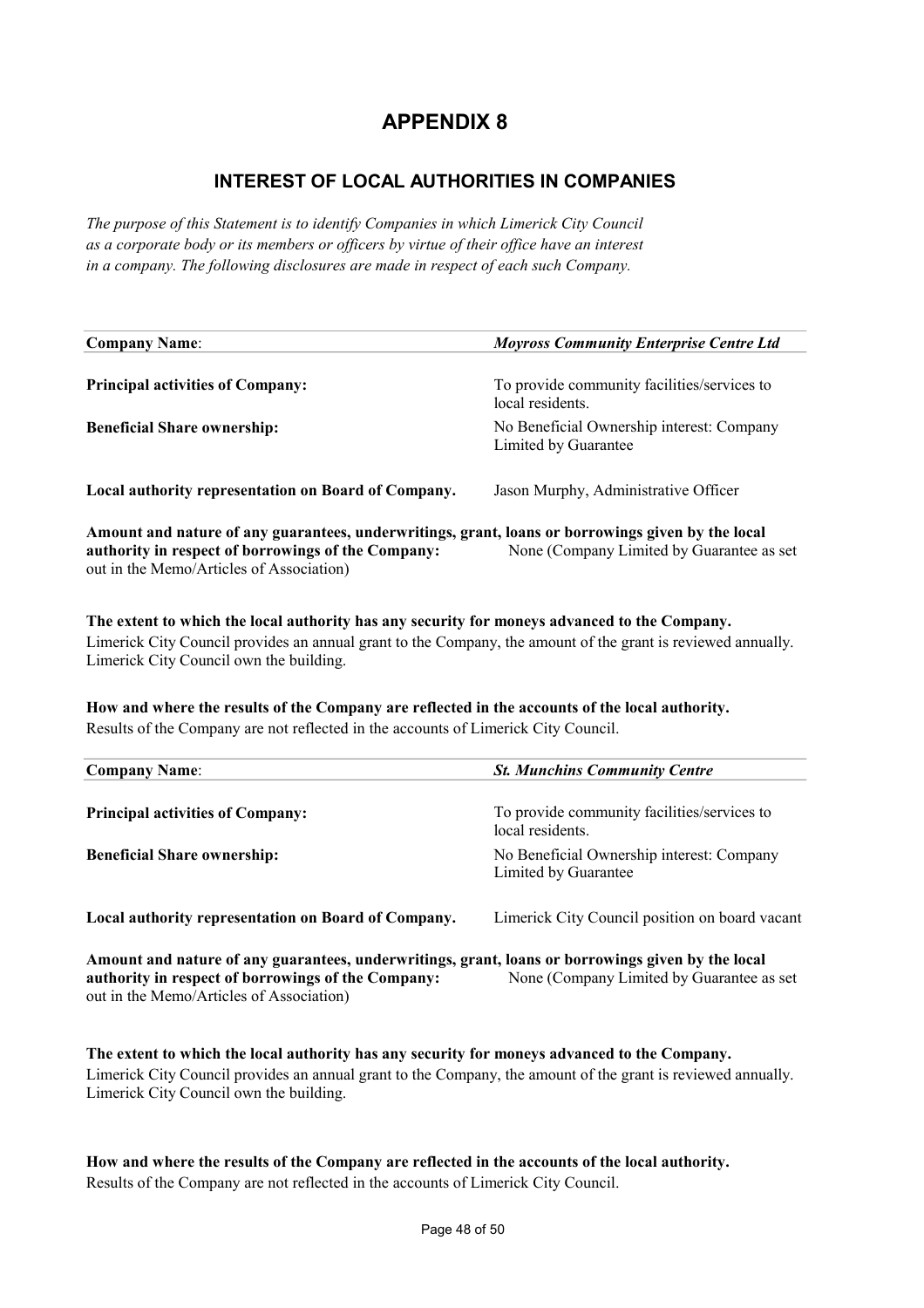### **INTEREST OF LOCAL AUTHORITIES IN COMPANIES**

*The purpose of this Statement is to identify Companies in which Limerick City Council as a corporate body or its members or officers by virtue of their office have an interest in a company. The following disclosures are made in respect of each such Company.*

| <b>Company Name:</b>                                                                                           | <b>St. Marys Aid (Area Integrated Development)</b><br>Ltd.        |
|----------------------------------------------------------------------------------------------------------------|-------------------------------------------------------------------|
| <b>Principal activities of Company:</b>                                                                        | To provide community facilities/services to<br>local residents.   |
| <b>Beneficial Share ownership:</b>                                                                             | No Beneficial Ownership interest: Company<br>Limited by Guarantee |
| Local authority representation on Board of Company.                                                            | Limerick City Council position on board vacant                    |
| A contract the Home of the contract of the state of the contract of the contract of the Home Home Home Home Ho |                                                                   |

**Amount and nature of any guarantees, underwritings, grant, loans or borrowings given by the local authority in respect of borrowings of the Company:** None (Company Limited by Guarantee as set out in the Memo/Articles of Association)

**The extent to which the local authority has any security for moneys advanced to the Company.**  Limerick City Council provides an annual grant to the Company, the amount of the grant is reviewed annually. Limerick City Council own the building.

**How and where the results of the Company are reflected in the accounts of the local authority.** Results of the Company are not reflected in the accounts of Limerick City Council.

| <b>Company Name:</b>                                | <b>Southill Area Centre Ltd</b>                                       |
|-----------------------------------------------------|-----------------------------------------------------------------------|
| <b>Principal activities of Company:</b>             | To provide community facilities/services to<br>local residents.       |
| <b>Beneficial Share ownership:</b>                  | No Beneficial Ownership interest: Company<br>Limited by Guarantee     |
| Local authority representation on Board of Company. | Mr. Niall Flaherty, Administrative Officer,<br>Rapid (since Nov 2011) |

**Amount and nature of any guarantees, underwritings, grant, loans or borrowings given by the local authority in respect of borrowings of the Company:** None (Company Limited by Guarantee as set out in the Memo/Articles of Association)

**The extent to which the local authority has any security for moneys advanced to the Company.**  Limerick City Council own the building.